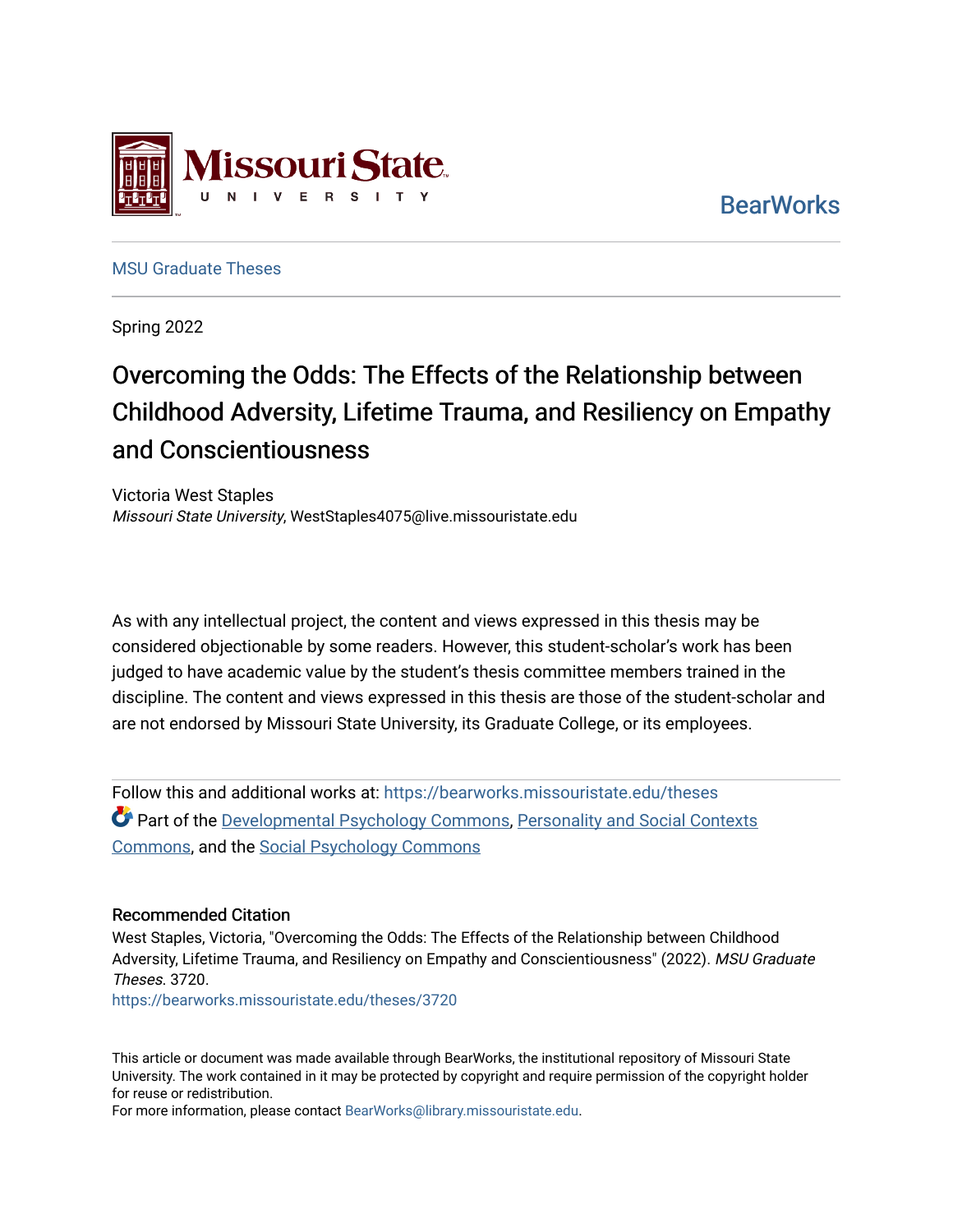# **OVERCOMING THE ODDS: THE EFFECTS OF THE RELATIONSHIP BETWEEN CHILDHOOD ADVERSITY, LIFETIME TRAUMA, AND RESILIENCY ON EMPATHY AND CONSCIENTIOUSNESS**

A Master's Thesis

Presented to

The Graduate College of

Missouri State University

In Partial Fulfillment

Of the Requirements for the Degree

Master of Science, Clinical Psychology

By

Victoria West Staples

May 2022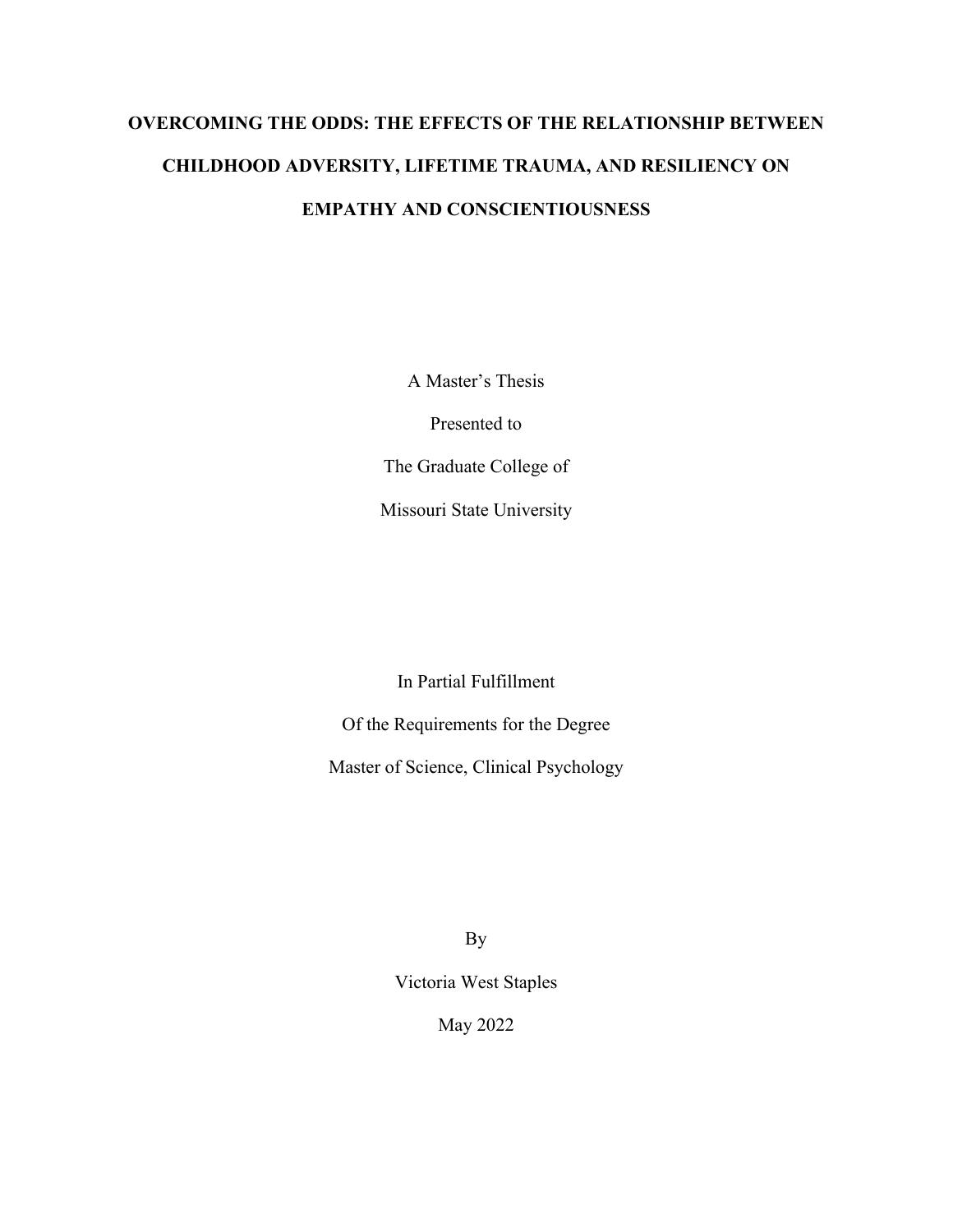# **OVERCOMING THE ODDS: THE EFFECTS OF THE RELATIONSHIP BETWEEN CHILDHOOD ADVERSITY, LIFETIME TRAUMA, AND RESILIENCY ON EMPATHY AND CONSCIENTIOUSNESS**

Psychology

Missouri State University, May 2022

Master of Science

Victoria West Staples

#### **ABSTRACT**

This research sought to understand the connection between trauma and the development of resiliency while examining the effects of that relationship on empathy and conscientiousness. Specifically, this study was created to answer four main questions: (1) Does early childhood adversity predict later life trauma? (2) Does childhood adversity and cumulative lifetime traumatic experiences impact the development of resiliency and its subconstructs (i.e., interpersonal resiliency and intrapersonal resiliency)? (3) Is empathy impacted by the presence of resiliency, specifically examining its effect on cognitive and affective empathy (using questionnaires and galvanic skin response)? (4) And is conscientiousness related to resiliency subconstructs? There is a debate in the literature regarding if resilience is developed and strengthened after trauma exposure (Folke et al., 2010; Masten et al., 1990). Using the Life Stressor Checklist-Revised (LSC-R) and the Adverse Childhood Experiences (ACE), participants' cumulative lifetime trauma and adverse childhood experiences were compared to their subsequent total resiliency scores and resiliency subconstructs (measured via Resiliency Scale for Adults-RSA) to determine if traumatic backgrounds are related to the presence of resiliency and/or its subconstructs. Additionally, empathetic response (measured via galvanic skin response and the Questionnaire of Cognitive and Affective Empathy-QCAE) and conscientiousness scores (measured via the International Personality Item Pool 50-IPIP 50) were used to determine how different traits are impacted by resiliency.

**KEYWORDS**: childhood adversity, lifetime trauma, resiliency, empathy, personality, conscientiousness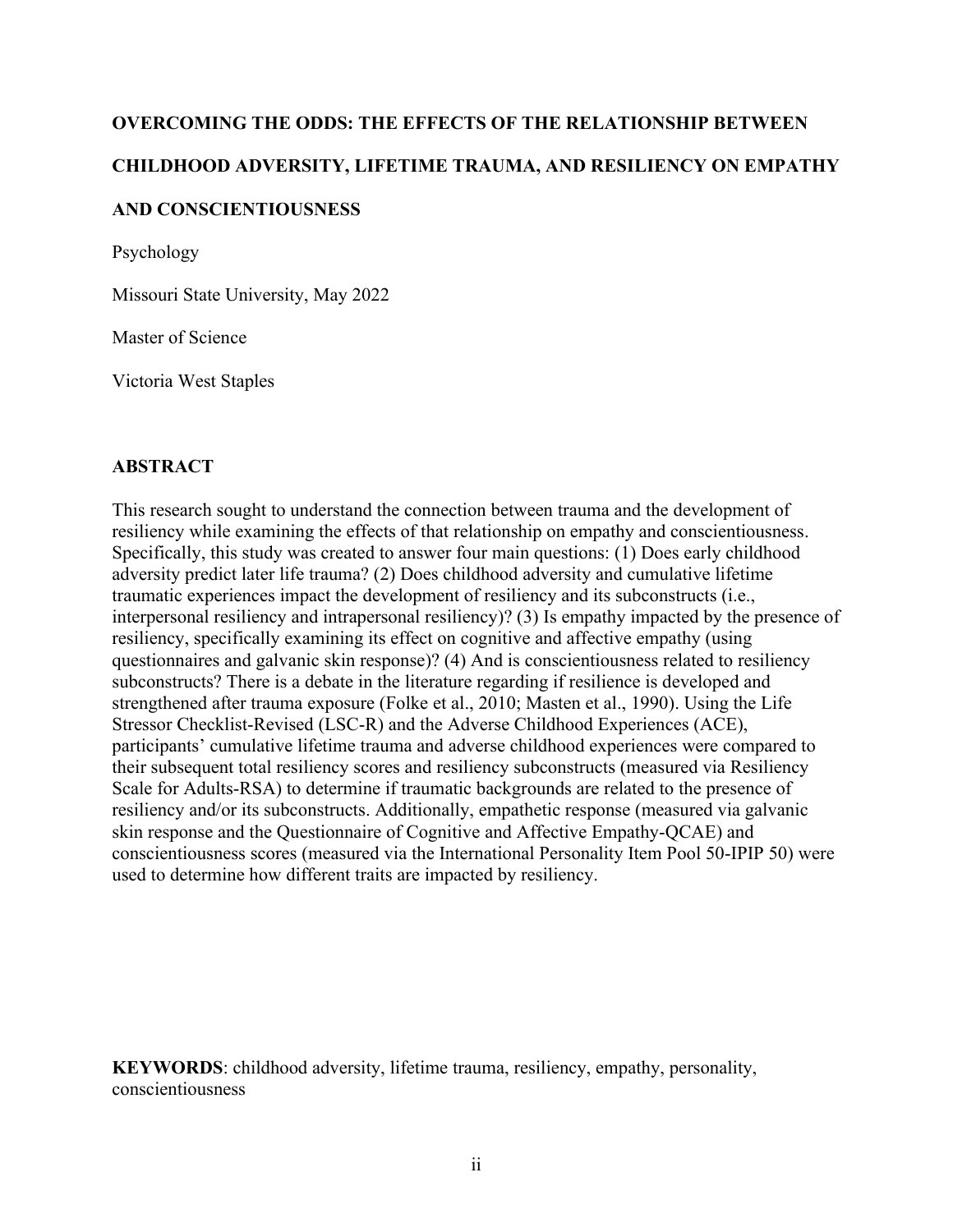# **OVERCOMING THE ODDS: THE EFFECTS OF THE RELATIONSHIP BETWEEN CHILDHOOD ADVERSITY, LIFETIME TRAUMA, AND RESILIENCY ON EMPATHY AND CONSCIENTIOUSNESS**

By

Victoria West Staples

A Master's Thesis Submitted to the Graduate College Of Missouri State University In Partial Fulfillment of the Requirements For the Degree of Master of Science, Clinical Psychology

May 2022

Approved:

Amber Massey-Abernathy, Ph.D., Thesis Committee Chair

Steven Capps, Ph.D., Committee Member

Paul Deal, Ph.D., Committee Member

Julie Masterson, Ph.D., Dean of the Graduate College

In the interest of academic freedom and the principle of free speech, approval of this thesis indicates the format is acceptable and meets the academic criteria for the discipline as determined by the faculty that constitute the thesis committee. The content and views expressed in this thesis are those of the student-scholar and are not endorsed by Missouri State University, its Graduate College, or its employees.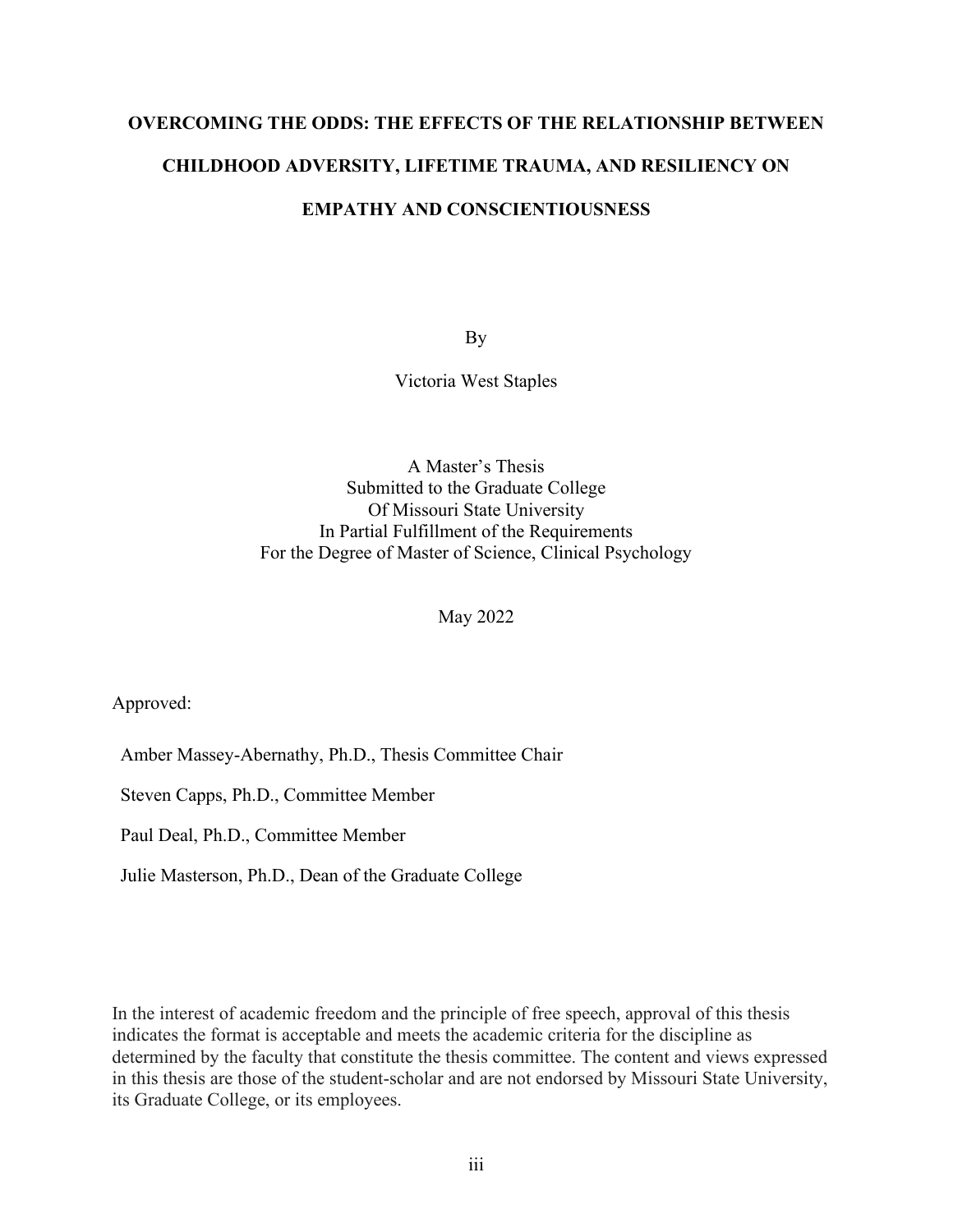#### **ACKNOWLEDGEMENTS**

I would like to thank the following people for their support during my graduate studies. To my advisor, Dr. Amber Abernathy, thank you for your wisdom and support throughout the entirety of this process. You dedication and time brought this accomplishment to fruition. To my professor and supervisor, Dr. Steve Capps, thank you for your encouragement and advice that kept me motivated throughout this program. To my professor, Dr. Paul Deal, thank you for your support and encouragement throughout this process. I would also like to thank Dr. CaSandra Stanbrough for her contribution for the study design, and the research assistants in Dr. Abernathy's lab for their contributions to the study implementation. Finally, thank you to the psychology department faculty for your support throughout my six years and two degrees in this university.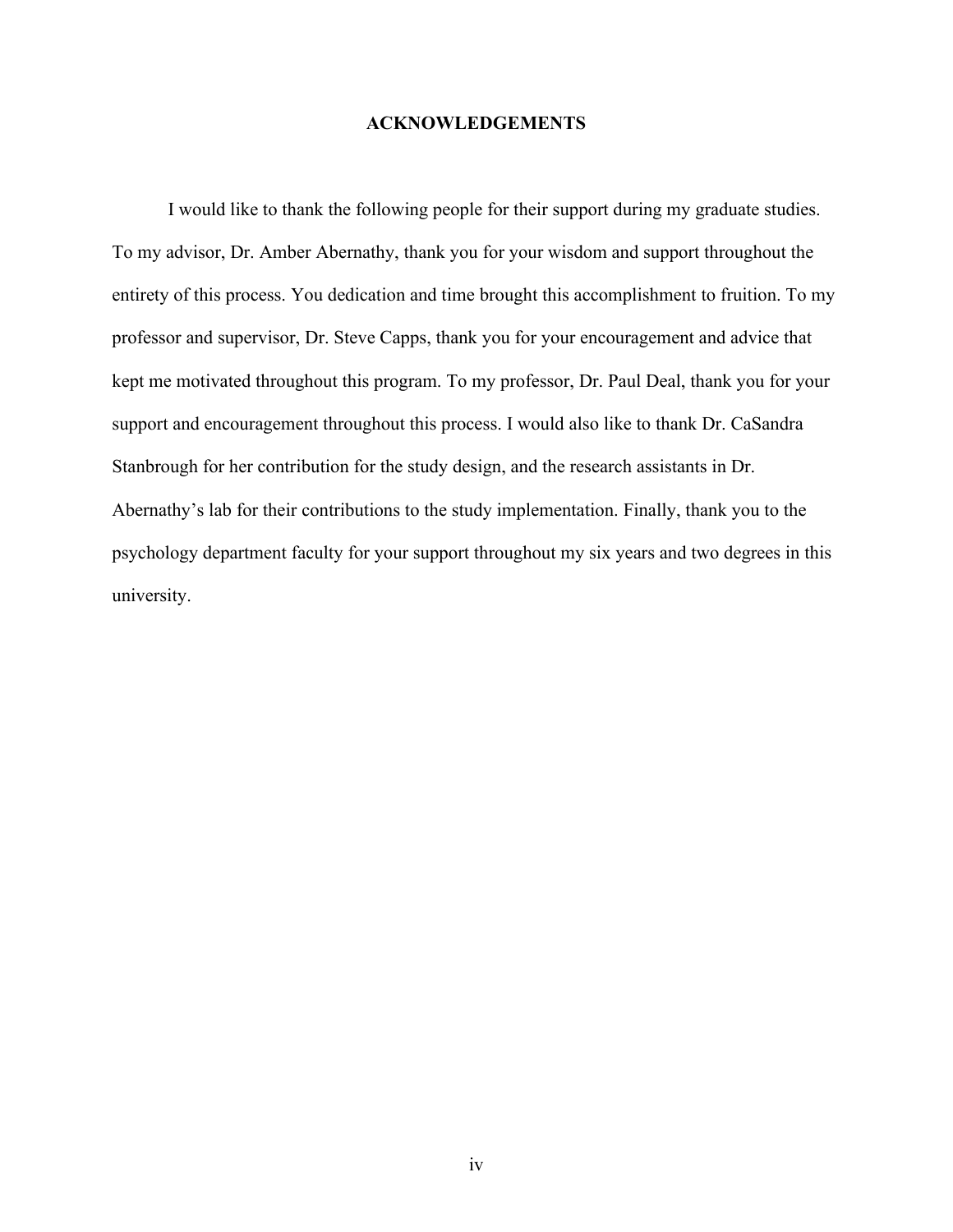# **TABLE OF CONTENTS**

| Introduction                             | Page 1  |
|------------------------------------------|---------|
| Literature Review                        | Page 3  |
| Resiliency                               | Page 3  |
| Empathy                                  | Page 5  |
| Conscientiousness                        | Page 7  |
| Preliminary Study                        | Page 8  |
| <b>Current Study</b>                     | Page 9  |
| Methods                                  | Page 11 |
| <b>Hypotheses</b>                        | Page 11 |
| Participants                             | Page 12 |
| Measures                                 | Page 12 |
| Design and Procedures                    | Page 15 |
| Results                                  | Page 17 |
| Discussion                               | Page 20 |
| <b>Limitations and Future Directions</b> | Page 22 |
| Conclusion                               | Page 22 |
| References                               | Page 23 |
| Appendices                               | Page 27 |
| Appendix A. Human Subjects IRB Approval  | Page 27 |
| Appendix B. Qualtrics Surveys            | Page 28 |
|                                          |         |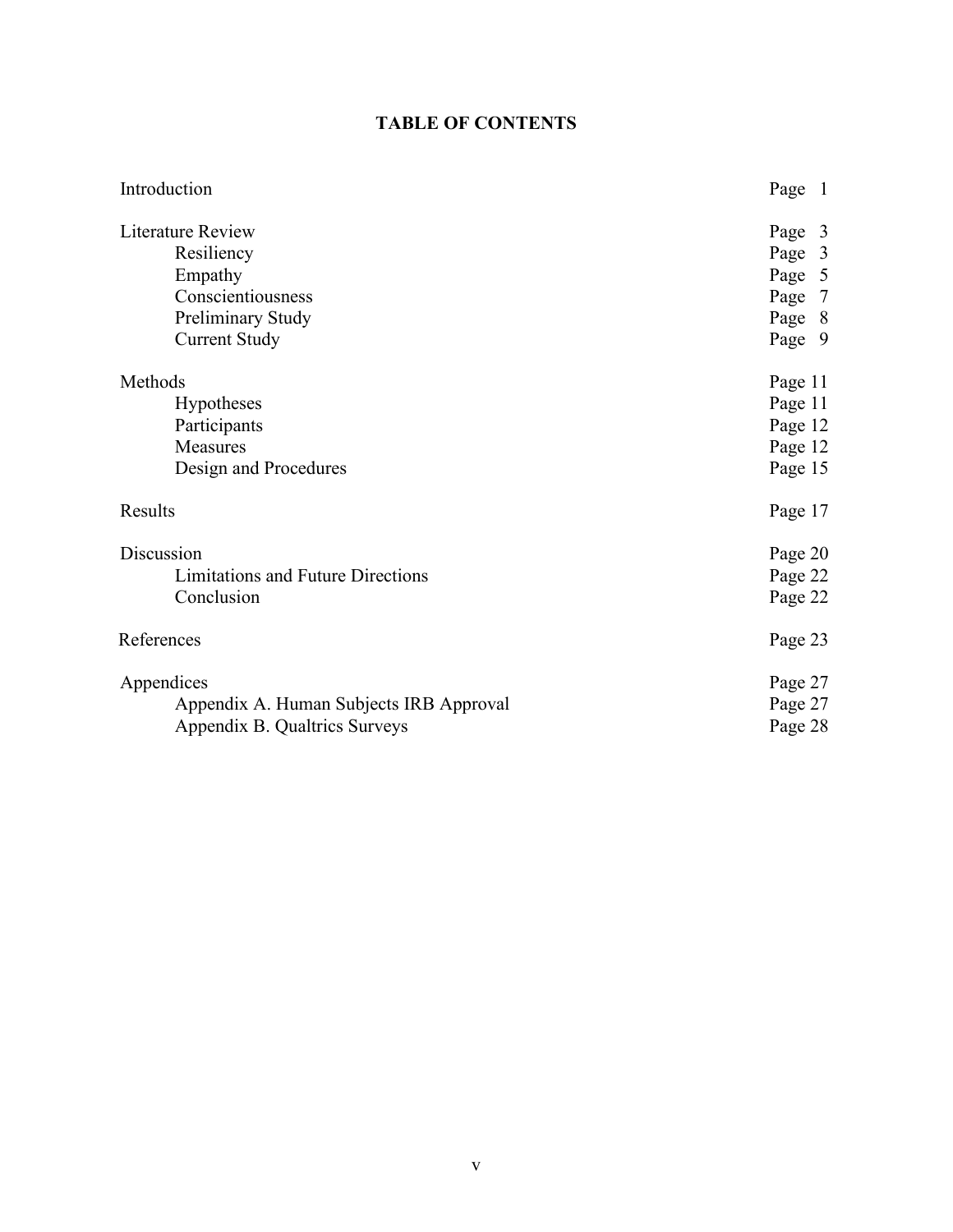#### **INTRODUCTION**

Childhood adversity and lifetime trauma are experiences people encounter that are thought to impact the way one develops traits and characteristics. Studies suggest experiencing adversity in childhood increases the likelihood for trauma to occur in adulthood (Zlotnick et al., 2008). There is currently a debate in the literature regarding if resiliency is strengthened after being exposed to childhood adversity and/or later lifetime trauma (Folke et al., 2010; Masten et al., 1990). To examine this relationship, the current study quantified childhood adversity and adulthood trauma scores through self-report measures to correlate them with their total resiliency scores and resiliency subconstruct scores (i.e., interpersonal resiliency and intrapersonal resiliency). Further, once the connection between trauma and resiliency was determined, the current study examined how other characteristics develop from the presence of resiliency and its subconstructs, specifically empathy and conscientiousness. These characteristics are both tied into the ability to adapt to the surrounding environment, which is also used to define an individual's resiliency (Folke et al., 2010). Specifically, empathy is the ability to adapt and respond to another individual's emotions effectively (Leontopoulou, 2010). The current study is also interested in whether the trauma an individual has experienced impacts their empathy towards another individual experiencing similar trauma. Empathy was also broken into cognitive and affective empathy to determine which form of empathy is impacted by the presence of resiliency. Finally, conscientiousness relies on the ability to adapt to changing environments to achieve goals and success (Arora & Rangnekar, 2016). Conscientiousness scores were compared to resiliency scores with the expectation that high levels of conscientiousness would result in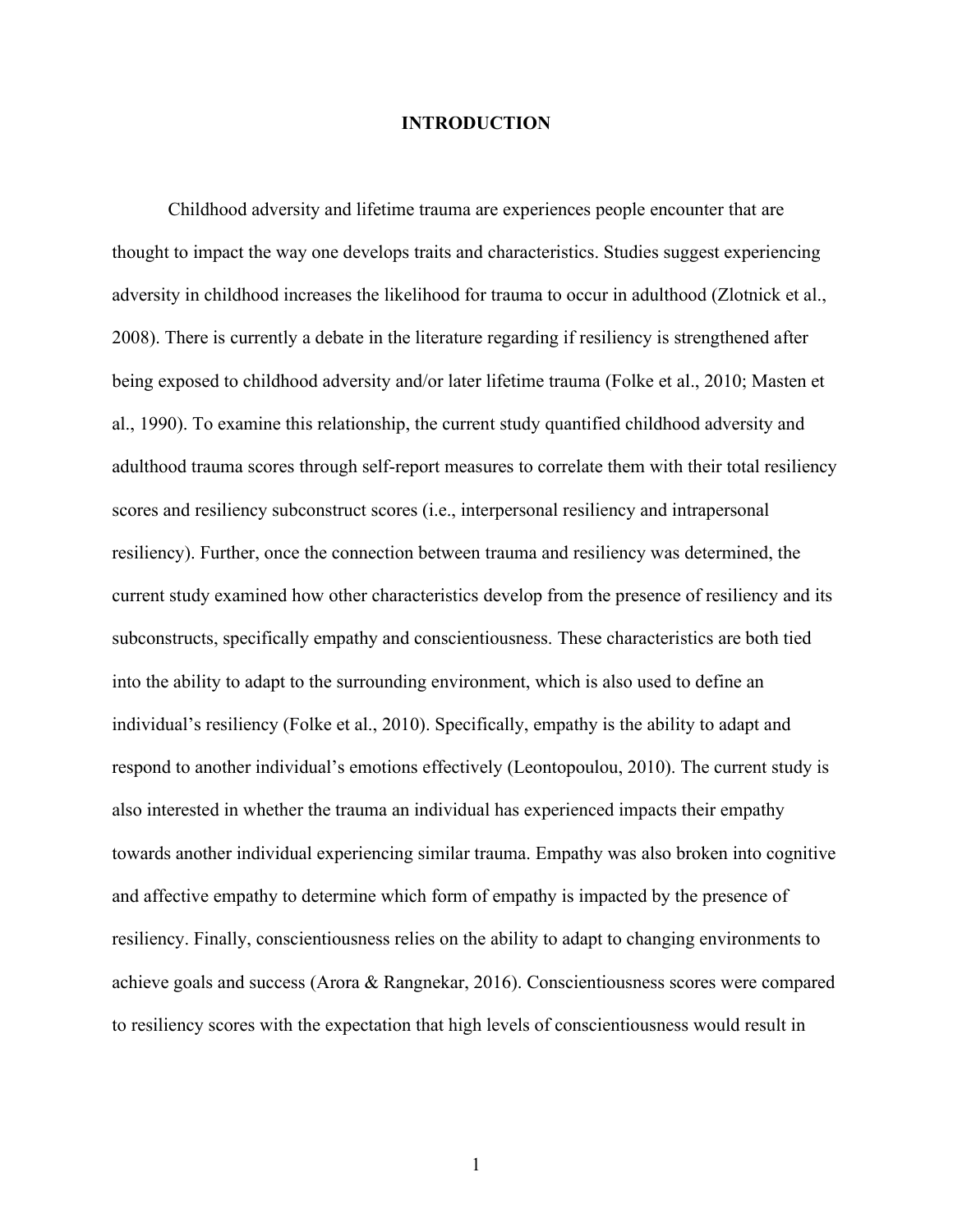decreased adaptability due to extreme fixation on goals preventing individuals from being adaptable, especially when examining interpersonal resiliency.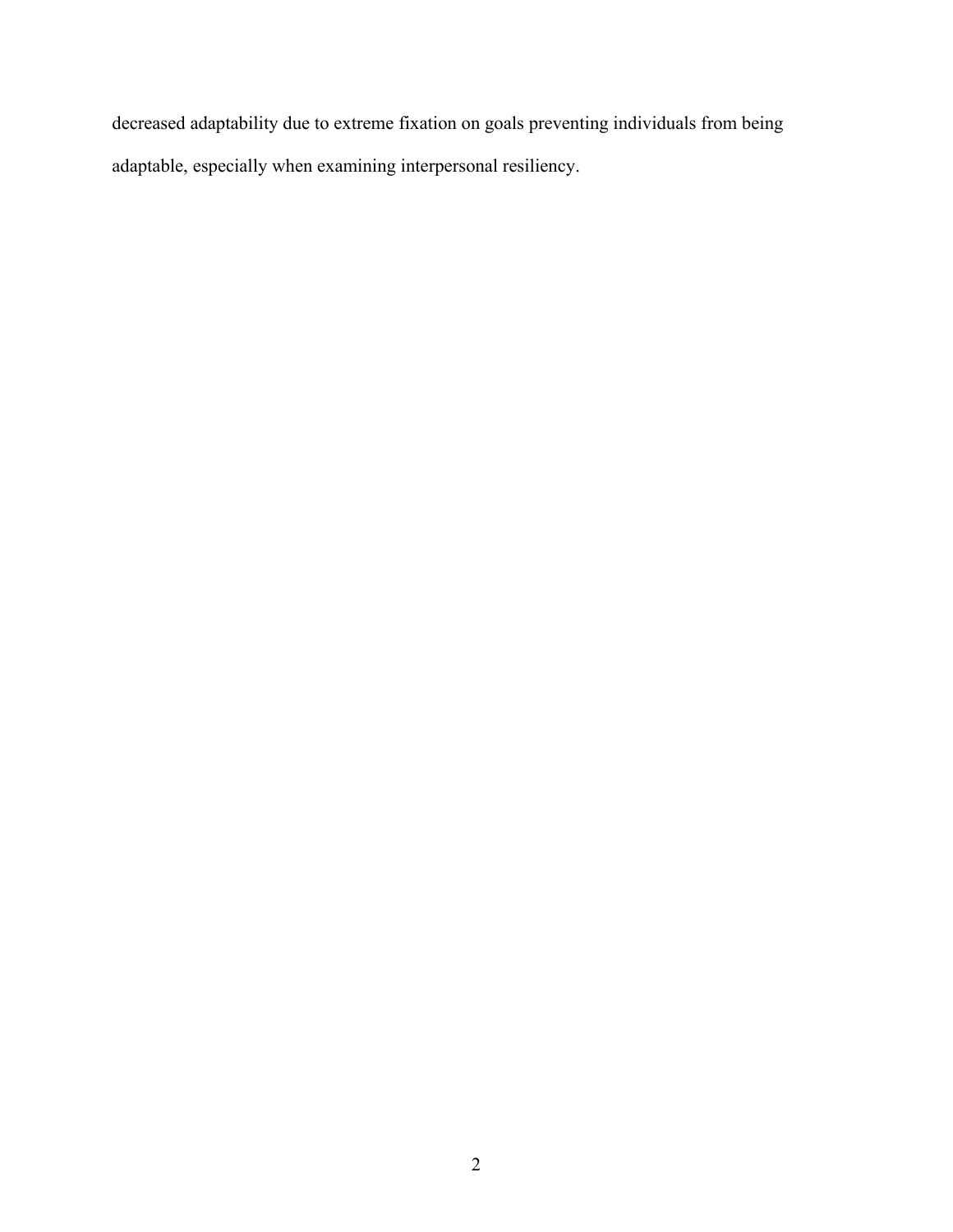#### **LITERATURE REVIEW**

#### **Resiliency**

Although factors on the development of resiliency have been studied in past literature, especially regarding societal factors and childhood upbringing, the impact trauma has on resiliency is not clear (Harms, 2015; Miller-Karas, 2015). For example, the authors of *The Link Between Childhood Trauma and Mental Illness* explain that two-thirds of patients in psychiatric settings have a history of childhood adversity and abuse. The book goes onto list factors that could decrease the chance of mental illness occurring from trauma, including resiliency. They defined resiliency as "the notion that some individuals can withstand greater levels of psychological or physiological assault than others can" (Carter, 2005). Although this perspective supports the protective effect resiliency has against trauma related mental illnesses due to a person's adaptability in a traumatic event, the initial study did not examine the effect trauma had on resiliency directly. Further, the idea that adaptability is essential for resilience is supported by an individual's ability to handle environmental changes and internal processes associated with trauma to continue through their daily life (Folke et al., 2010). Through this, adaptability and, in turn, resiliency require practice, which traumatic experiences may provide. Masten et al. (1990) continue to support this in a literature review on the factors for resiliency. They found three measurements for resiliency outcomes: "good outcomes for high-risk children, sustained competence in children under stress, and recovery from trauma." Using these measures, the article determined that children in chronic adversity can recover better and quicker when they have a stable and competent support system through the trauma. Two separate studies also examined lower class, minority families to further support this and found that adverse societal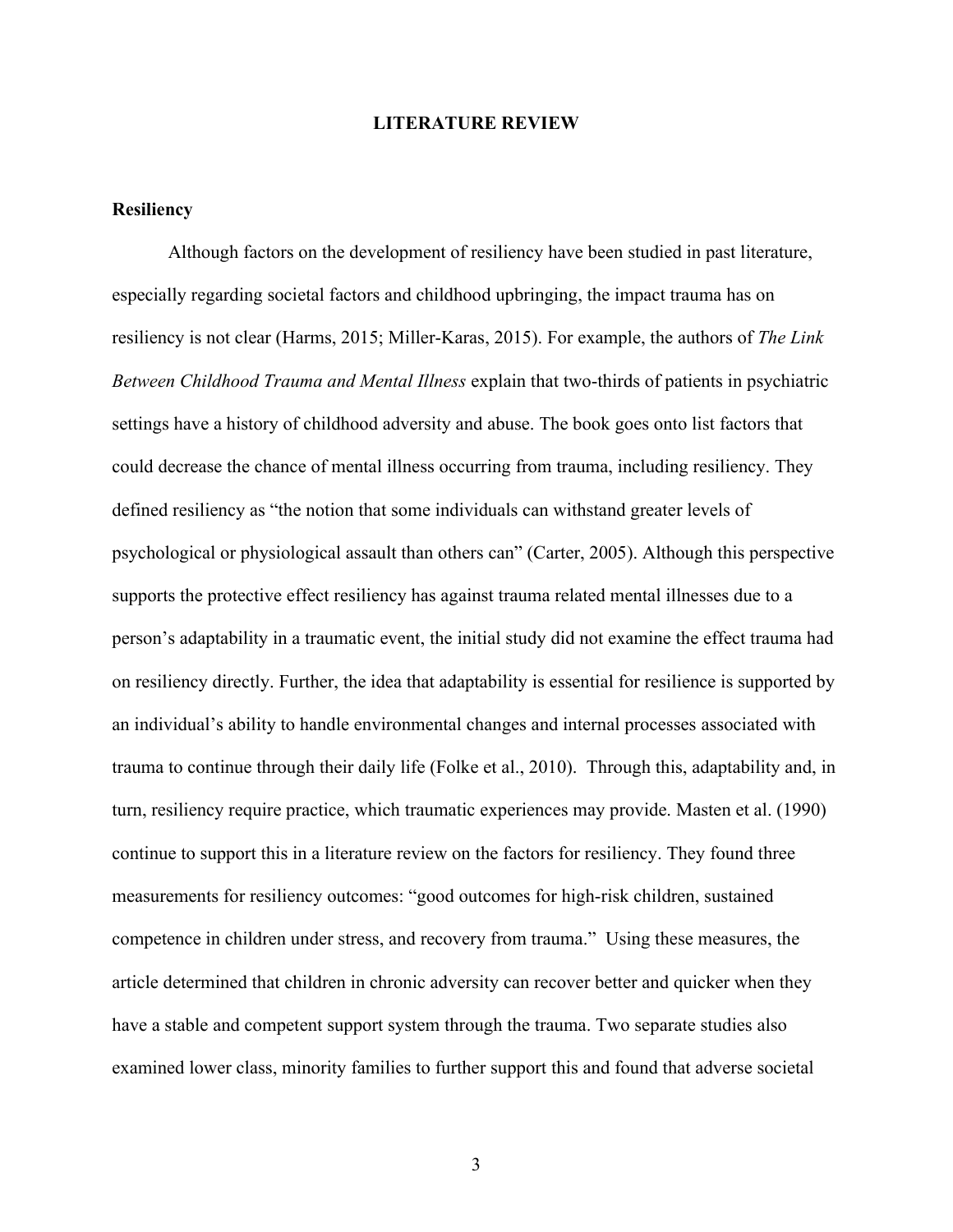factors (i.e., poverty, racial tension, parental status) are tied to higher resiliency levels in parents, which result in similar high resiliency levels and better outcomes from trauma in their children due to their upbringing (Bershad & Ross, 2019; Brodsky & DeVet, 2000). It appears, children in high stress environments learn coping skills and protective strategies from their parents to suggest if their support system is resilient, then they are more likely to be resilient also. Additionally, resiliency can be defined through two subconstructs, interpersonal resiliency, and intrapersonal resiliency. Interpersonal resiliency focuses on the connections with external resources the individual has access to, including social resources and family cohesion; Intrapersonal resiliency is defined through an individual's internal resources by evaluating their ability to maintain structure for themselves, planned future, self-perception, and social competence (Morote et al., 2017). The previous studies focus on the positive impact external factors have on individuals that endure trauma, so interpersonal resiliency may be impacted more. It is unclear the role trauma and other factors might play in differentiating intrapersonal and interpersonal resiliency.

The previous studies support trauma facilitating resiliency development, but some literature suggests that people can be resilient without experiencing trauma. According to Bell and Suggs (1998), children who participate in sports have higher resiliency levels than children who do not. This study concluded that sports or other activities that require determination to succeed facilitates resiliency development in childhood. Adverse backgrounds in the children were not examined in the study because researchers believed resiliency is created from positive experiences. Additionally, spirituality has been shown to support resiliency in older adults. Many articles cite spirituality and religiosity to be a source of strength for people later in life, including as a possible protective factor against suicide attempts (Lawrence et al., 2015). Although these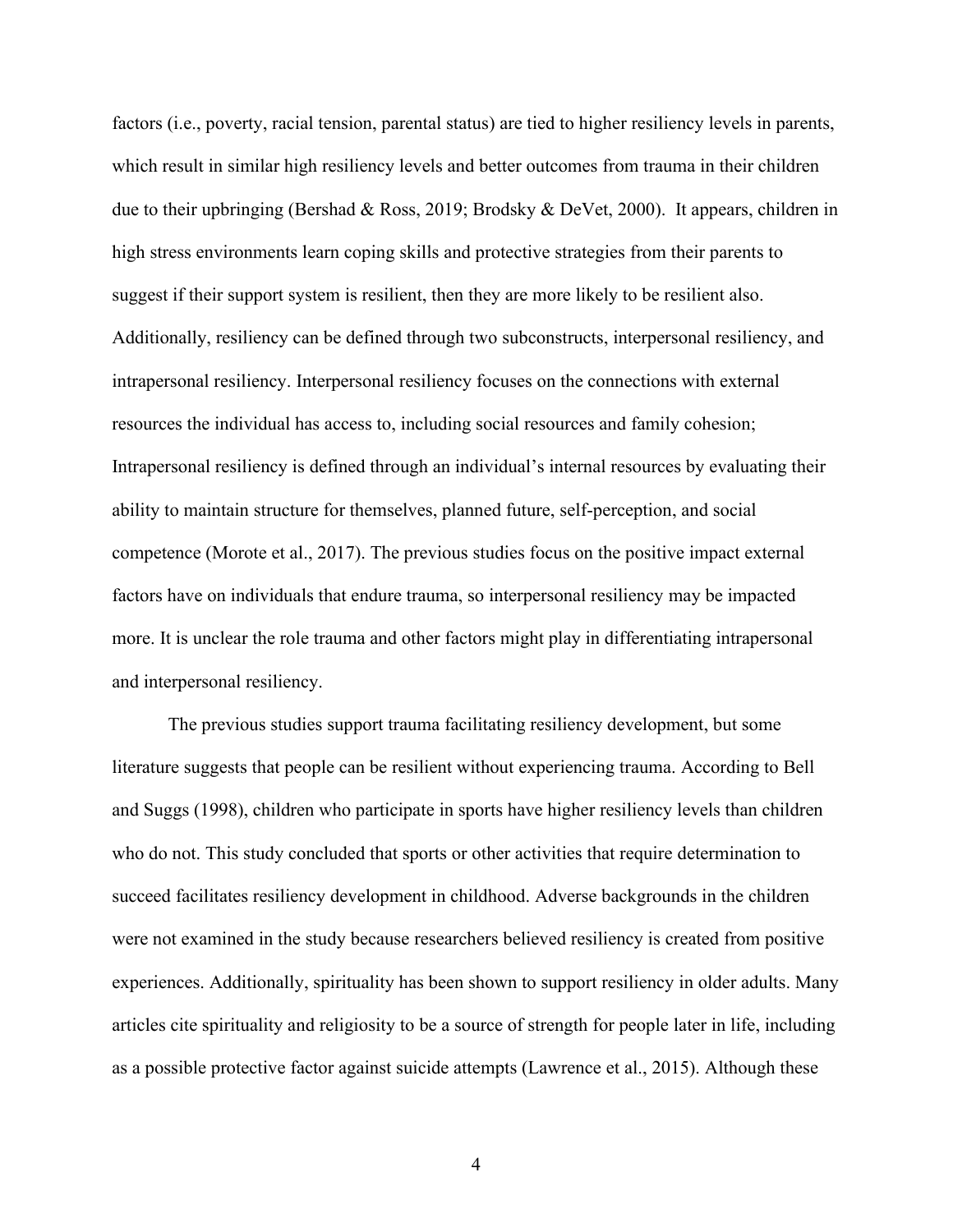articles include adverse experiences in their study (i.e., cancer, aging, doctor burnout), the researchers believe that spirituality is the primary factor for resiliency development to overcome those experiences (Gray, 2017; Sytsma, 2018; Washburn, 2013). In the prior articles, external factors are the focus for resiliency development, but genetic factors may instill resiliency in a person before they are born. In a landmark study, twins and their parents took an ego-resiliency questionnaire. Genetic factors explained 77% of resilience factors in boys and 70% in girls, while the remaining 23% to 30% were explained by environmental factors (Waaktaar  $\&$ Torgersen, 2012). This presents an alternative idea that resiliency is already present in a person due to their genetic makeup and adversity, or other external factors are not necessary for someone to be resilient.

One important note is trauma occurs throughout life separately from familial experience and childhood upbringing, which proposes resiliency may need to be learned and practiced through those negative experiences to aid in an individual's adaptability through future trauma, even if first developed through early life experiences or genetics. Research is needed to determine the relationship between cumulative lifetime trauma and resiliency.

#### **Empathy**

Given a possible link between resiliency and traumatic experiences, it is important to examine if other aspects are present in this relationship. There is a lack of literature regarding the development of empathy from trauma and resiliency. The current study's interest on the relationship stems from defining empathy as the capacity to understand and adapt to experiences of another person, which may relate to adaptability needed for resilience (Feddes et al., 2015). Feddes et al. (2015) used empathy and perspective taking questionnaires to measure if there was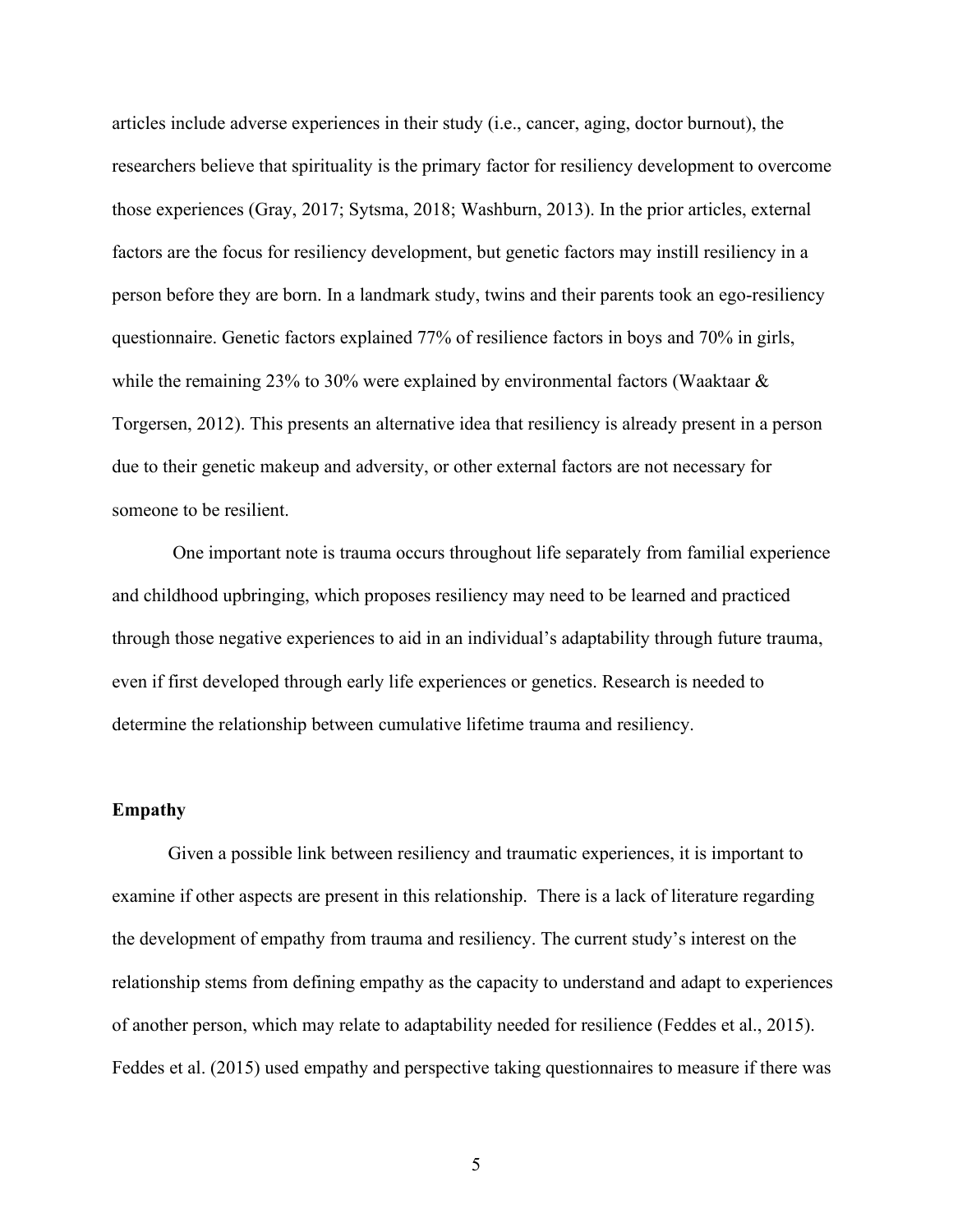a change in participants' thought processes towards other individuals after they received resiliency training. The study found that there was a slight increase in empathy and perspective taking after the training was completed to support a relationship between resiliency and empathy, but that relationship was not explicitly stated in the article. By referring to empathy as the capacity to understand another person, the participants were able to see how violence would negatively impact others rather than focusing on the positive outcomes they may receive from violent acts. A second study defined resilience as the ability to adapt one's self-control in different situations. They created this definition to explain resiliency and empathy as positive predictors for altruism in children (Leontopoulou, 2010). Further, studies occasionally separate empathy into cognitive empathy and affective empathy to better understand the two empathetic reactions individuals can experience. Cognitive empathy helps individuals understand and perceive the emotions of others (Gladstein, 1983), while affective empathy elicits emotions within the perceiver (Davis, 1983; Davis et al., 1994). This separation is important to note when discussing the impact subconstructs of resiliency could have on empathy although they have not been studied. Interpersonal resiliency requires individuals to interact with others emotionally therefore it appears to align with affective empathy, while intrapersonal resiliency requires us to rely on our own experiences and skills similarly to cognitive empathy. Although there is a commonality regarding adaptability for the two traits, their findings tend to lose focus in most studies due to their marginal significance or the study's main purpose did not include the relationship, so their overall relationship remains vague.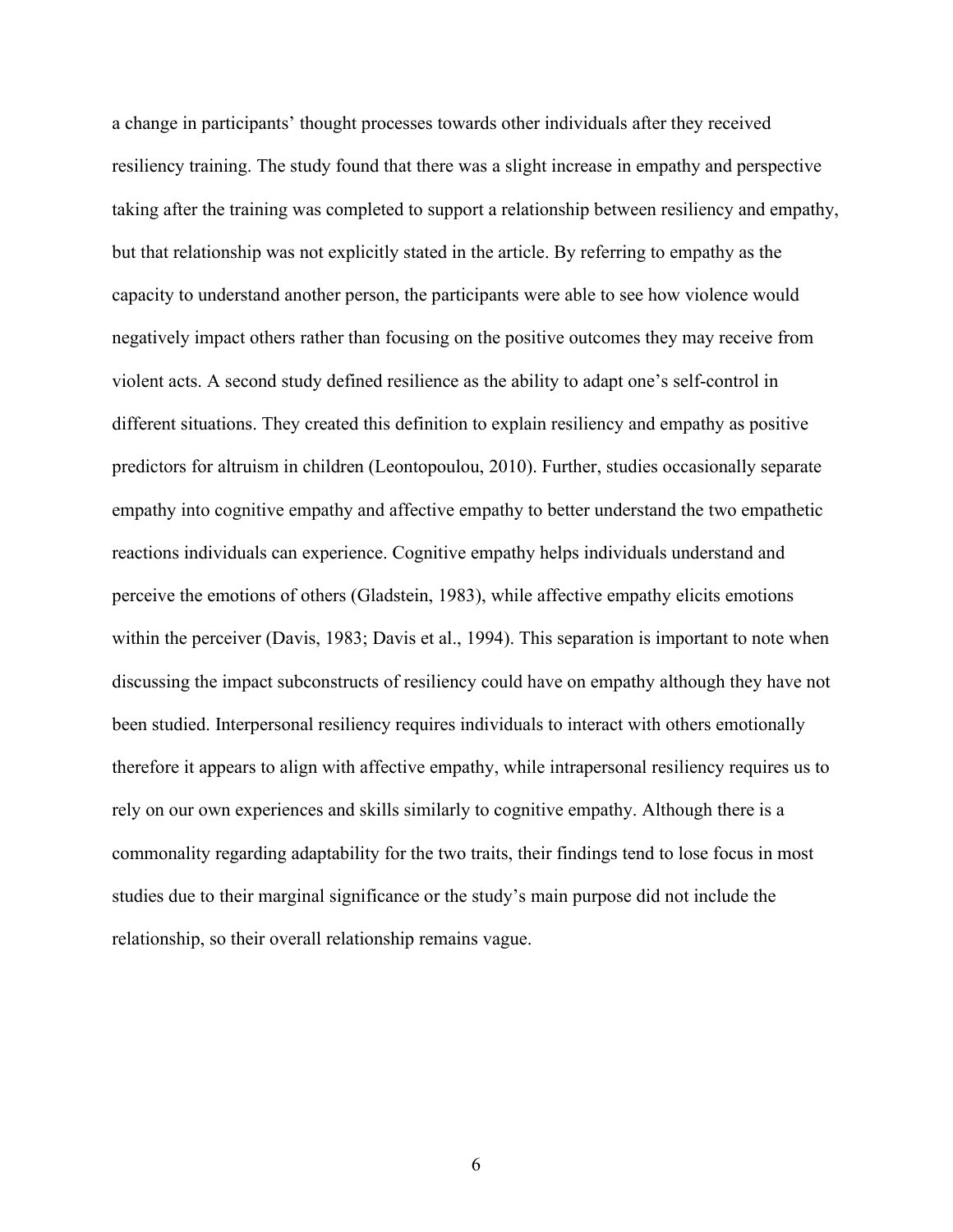#### **Conscientiousness**

The final trait the current study examined the Big Five personality trait of conscientiousness, which is defined by high levels of self-discipline, follow-through, and goal directed behavior (Goldberg, 1992). Two studies previously used three types of resiliencies to predict conscientiousness scores: ego-resiliency, psychological resiliency, and career resiliency. In both studies, conscientiousness was positively predicted through resiliency levels in each category to suggest may be adaptability necessary to be successful (Arora & Rangnekar, 2016; Oshio et al., 2018). The defined resiliencies this study used focus on an individual's ability to succeed and achieve their goals rather than the external resources they used to be successful suggesting a need for intrapersonal resiliency for conscientiousness rather than interpersonal resiliency although this was not specifically tested. Using the general concept of resiliency, additional studies have look at the Five Factor model's definition of resiliency with conscientiousness, which have supported a positive relationship between the two concepts (Campbell-Sills et al., 2006; Fayombo, 2010; Friborg et al., 2005). One study explains that taskoriented coping skills are necessary for resiliency and conscientious to exist separately for individuals to be adaptable in any situation. Conscientiousness supports the ability to accomplish goals, while resiliency supports us through rapidly changing situations. Both concepts require us to be adaptable and these studies highlight their possible overlap (Campbell-Sills et al., 2006). However, extreme high levels of conscientiousness may be related to fixation and the lack of adaptability. In a subsequent study, individuals with high levels of conscientiousness negatively impacted their well-being when they experience failure, such as long-term unemployment showing a drop in life satisfaction scores, suggesting those with high levels of conscientiousness may be less adaptable in negative situations (Boyce et al., 2010). Even though this study may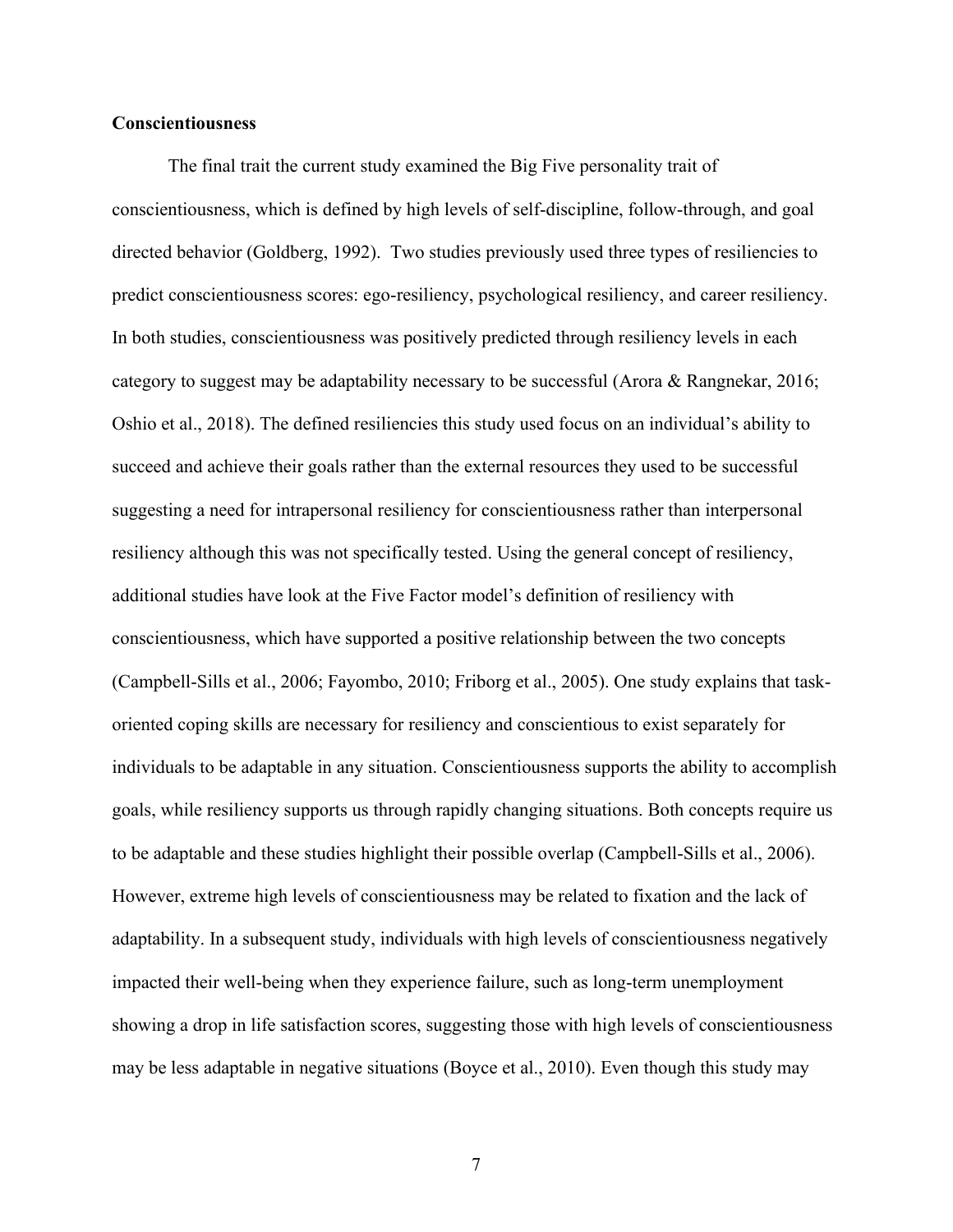suggest trauma negatively impacts conscientiousness, the relationship of trauma impacted resiliency on conscientiousness has not been studied.

#### **Preliminary Study**

A preliminary study was conducted to examine the connection between adverse backgrounds and the development of resiliency while examining the effects of that relationship on the development of trait conscientiousness and empathy. Specifically, the study was created to answer two main questions: (1) Do adverse experiences in childhood impact the development of resiliency? (2) Is trait level conscientiousness and/or empathy effected by the relationship between adverse backgrounds and resiliency? Using the ACE questionnaire, participants' levels of adverse backgrounds were compared to their subsequent resiliency scores to determine if adverse backgrounds are related to the development of resiliency (measured via the RSA). Additionally, personality trait scores for conscientiousness (measured via the IPIP 50) and empathy levels (measured via skin conductance response to videos depicting traumatic stimuli and the EQ) were used to determine how different traits develop out of adversity. Overall, levels of adversity were positively correlated with resiliency scores to suggest they are related. The adversity/resiliency relationship had a positive impact on empathy scores from the EQ but empathy scores from the skin conductance were insignificant. Resiliency had the opposite effect on conscientiousness than previously expected because resiliency scores had a negative impact on conscientiousness ratings.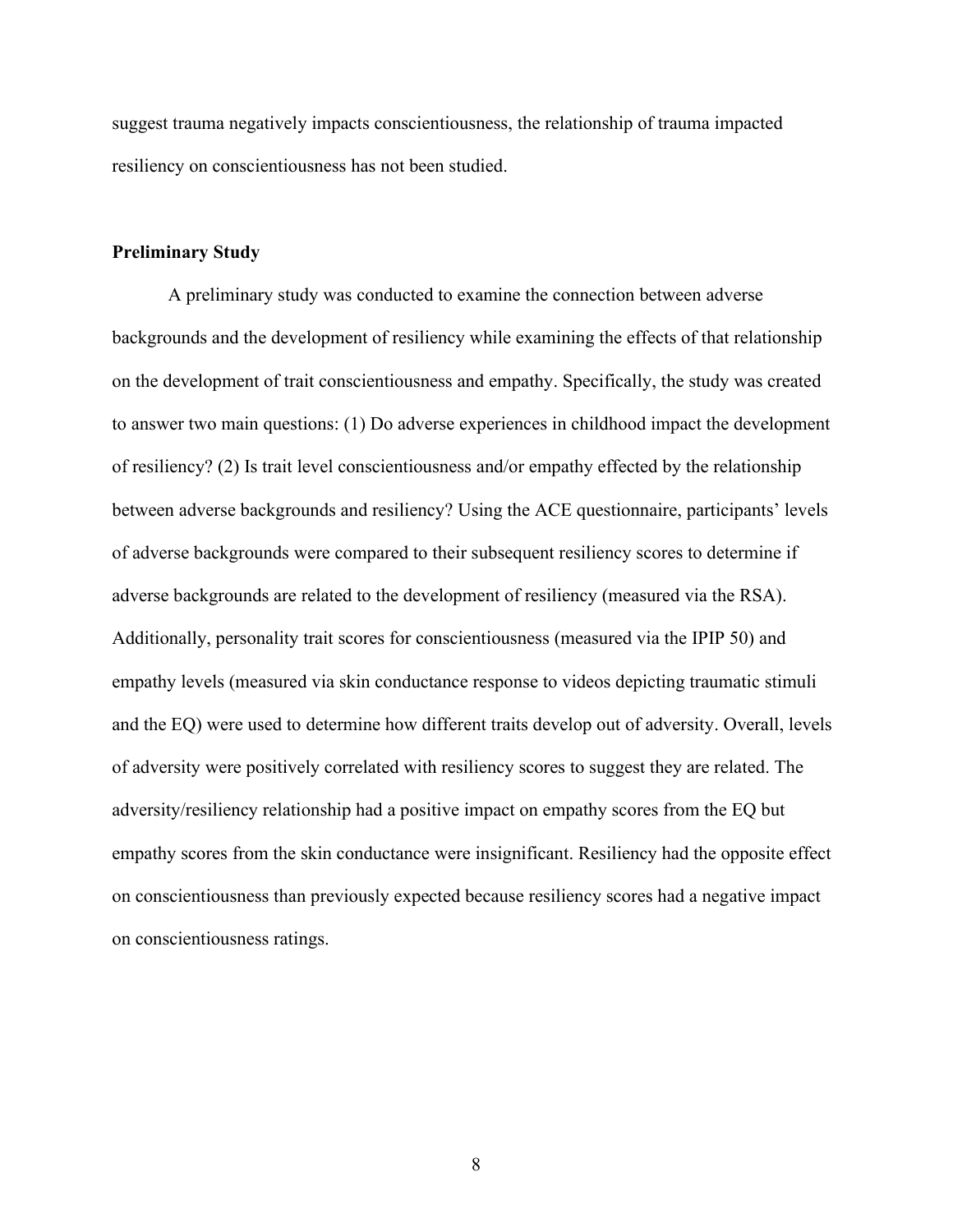#### **Current Study**

The current study examines if trauma is necessary for resiliency by comparing adverse childhood experiences and cumulative life trauma to resiliency scores. Further, the current study recognizes the impact different factors have on the development of resiliency and defines those factors of an individual's resiliency through the RSA subconstructs: interpersonal resiliency and intrapersonal resiliency. These subconstructs of resiliency provides a better understanding of whether internal or external resiliency factors are impacted more by trauma and how they impact other characteristics. The current study examines how cumulative lifetime trauma impacts resiliency development by using the total score from the RSA against trauma scores from the ACE and the LSC-R. This assesses both adverse childhood experiences and cumulative lifetime trauma to determine if both support the development of resiliency. Further, RSA subconstructs were examined against LSC-R and ACE scores to determine if interpersonal or intrapersonal resiliency impacted it the most.

A preliminary study also supported a significant positive correlation between the adversity/resiliency relationship and empathy scores from the Empathy Quotient (EQ), but physiological empathy scores measured via skin conductance (using adverse imagery) were inconclusive. The current study will divide empathy into two categories: cognitive empathy and affective empathy, rather than defining empathy as a single construct to determine if one form of empathy is impacted by trauma and resiliency more than the other. Cognitive empathy helps individuals understand and perceive the emotions of others (Gladstein, 1983), while affective empathy elicits emotions within the perceiver (Davis, 1983; Davis et al., 1994). Empathy will be measured through galvanic skin response (or skin conductance) paired with the Questionnaire of Cognitive and Affective Empathy (QCAE) to determine if a relationship between resiliency and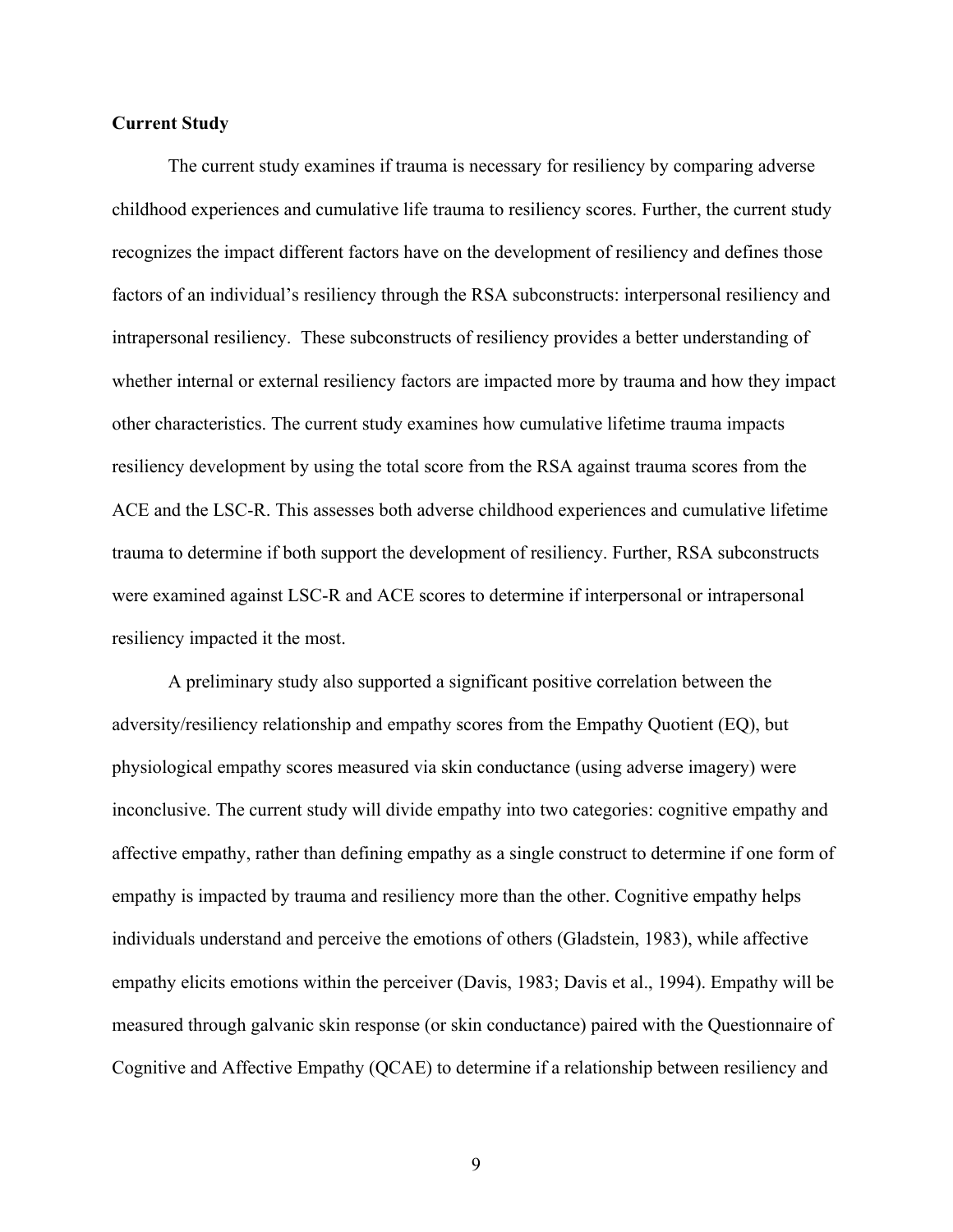empathy exists and if cognitive or affective empathy is impacted more by the presence of resiliency. Adding a physiological measure for empathy may remove social desirability bias created in self-report measures. Previous research shows that high/low levels of self-report empathy correlate with high/low changes in skin conductance, and an individual may self-report greater levels of empathy without physiologically showing it as a sign of social desirability bias (Eisenberg et al., 1991; Massey-Abernathy & Byrd-Craven, 2016; Tamborini et al., 1990). To provide a more accurate skin conductance response, the current study used physiological empathetic responses from videos rather than images. The skin conductance was paired with self-reported empathy scores from the Questionnaire of Cognitive and Affective Empathy (QCAE) instead of the EQ to determine if cognitive or affective empathy are impacted by the trauma/resiliency relationship differently and to determine which construct of empathy is being measured by the skin conductance.

Finally, the preliminary study found a negative correlation with adversity, resiliency, and conscientiousness, which was believed to be a result of high conscientiousness scores having low adaptability due to their goal directed behaviors. For the current study, once the trauma and resiliency relationship are defined, the IPIP 50 was implemented to determine scores based on the big five personality traits, which are agreeableness, extraversion, openness to experiences, conscientiousness, and neuroticism. The conscientiousness scores obtained from the IPIP 50 were examined in relationship to intrapersonal and interpersonal resiliency to see if conscientiousness impacts a specific aspect of resiliency.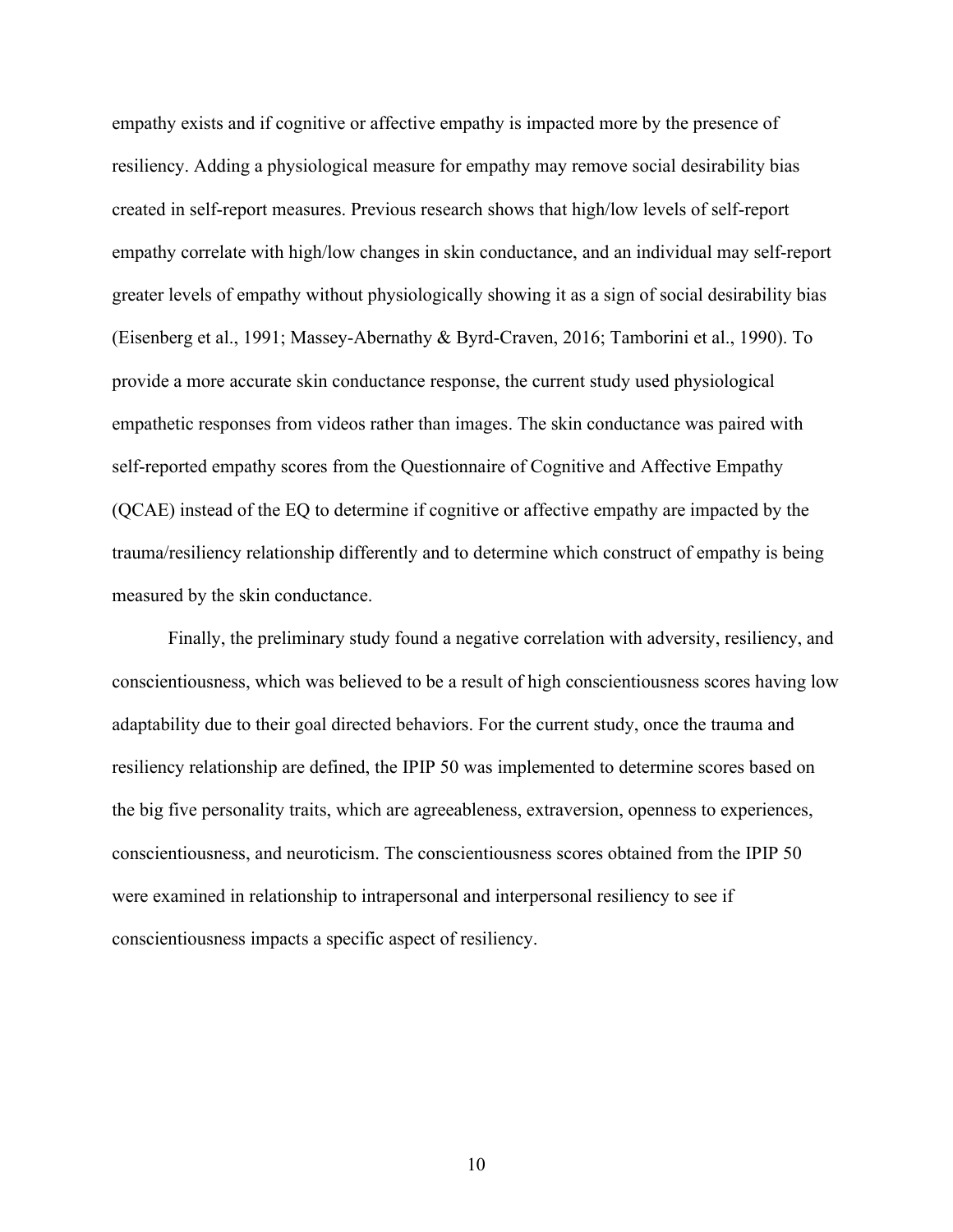#### **METHODS**

#### **Hypotheses**

The current study's purpose is to examine six concepts based on the literature.

**Hypothesis 1.** Using the ACE and LSC-R results, it is predicted that adverse childhood experiences are related to later life trauma.

**Hypothesis 2.** It is predicted that a positive correlation between cumulative lifetime trauma and resiliency scores will be present. Specifically, when both adverse childhood experiences and lifetime trauma are present, resiliency will be the highest. It is also predicted an increase in cumulative lifetime trauma will result in an increase of interpersonal resiliency and decrease in intrapersonal resiliency.

**Hypothesis 3.** Once the trauma/resiliency relationship is defined, cognitive and affective empathy scores will be measured through self-report to determine how empathy subconstructs is impacted by the presence of resiliency subconstructs. Using a multiple linear regression, the relationship will be examined between resiliency, trauma, and cognitive and affective empathy. It is predicted that cognitive empathy is not impacted by the relationship, while affective empathy is.

**Hypothesis 4.** Additionally, skin conductance response will provide a physiological measure of empathy to determine if Galvanic skin response measures affective empathy as the researchers believe.

**Hypothesis 5.** It is predicted that higher intrapersonal resiliency will result in lower skin conductance response, which suggest lower levels of total empathy scores.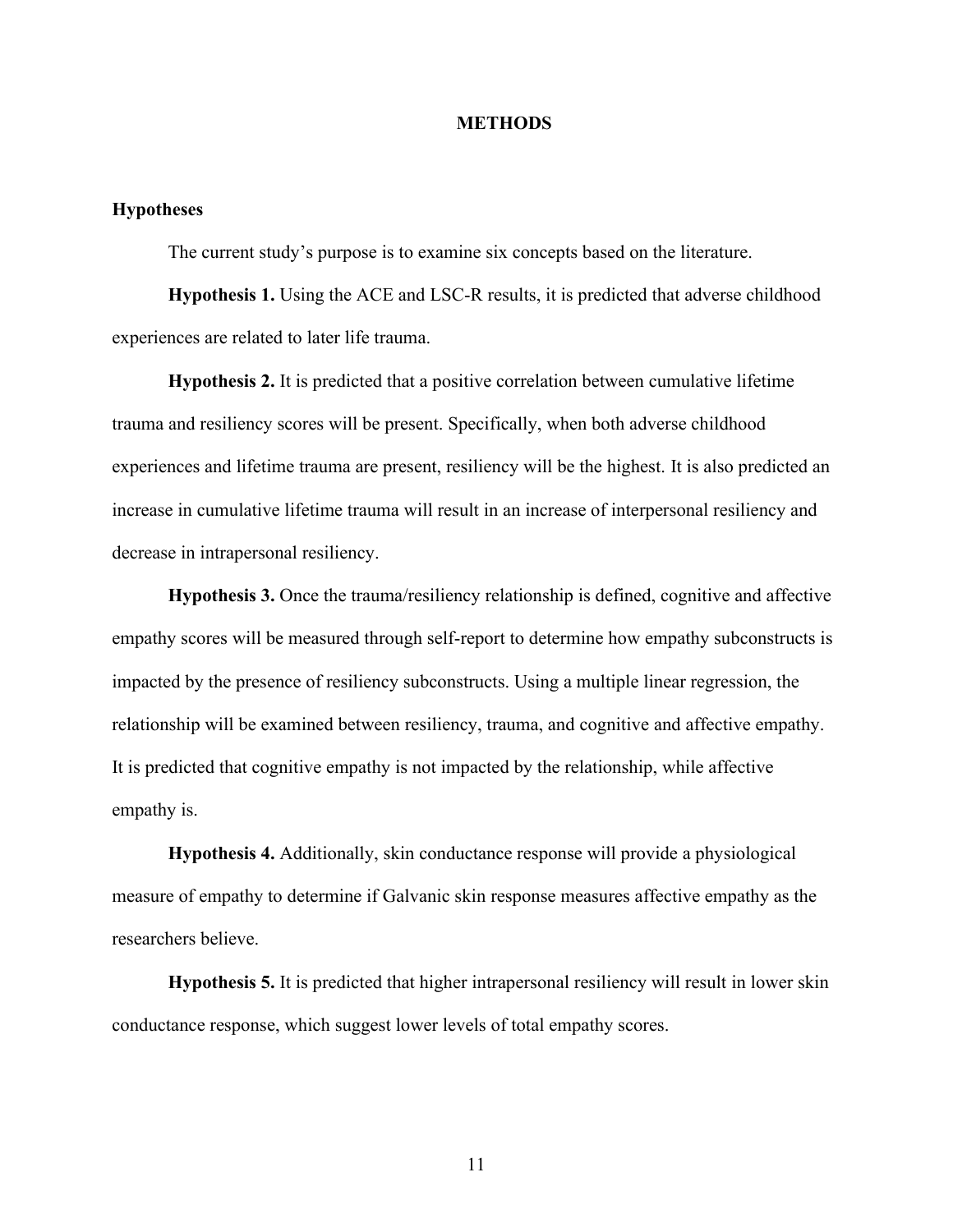**Hypothesis 6.** Finally, the conscientiousness scores obtained from the IPIP 50 were examined in relationship to intrapersonal and interpersonal resiliency to see if conscientiousness impacts a specific aspect of resiliency. It is predicted to be positively correlated with intrapersonal resiliency.

#### **Participants**

This study was submitted to the university's Institutional Review Board (See Appendix A or copy of IRB study approval, IRB-FY2022-86, granted on September 28, 2021). The SONA recruiting system was used to schedule participants for their time to arrive in the lab and to grant partial course credit for participating. An apriori power analysis was conducted at a medium effect size and moderate level. The sample size needed to run statistical analysis was 159 participants. One hundred and sixty-three volunteered to participate in the study. As the study was running, the Qualtrics survey link displayed incorrect surveys to 1 participant and the skin conductance did not record correctly for the other two participants. In total, three participants were excluded, and the final sample included one hundred and sixty participants ranging in age from 17 to 43 years ( $M = 19.52$ ; 49 males, 110 females, 1 nonbinary).

#### **Measures**

**Demographic Questionnaire***.* This questionnaire assesses age, sex, gender identity, ethnicity, socioeconomic status, and year in school. Information gained from this questionnaire will be used to evaluate general patterns in the participant pool.

**CDC-Kaiser Permanente Adverse Childhood Experiences (ACE).** This questionnaire assessed the presence of adverse childhood backgrounds in the participants life. Through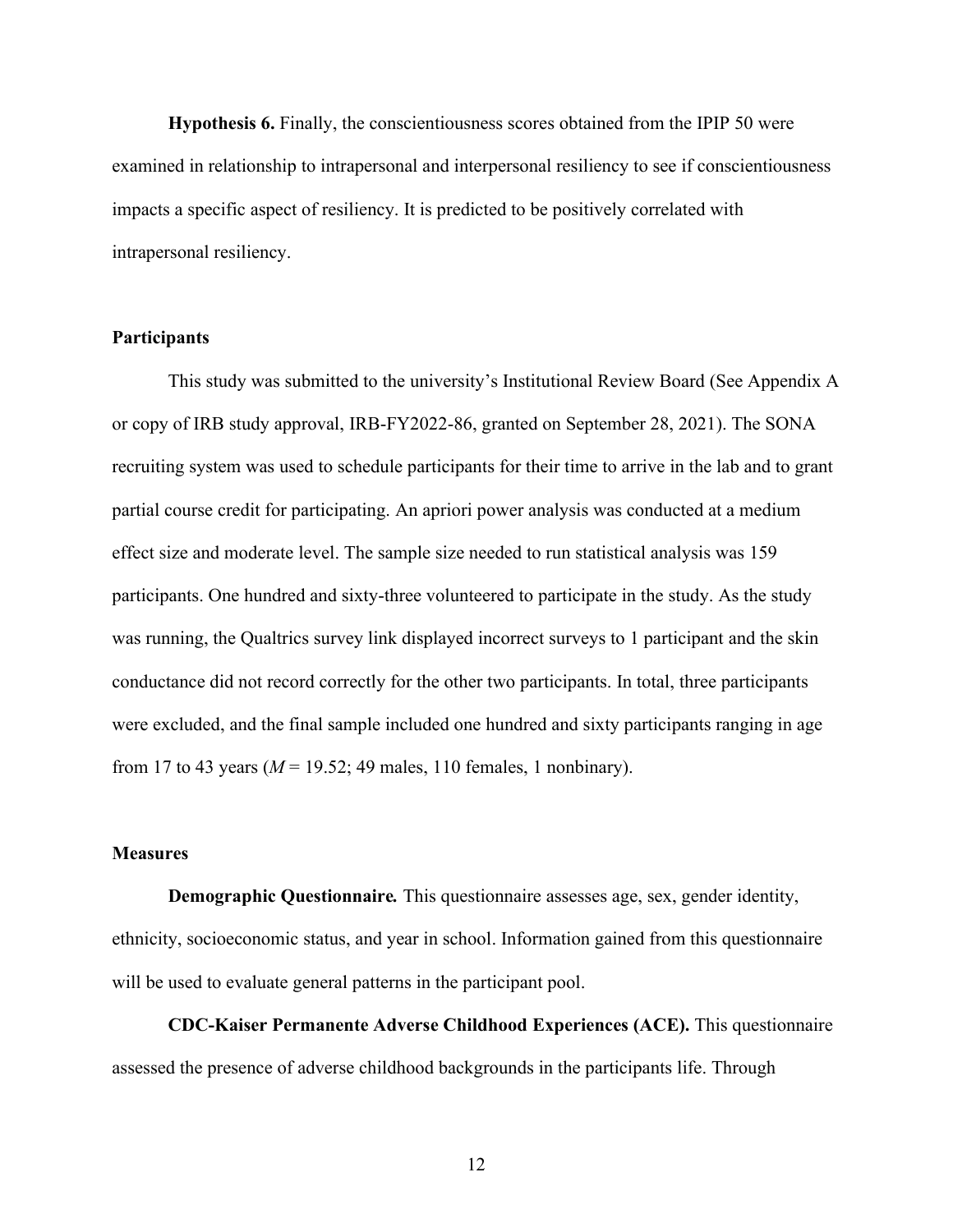answering "yes/no" questions relating to "psychological, physical, or sexual abuse; violence against mother; or living with household members that were substance abusers, mentally ill or suicidal, or ever imprisoned" (Felitti et at., 1998), we can evaluate participants' levels of adversity. The ACE has test-retest reliability of .52 to .72 and a Cronbach alpha of .88 for a high internal consistency (Murphy et al., 2014).

**Life Stressor Checklist-Revised (LSC-R).** This questionnaire assessed the presence of traumatic experiences in the participants life and was designed to screen for criterion A in the DSM-IV for PTSD. Through answering "yes/no" questions relating to 30 stressful or traumatic events, we can evaluate participants' level of traumatic experiences. The LSC-R has test-retest reliability of 0.65 and a Cronbach alpha of .72 for a high internal consistency. Validity for the LSC-R was compared to other anxiety, depression, and PTSD scales for a concurrent validity of 0.32 to 0.51 (Choi et al., 2017; Norris & Hamblen, 2004; Wolfe & Kimerling, 1997).

**Resiliency Scale for Adults (RSA).** This scale evaluates personal competence, social competence, family coherence, social support, and personal structure to score the number of protective resources each participant has to determine levels of resiliency development. The five RSA scales have a Cronbach alpha of .70 and total score Cronbach alpha of .90. These scores will be compared to traumatic experience score from the LSC-R to determine if there is a relationship between trauma and resiliency (Friborg et al., 2003). The 2-factor structure involving both interpersonal and intrapersonal resiliency was shown to most fit the data. Interpersonal resiliency was defined through family cohesion ( $\alpha$  = .80) and social resources ( $\alpha$  = .76) questions, while intrapersonal resiliency was defined from structured style ( $\alpha$  = .48), planned future ( $\alpha$  = .71), and self-perception ( $\alpha$  = .78) questions (Morote et al., 2017).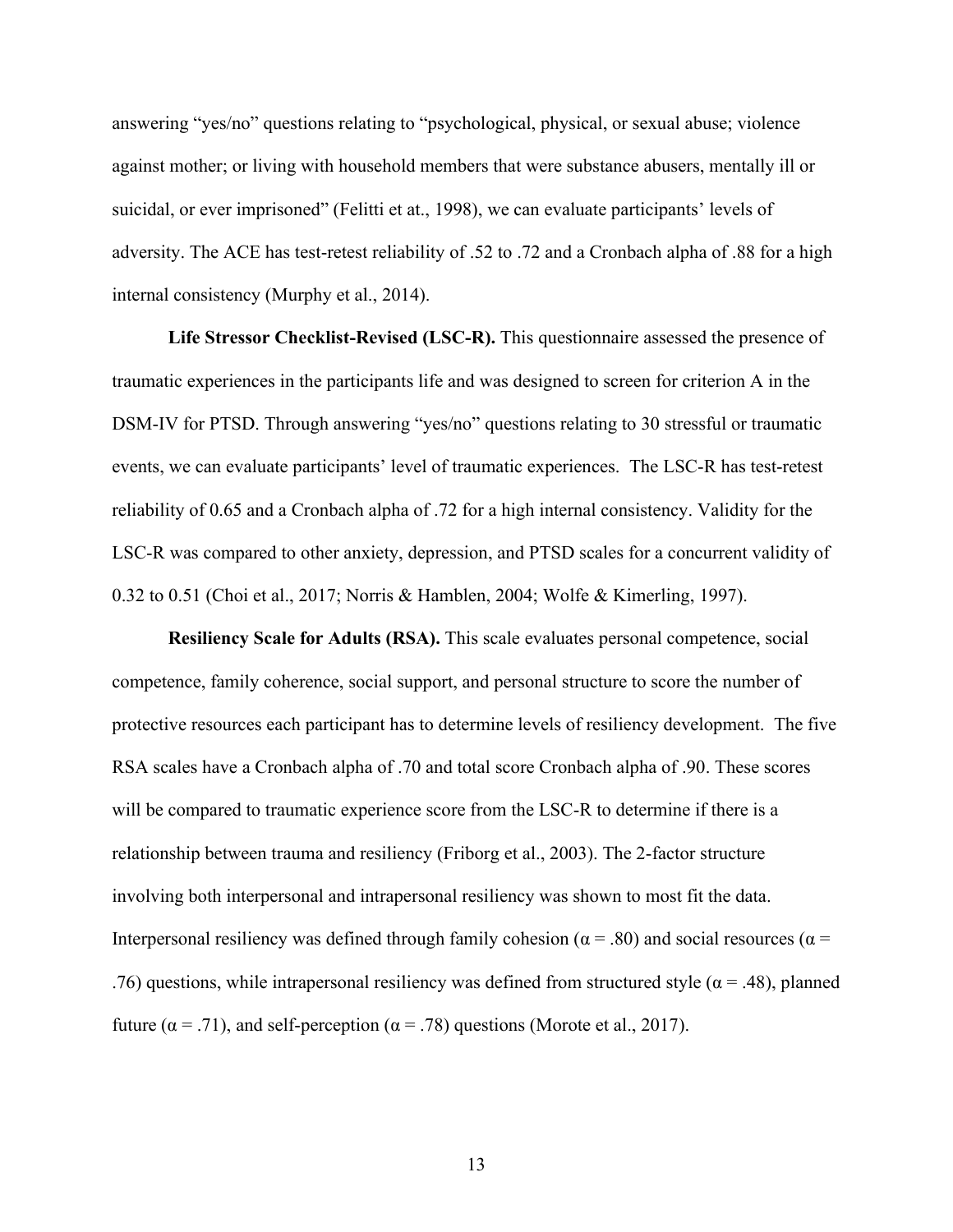**Questionnaire of Cognitive and Affective Empathy (the QCAE).** To better measure empathy, this questionnaire underwent a principal component analysis which yielded a 2-factor structure involving both cognitive and affective empathy was shown to most fit the data. The final resulting scale has 6 items from the Interpersonal Reactivity Index (cognitive empathy  $-5$ ) items, affective empathy – 1 item), 8 items from the Impulsiveness and Venturesomeness Questionnaire (affective empathy – 8 items), 15 items from the Empathy Quotient (cognitive empathy  $-12$ , affective empathy  $-3$ ), and 2 items from the Hogan Empathy Scale (cognitive empathy  $-2$ ). The QCAE showed strong positive correlations between cognitive and affective empathy (.31) and for convergent validity with the Basic Empathy Scale for cognitive empathy (.62) and affective empathy (.76) (Reniers et al., 2011).

**International Personality Inventory Pool (IPIP-50).** The Big Five Personality Inventory is an assessment of 50 items containing 10 statements for each of the big five dimensions of personality (Openness, Conscientiousness, Extraversion, Agreeableness, and Neuroticism). Overall Cronbach's alpha: .90, overall Mean Item Intercorrelation: .31 (Goldberg, 1992; Goldberg et al., 2006).

**Skin Conductance.** 9 mm electrodes will be attached to the participants' non-dominant pointer and middle finger are connected to a BIOPAC Student Lab system to measure phasic skin conductance during each video. In the current study, phasic skin conductance will be measured instead of tonic skin conductance because phasic skin conductance measures create a baseline for the participant by analyzing patterns in the six readings (1 three-minute baseline session without stimuli, 3 three-minute videos, and 2 two-minute baseline sessions without stimuli between videos). Tonic skin conductance measure GSR through raw scores, which would require an initial baseline to be taken for the researcher to find difference scores. Phasic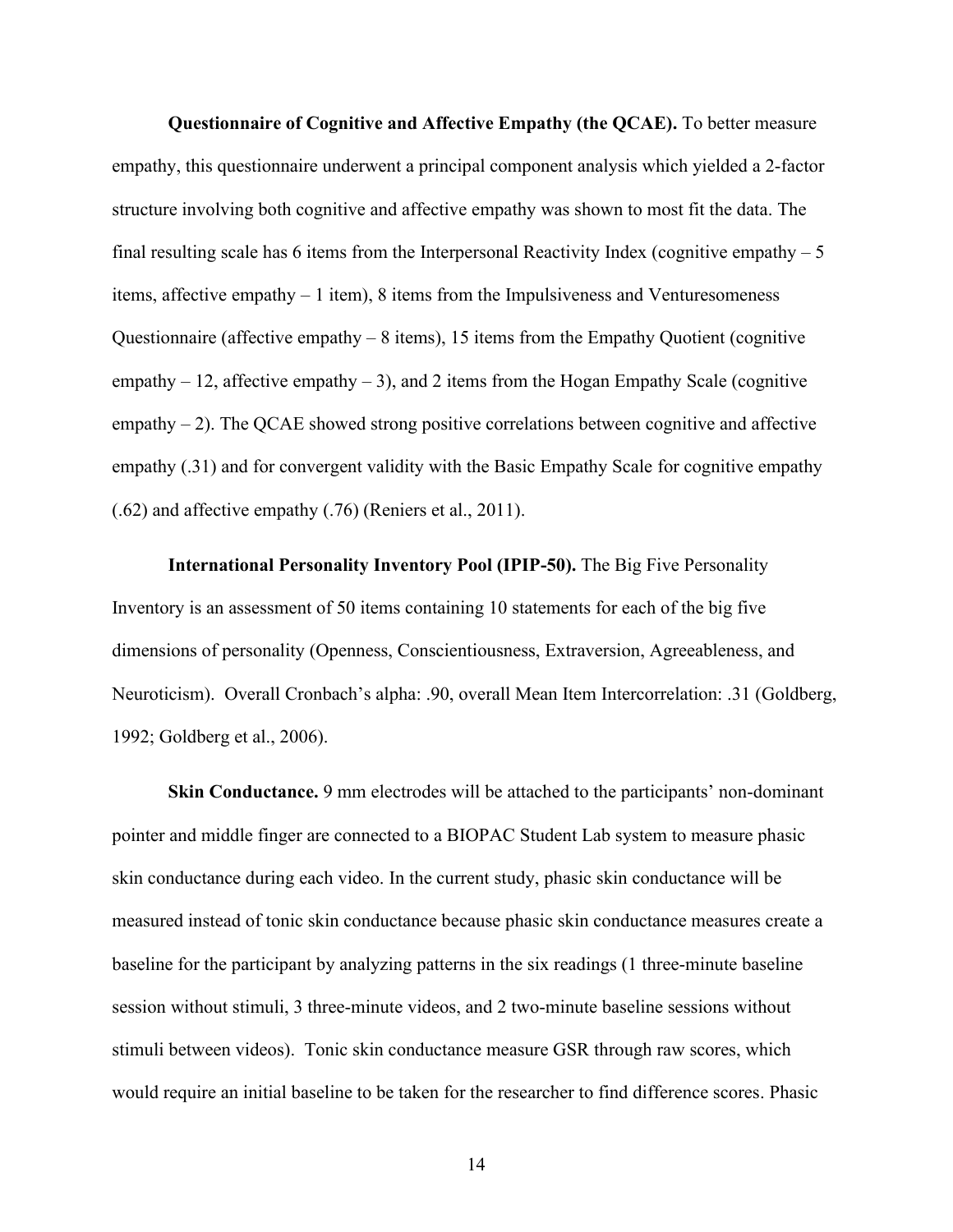skin conductance allows for the researcher to detect a change in GSR during the stimulus event, which illustrates physiological empathy changes to determine if the participant is empathetic during each trial (Massey-Abernathy & Byrd-Craven, 2016; Wagner & Wagner, 2013).

**Videos.** Participants will view a blank screen for three minutes to gather a baseline neutral response. Then they will view three different videos in a random order to detect empathetic response from the skin conductance with a 2-minute break for the participant to return to a baseline between the first and second, the second and third trials. The three videos are as follows: a clip of babies crying that was supported to evoke a baseline empathetic response (labeled "generally empathetic"), a clip from "Amelia" a short film depicting child abuse and neglect (labeled "emotionally traumatic"), a clip from the movie "Legends of the Falls" to depict physically traumatic events (labeled "physically traumatic"), such as death, injury, and military trauma that were supported to evoke empathetic responses in a previous study (Massey-Abernathy & Byrd-Craven, 2016).

#### **Design and Procedure**

All procedures occurred in a psychophysiology laboratory with one research assistant and the participant present. After consenting to the study, skin conductance (9 mm) electrodes were attached to the middle and ring finger of the non-dominant hand. A layer of an isotonic electrolyte gel was placed on the electrodes to increase conduction. Skin conductance were registered and digitized using a BIOPAC Student Lab system that were controlled by a Windows computer that contains data acquisition hardware. All procedures for recording skin conductance levels were obtained from the BIOPAC manual (BIOPAC Systems Inc., 2010). Participants watched three video clips in a randomly assigned order. The four sets included videos related to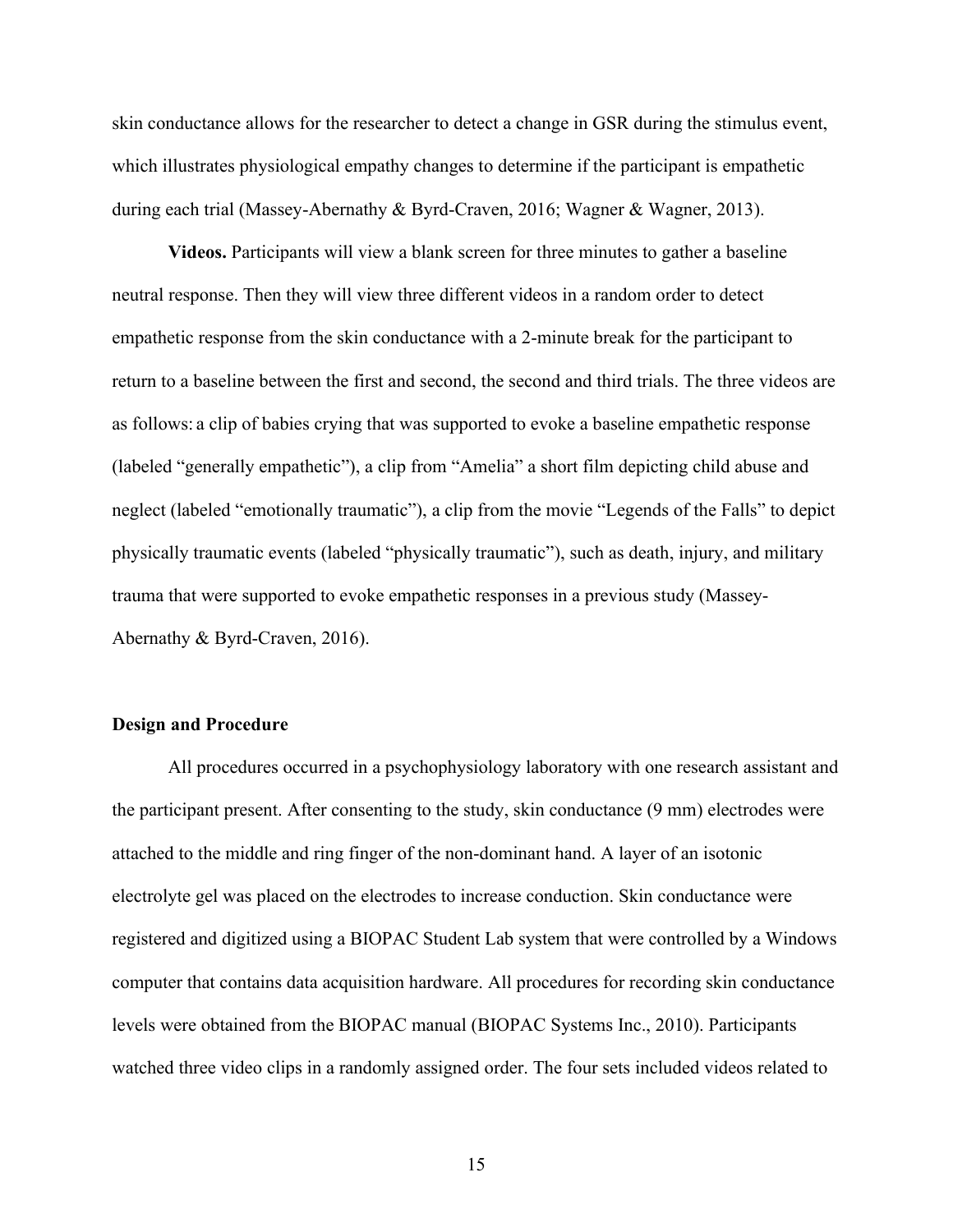each category: generally empathetic, emotionally traumatic, and physically traumatic. Participants were instructed to sit quietly and relax for three minutes at the start to gather a baseline neutral response, and again for two minutes in between the first and second, and the second and third videos to allow the skin conductance to return to a baseline. Upon completion of all videos, the participants completed a series of questionnaires using Qualtrics online software to randomize the ACE, LSC-R, RSA, QCAE, IPIP 50, and concluded with a demographic survey (See Appendix B). Once they finished the questionnaires, the electrodes were removed from the participant's fingers and all participants were debriefed.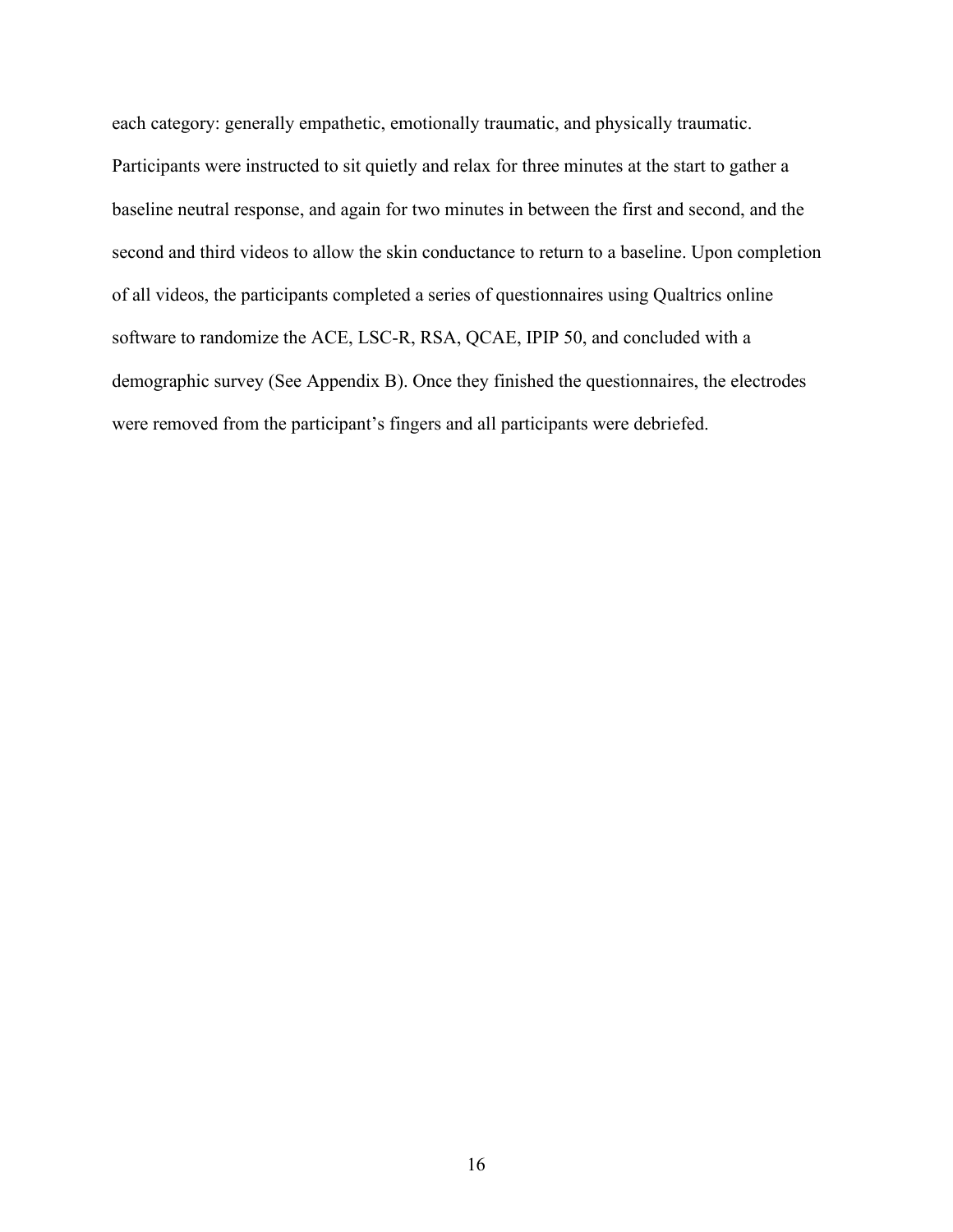#### **RESULTS**

Hypothesis were investigated using Pearson correlations and a multiple linear regression equation through IBM SPSS Statistics Software 22. Alpha was set as .05 for all inferential tests in this paper.

To test the first hypothesis, self-reported adversity scores would be associated with selfreported later lifetime trauma scores, a correlation was conducted using the ACE and LSC-R scores. Results revealed scores from the ACE positively correlated to scores from the LSC-R,  $r(157) = .659$ ,  $p = .000$ . This analysis suggests that participants with higher childhood adversity scores on the ACE also scored higher on the LSC-R to show increased later lifetime trauma.

To test the second hypothesis, self-reported adversity and later lifetime trauma scores were combined into a total cumulative lifetime trauma score to correlate it with the total selfreported resiliency score and subconstruct scores (interpersonal and intrapersonal resiliency) from the RSA. Results revealed the total cumulative lifetime trauma scores were positively correlated with the interpersonal resiliency subconstruct,  $r(156) = .215$ ,  $p = .007$ , and did not correlate with intrapersonal resiliency subconstruct,  $r(153) = -.016$ ,  $p = .840$ , and the total resiliency scores,  $r(152) = .108$ ,  $p = .187$ . This analysis suggests that participants with higher total cumulative lifetime trauma also scored higher interpersonal resiliency scores on the RSA. Since the second hypothesis supported the relationship between the interpersonal resiliency subconstruct and total cumulative lifetime trauma and not the total resiliency score or intrapersonal resiliency, the interpersonal resiliency subconstruct will be used for the third hypothesis analysis.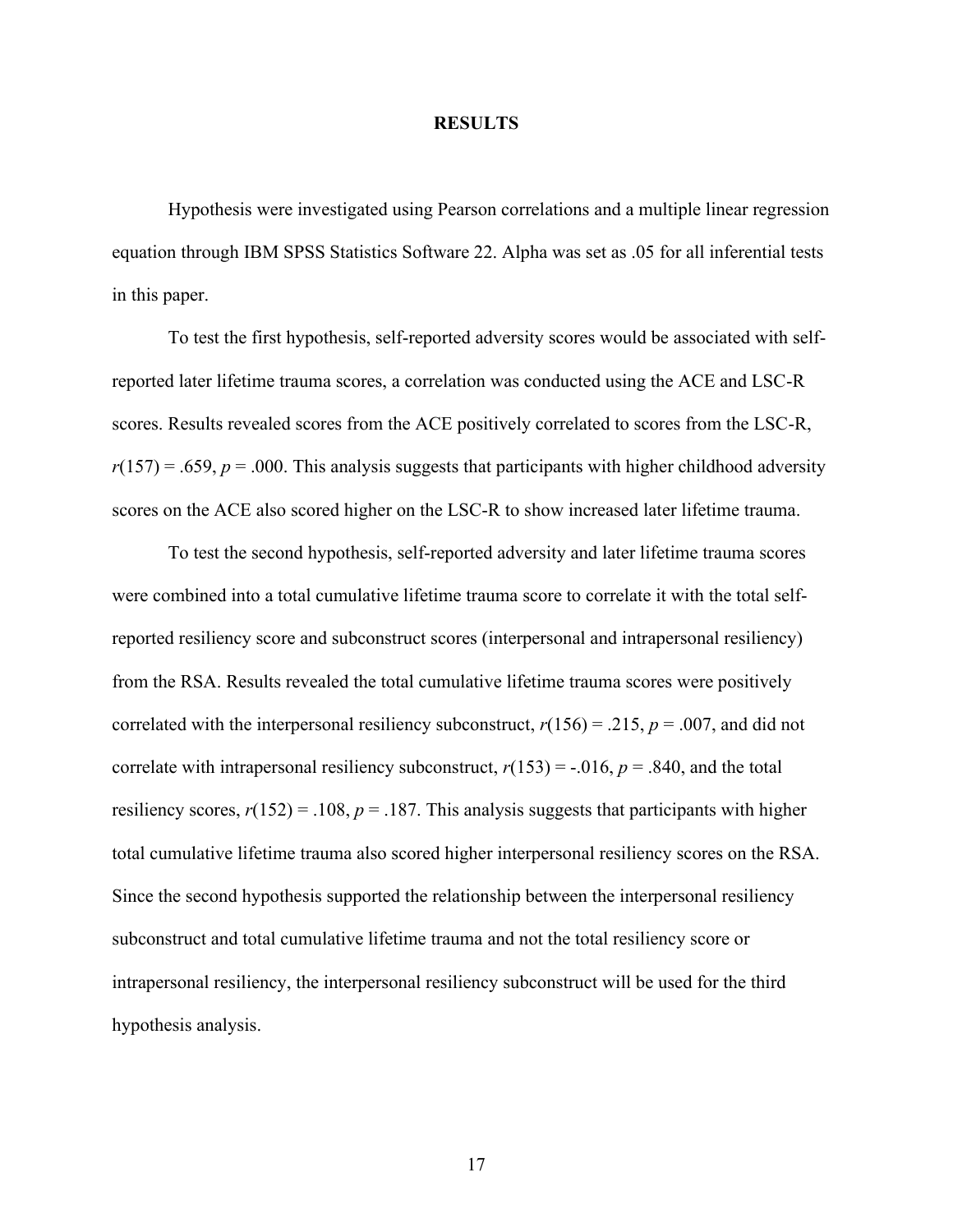To test the third hypothesis to analyze the impact interpersonal resiliency has on cumulative lifetime trauma, and self-reported cognitive and affective empathy scores, a multiple linear regression analysis was conducted. The results of the regression indicated that the model explained 9.8% of the variance and that the model was a significant predictor of interpersonal resiliency  $F(3,145) = 5.24$ ,  $p = .002$ . Upon further analysis, it appears only cumulative lifetime trauma ( $\beta$ = .22,  $p$  = .006) and affective empathy ( $\beta$ = .18,  $p$  = .03) contributed significant to the model, while cognitive empathy ( $\beta$  = .15,  $p$  = .06) did not.

To test the fourth hypothesis, self-reported affective empathy scores from the QCAE would be associated with Galvanic skin response measures. The three measures from each video were combined into a total skin conductance measure to be correlated with cognitive and affective empathy scores. Results revealed scores from the QCAE affective empathy subconstruct,  $r(154) = .075$ ,  $p = .358$ , and cognitive empathy subconstruct,  $r(157) = .086$ ,  $p =$ .286, were not significantly correlated with total skin conductance measures. These results suggest higher scores on empathy subconstructs did not predict total skin conductance scores.

The three measures were correlated first to determine the fifth hypothesis. Generally empathetic was positively correlated with emotionally traumatic,  $r(160) = .895$ ,  $p = .00$ , and physically traumatic,  $r(160) = .892$ ,  $p = .00$ , and emotionally traumatic and physically traumatic were positively correlated with each other,  $r(160) = .923$ ,  $p = .00$ . Since the three videos were positively correlated, a composite score was created for the following statistics. The total skin conductance measure was used to correlate with the interpersonal, intrapersonal, and total resiliency scores. The total skin conductance measure was not significantly correlated with intrapersonal resiliency,  $r(156) = .079$ ,  $p = .325$ , interpersonal,  $r(158) = -.052$ ,  $p = .513$ , and total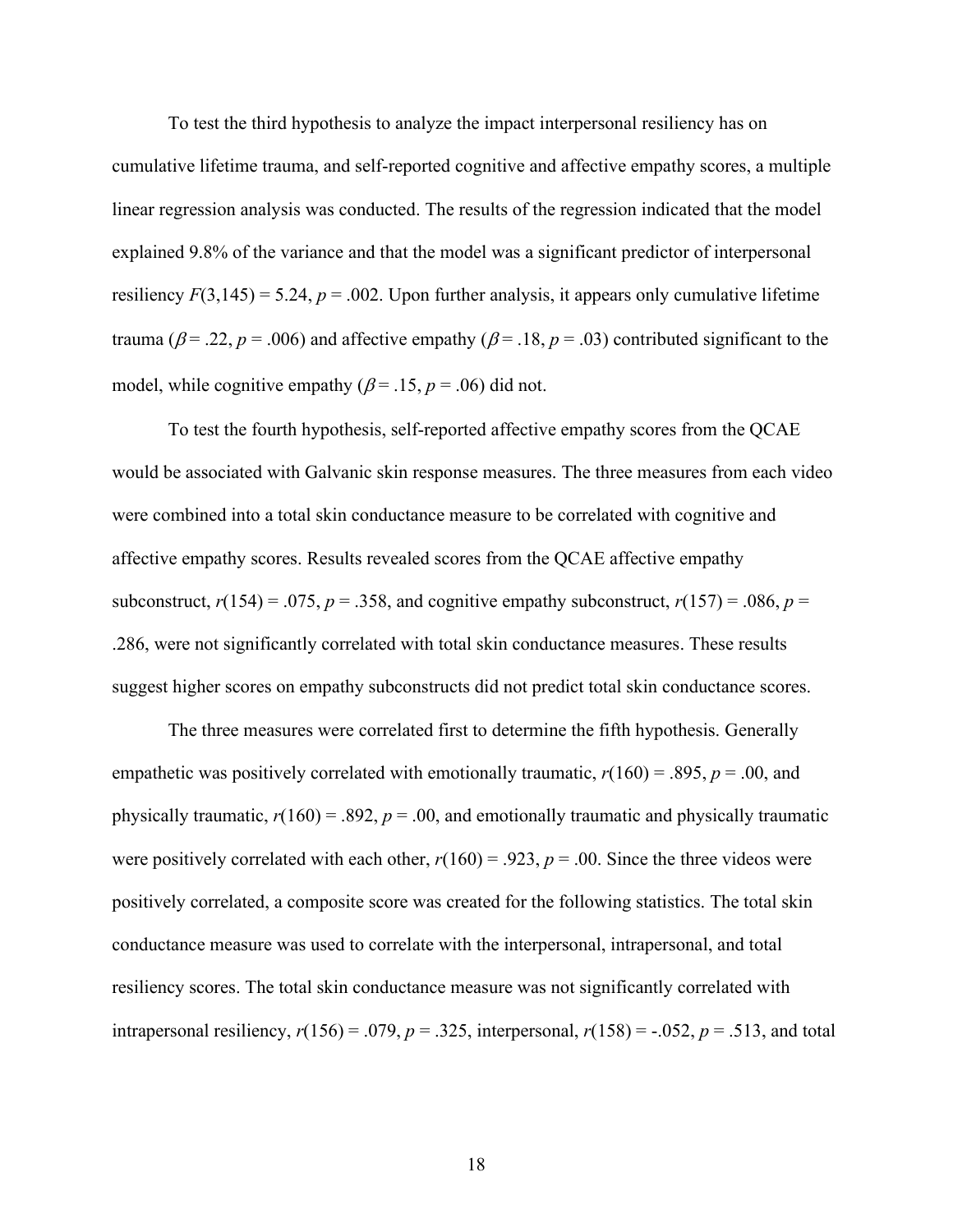resiliency scores  $r(154) = .068$ ,  $p = .405$ . These results suggest higher scores on the RSA did not significantly predict total skin conductance scores.

Finally, the last hypothesis was conducted by correlating self-reported conscientiousness scores on the IPIP 50 with interpersonal, intrapersonal, and total resiliency scores from the RSA. Conscientiousness was significantly positively correlated with intrapersonal resiliency,  $r(158)$  = .177,  $p = 0.026$  and significantly negatively correlated with interpersonal resiliency,  $r(159) = -$ .162, *p* = .041. Conscientiousness was not significantly correlated with total resiliency scores,  $r(156) = .074$ ,  $p = .357$ . These results suggest high interpersonal resiliency scores and low intrapersonal resiliency scores significantly predict high conscientiousness scores.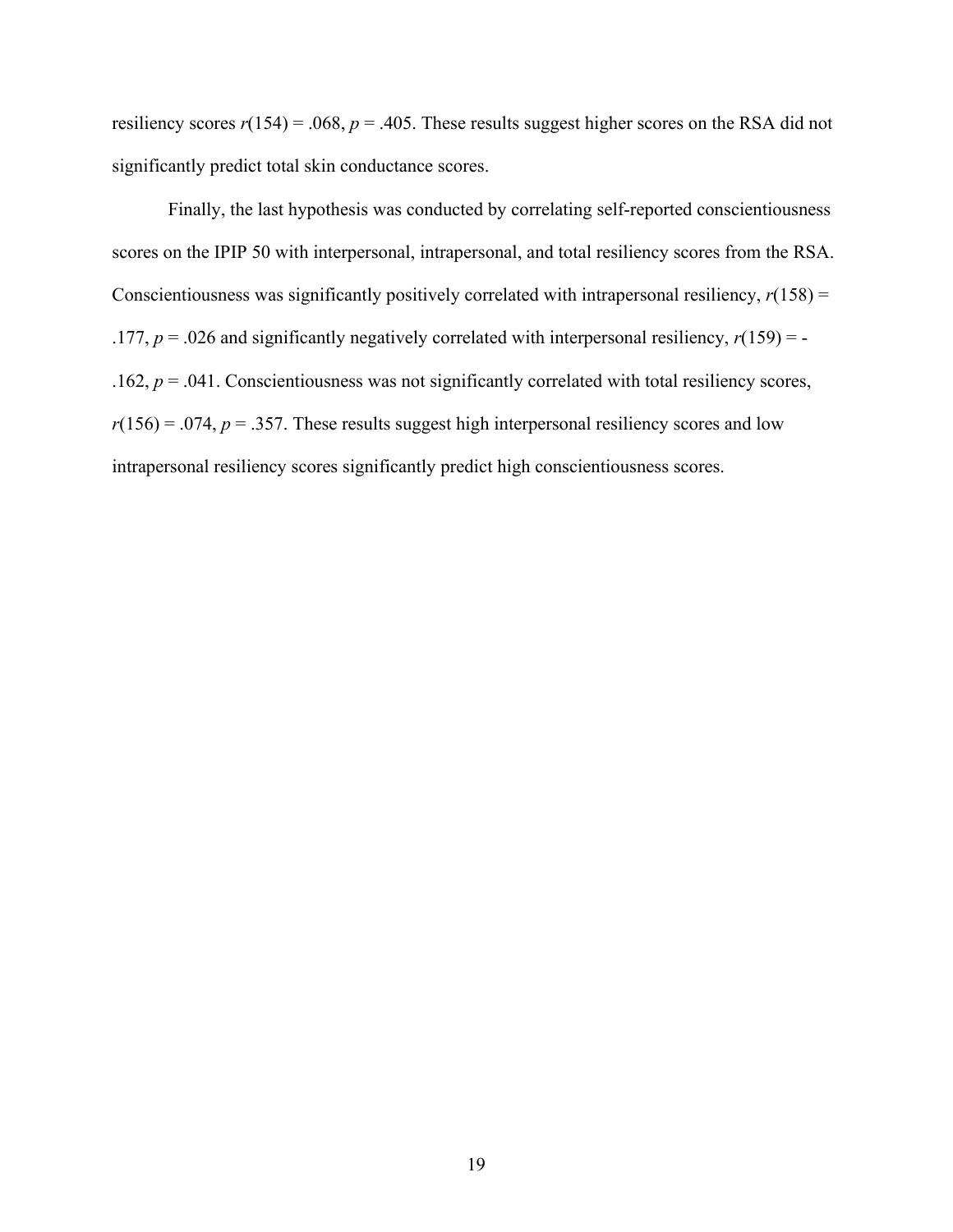#### **DISCUSSION**

The result of the first hypothesis predicts higher encounters with childhood adversity increase the number of later life traumatic events. This was expected because literature suggests a similar relationship between trauma and other negative life stressors, such as the development of mental illness and substance use (Garami et al., 2018; Zlotnick et al., 2008). It is also predicted cumulative lifetime trauma and resiliency are related because experiencing trauma allows for adaptation in turbulent environments, which facilitates the development of resiliency. It may also be the case that resiliency was instilled early in the individual's personality through parental upbringing before the adversity took place, but those trauma experiences would allow for their resiliency to be strengthened. Both scenarios suggest that adversity facilitates resiliency to be practiced through negative experiences. Despite this expected relationship between trauma and resiliency, the current study found only interpersonal resiliency and trauma are related instead of overall resiliency. This may be explained by the way different generations approach solving problems, specifically younger generations may ask for help more often than older generations. One study analyzed different characteristics between a generation X cohort and a millennial cohort in medical school. The generation X cohort scored higher on self-reliance, while the millennial cohort scored higher in emotional stability (Borges et al., 2006). This finding aligns with the current study's mean sample age of 19 years old suggesting the sample collected are more likely to reach out to others for help, which would align with interpersonal resiliency.

The third hypothesis's results support an increase in affective empathy when the trauma/resiliency relationship increases. This trend is supported through the idea that affective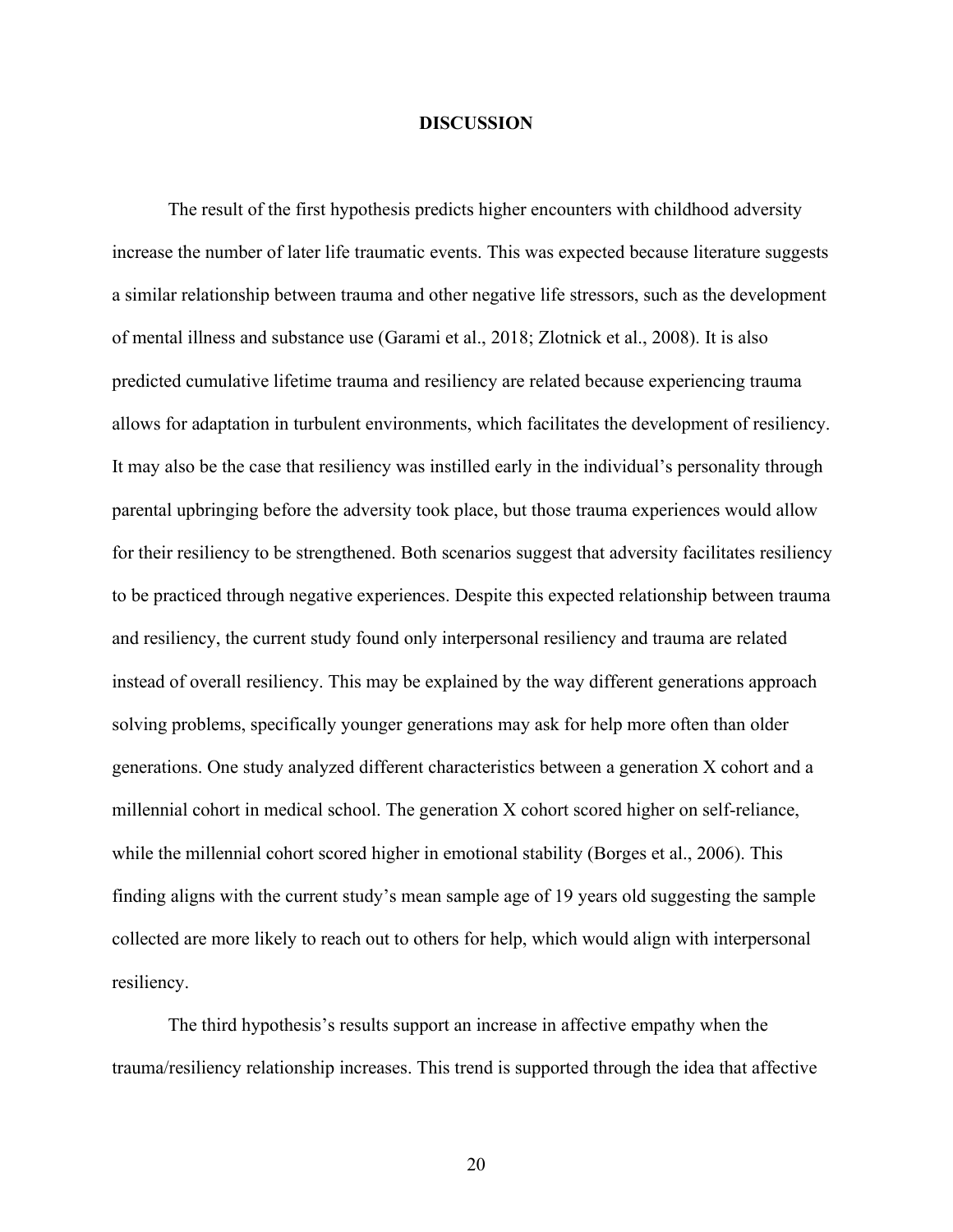empathy occurs when emotions are elicited within the perceiver and cognitive empathy allows an individual to understand and perceive the emotions of others (Davis, 1983; Davis et al., 1994; Gladstein, 1983). The current study predicted higher levels of trauma and resiliency would cause an individual to emotionally attend allowing them to understand someone that has experienced a similar trauma, which may prevent them from cognitively reacting to the situation (Feddes et al., 2015). Similarly, it was expected that affective empathy would be measured via skin conductance rather than cognitive empathy due to the emotional response evoked from increases in affective empathy. Due to positive relationship between resiliency and affective empathy and skin conductance shown to measure affective empathy, the study was also believed to result in an increase in skin conductance response when resiliency increases. Despite the lack of statistical evidence to support self-reported empathy scores and total skin conductance response connection, this may be due social desirability bias in self-reporting empathy, or the videos portrayed during the skin conductance measures were not proficiently inducing emotions in enough participants.

Finally, hypothesis five is predicted to provide an explanation for the negative correlation between resiliency and conscientiousness in the preliminary study. The researchers expected that by dividing resiliency into interpersonal and intrapersonal resiliency, conscientiousness would be better correlated with intrapersonal resiliency due to the need to be self-reliant for personal success. This further is supported by possible differences in the way generations seek out help, specifically younger generations asking for help from others and older generations seeking internal resources to succeed (Borges et al., 2006). Conscientiousness is defined by the individuals' ability to succeed (Goldberg, 1992), so the concept may rely more on intrapersonal resiliency rather than interpersonal resiliency. The sample collected scored higher in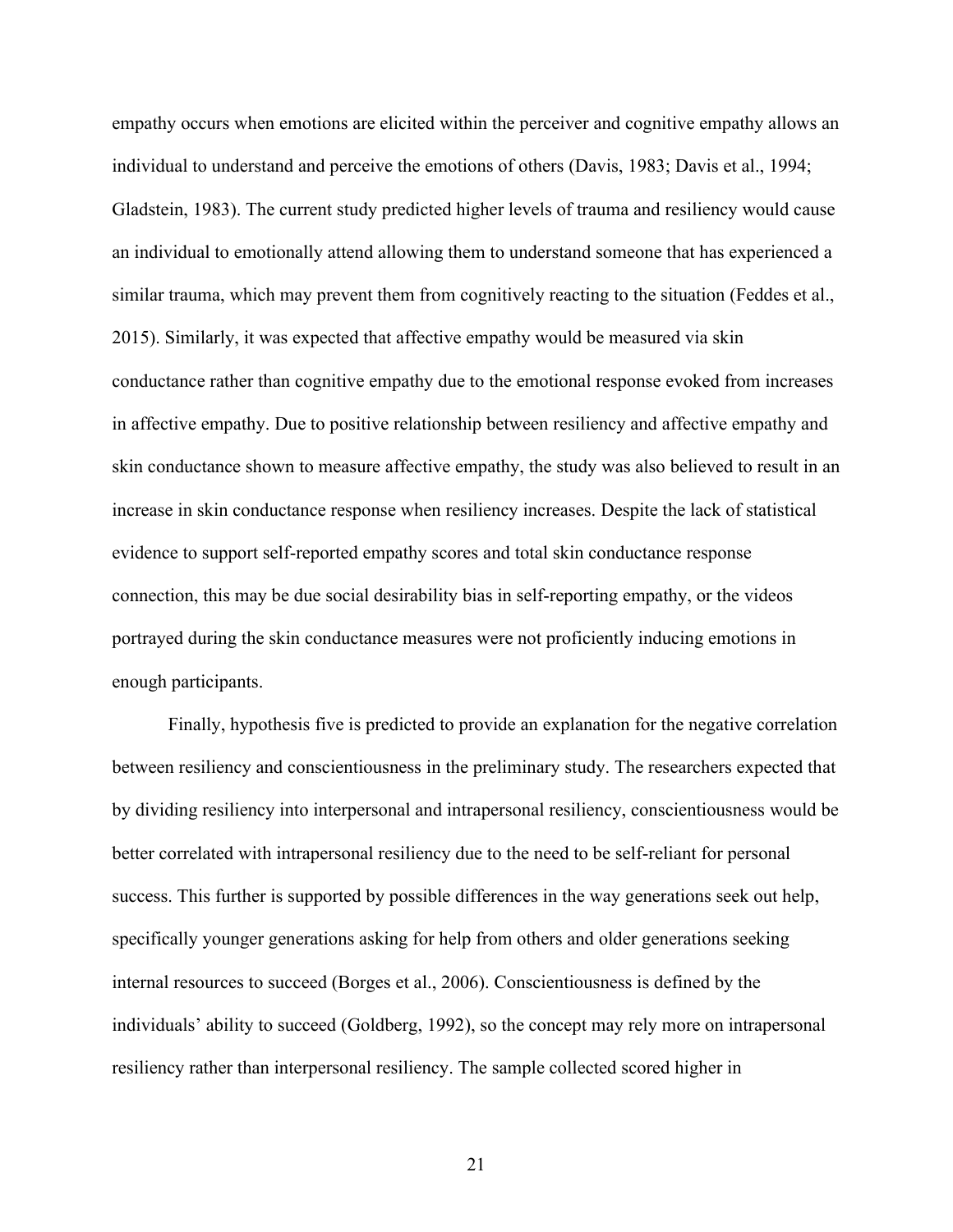interpersonal resiliency, so they rely on others to solve their problems instead of relying on themselves.

#### **Limitations and Future Directions**

One limitation in the current study is the use of a convenient sample of college students, so the age range prevents the study's findings from being generalizable. Similarly, a majority of the participants were female, and responded as "White" for race. Future studies would benefit from a more diverse sample. The results of the relationship between childhood adversity, later life trauma, and resiliency indicate the impact parenting and the household environment have on a child's development and could explain how mental illness develops from childhood adversity to determine if trauma therapy should also be conducted as preventative rather than corrective.

#### **Conclusion**

Overall, the current study demonstrates childhood adversity is related to later lifetime trauma suggesting those with more instances of traumatic experiences in childhood are more likely to experience trauma in adulthood. Similarly, cumulative lifetime trauma supports interpersonal resiliency allowing individuals to seek help from others and adapt more successfully in changing situations. Interpersonal resiliency also was related to affective empathy, which allows individuals to relate to others emotionally thereby further facilitating their willingness to reach out. It also appears that as individual's interpersonal resiliency increases, their conscientiousness decreases showing that this sample might be resilient by relying on others, displaying emotional affect, and not relying on intrapersonal aspects, such as conscientiousness.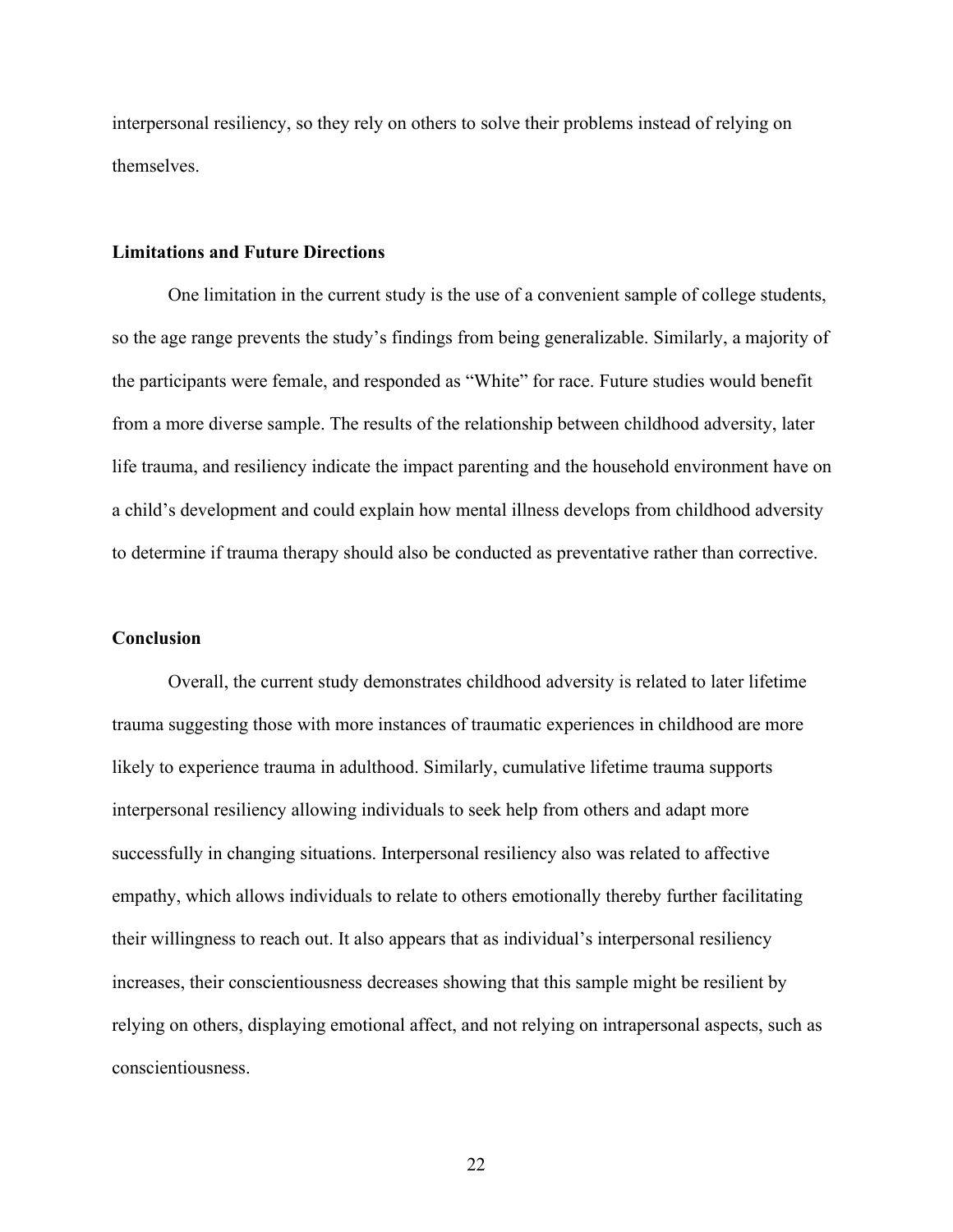#### **REFERENCES**

- Arora, R., & Rangnekar, S. (2016). Moderating mentoring relationships and career resilience: Role of conscientiousness personality disposition. *Journal of Workplace Behavioral Health, 31*, 19–36.
- Bell, C. C., & Suggs, H. (1998). *Using Sports to Strengthen Resiliency in Children: Training Heart. Child and Adolescent Psychiatric Clinics of North America, 7(4), 859 865.* doi:10.1016/s1056-4993(18)30216-5
- Bershad, A. K., & Ross, D. A. (2019). Beyond bootstraps: Pulling children up with evidence Based interventions. *Biological Psychiatry, 86*, e9–e10.
- BIOPAC Systems Inc. (2010). *Setup guide - BIOPAC*. BIOPAC Science Lab. Retrieved April 30, 2022, from [https://www.biopac.com/wp-content/uploads/bscl\\_setupguide.pdf](https://www.biopac.com/wp-content/uploads/bscl_setupguide.pdf)
- Borges, N. J., Manuel, R. S., Elam, C. L., & Jones, B. J. (2006). Comparing Millennial and Generation X Medical Students at One Medical School. *Academic Medicine, 81(6),* 571– 576. doi:10.1097/01.acm.0000225222.3
- Boyce, C. J., Wood, A. M., & Brown, G. D. A. (2010). The dark side of conscientiousness: Conscientious people experience greater drops in life satisfaction following unemployment. *Journal of Research in Personality, 44(4)*, 535–539. doi:10.1016/j.jrp.2010.05.001
- Brodsky, A. E., & DeVet, K. A. (2000). "You have to be real strong": Parenting goals and strategies of resilient, urban, African American, single mothers. *Journal of Prevention & Intervention in the Community, 20*, 159–178.
- Carter, L. (2005). The Link Between Childhood Trauma and Mental Illness: Effective Interventions for Mental Health Professionals by Barbara Everett and Ruth Gallop. Journal of Child & Adolescent Mental Health, 17(1), 45–46. doi:10.2989/17280580509486595
- Campbell-Sills, L., Cohan, S. L., & Stein, M. B. (2006). Relationship of resilience to personality, coping, and psychiatric symptoms in young adults. *Behaviour Research and Therapy, 44(4)*, 585–599. doi:10.1016/j.brat.2005.05.001
- Choi, K. R., Kim, D., Jang, E. Y., Bae, H., & Kim, S. H. (2017). Reliability and Validity of the Korean Version of the Lifetime Stressor Checklist-Revised in Psychiatric Outpatients with Anxiety or Depressive Disorders. *Yonsei Medical Journal, 58(1),* 226*.*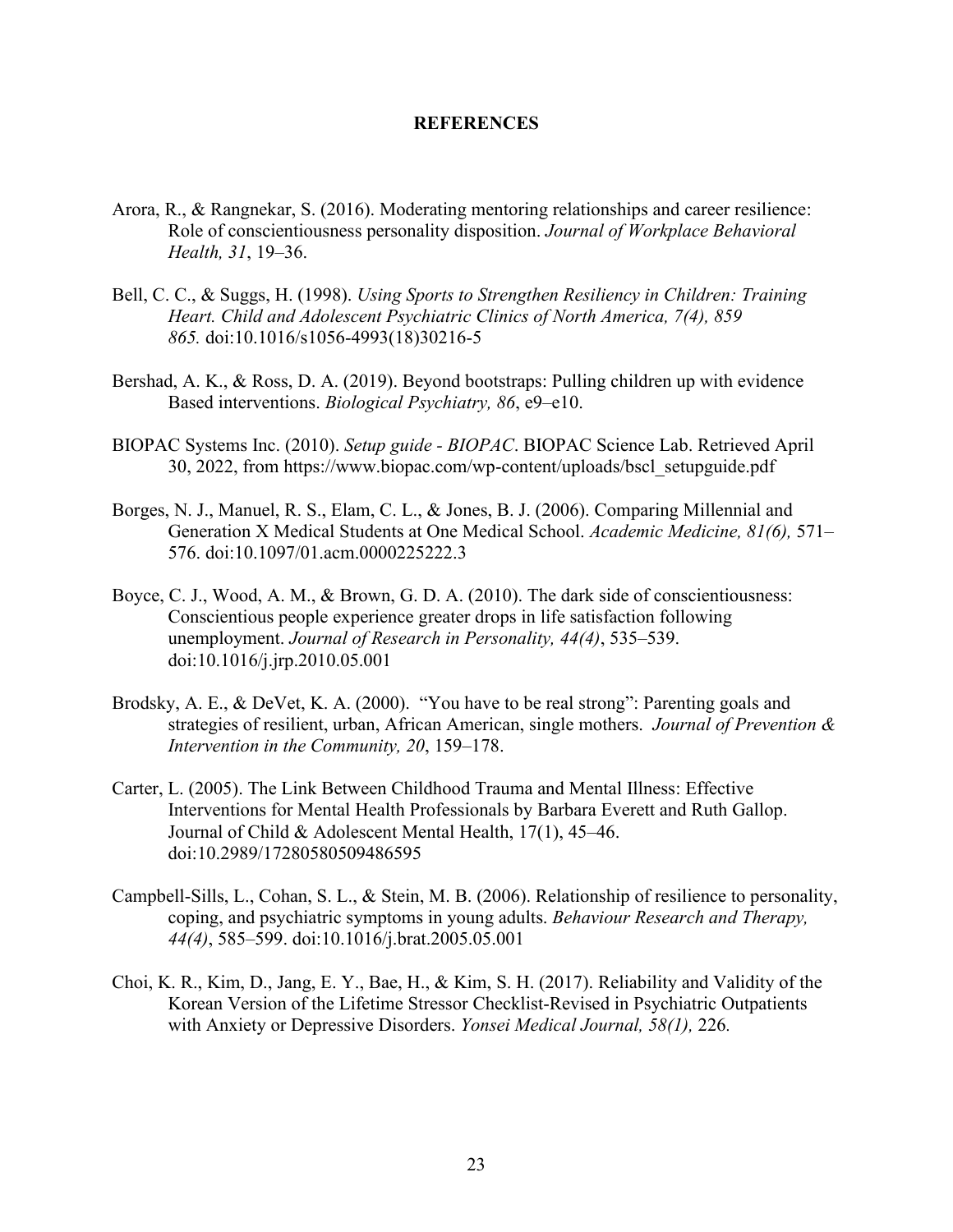- Davis, M. H. (1983). Measuring individual differences in empathy: Evidence for a Multidimensional approach. *Journal of Personality and Social Psychology*, *44*(1), 113– 126.<https://doi.org/10.1037/0022-3514.44.1.113>
- Davis, M. H., Luce, C., & Kraus, S. J. (1994). The heritability of characteristics associated with dispositional empathy. *Journal of Personality*, *62*(3), 369–391. <https://doi.org/10.1111/j.1467-6494.1994.tb00302.x>
- Eisenberg, N., Fabes, R. A., Schaller, M., Miller, P., Carlo, G., Poulin, R., Shea, C., & Shell, R. (1991). Personality and socialization correlates of vicarious emotional responding. *Journal of Personality and Social Psychology, 61*(3), 459– 470. <https://doi.org/10.1037/0022-3514.61.3.459>
- Fayombo, G. A. (2010). The Relationship between Personality Traits and Psychological Resilience among the Caribbean Adolescents. *International Journal of Psychological Studies, 2(2).* doi:10.5539/ijps.v2n2p105
- Feddes, A. R., Mann, L., & Doosje, B. (2015). Increasing self‐esteem and empathy to prevent violent radicalization: A longitudinal quantitative evaluation of a resilience training focused on adolescents with a dual identity. *Journal of Applied Social Psychology, 45*, 400–411.
- Felitti, V. J., Anda, R. F., Nordenberg, D., Williamson, D. F., Spitz, A. M., Edwards, V., … Marks, J. S. (1998). Relationship of childhood abuse and household dysfunction to many of the leading causes of death in adults: The Adverse Childhood Experiences (ACE) Study. American Journal of Preventive Medicine, 14, 245–258.
- Folke, C., Carpenter, S. R., Walker, B., Scheffer, M., Chapin, T., & Rockström, J. (2010). Resilience Thinking: Integrating Resilience, Adaptability and Transformability. *Ecology and Society*, *15*.
- Friborg, O., Barlaug, D., Martinussen, M., Rosenvinge, J. H., & Hjemdal, O. (2005). Resilience in relation to personality and intelligence. *International Journal of Methods in Psychiatric Research, 14(1)*, 29–42. doi:10.1002/mpr.15
- Friborg, O., Hjemdal, O., Rosenvinge, J. H., & Martinussen, M. (2003). A new rating scale for adult resilience: What are the central protective resources behind healthy adjustment? *International Journal of Methods in Psychiatric Research*, *12*, 65–76.
- Garami, J., Valikhani, A., Parkes, D., Haber, P., Mahlberg, J., Misiak, B., … Moustafa, A. A. (2018). Examining Perceived Stress, Childhood Trauma, and Interpersonal Trauma in Individuals with Drug Addiction. *Psychological Reports, 0,* 1-18.
- Gladstein, G. A. (1983). Understanding empathy: Integrating counseling, developmental, and social psychology perspectives. *Journal of Counseling Psychology*, *30*(4), 467–482. <https://doi.org/10.1037/0022-0167.30.4.467>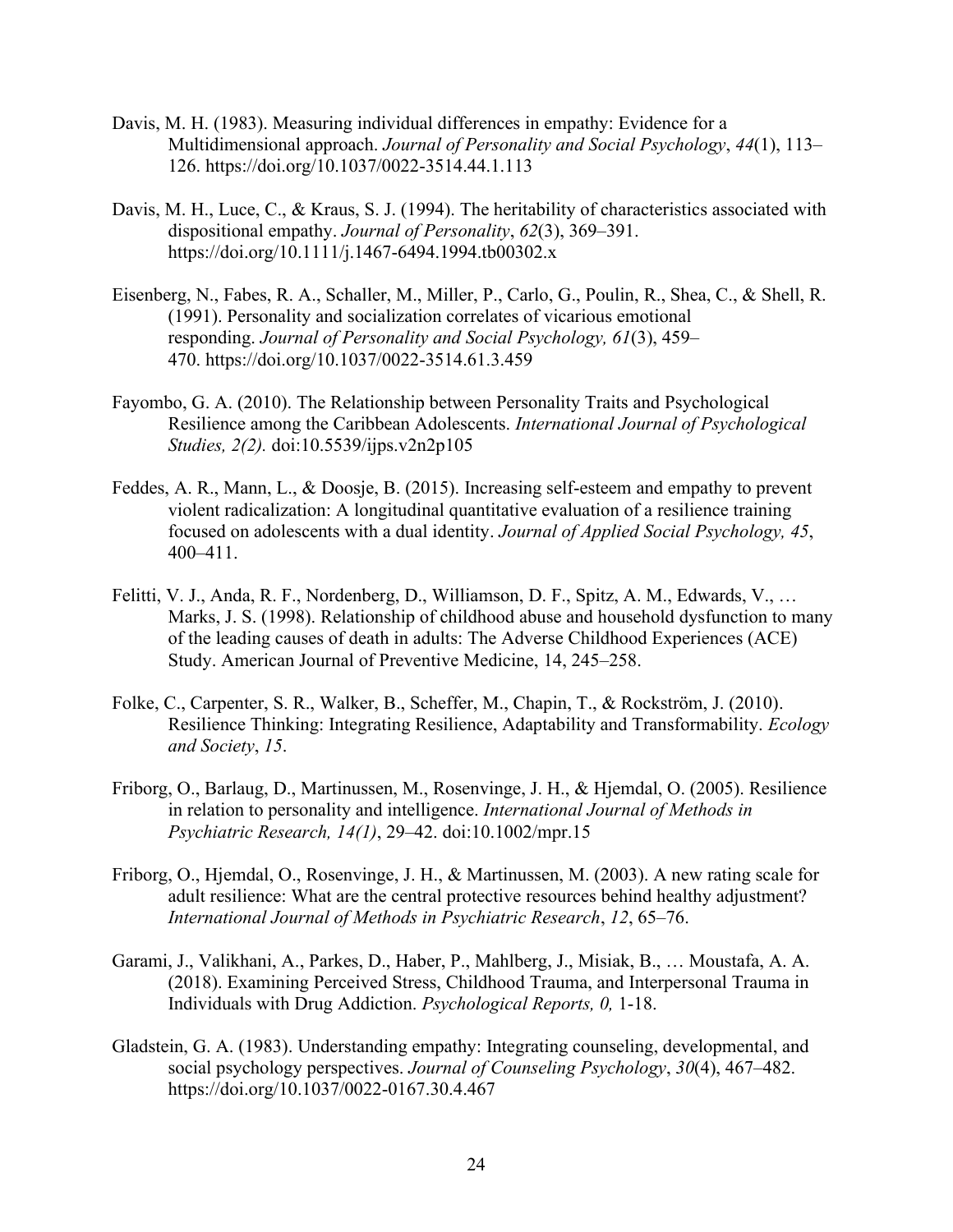Gray, A. J. (2017). Resilience, spirituality, and health. *Psyche En Geloof, 28*, 31–39.

- Goldberg, L. R. (1992). The development of markers for the Big-Five factor structure. *Psychological Assessment*, *4*, 26-42.
- Goldberg, L. R., Johnson, J. A., Eber, H. W., Hogan, R., Ashton, M. C., Cloninger, C. R., & Gough, H. G. (2006). The international personality item pool and the future of publicdomain personality measures. *Journal of Research in Personality, 40(1)*, 84–96. doi:10.1016/j.jrp.2005.08.007
- Harms, L. (2015). *Understanding trauma and resilience*. London: Palgrave.
- Lawrence, R. E., Oquendo, M. A., & Stanley, B. (2015). Religion and Suicide Risk: A Systematic Review. Archives of Suicide Research, 20(1), 1–21.
- Leontopoulou, S. (2010). An exploratory study of altruism in Greek children: Relations with empathy, resilience, and classroom climate. *Psychology, 1*, 377–385.
- Massey-Abernathy, A., & Byrd-Craven, J. (2016). Seeing but Not Feeling: Machiavellian Traits in Relation to Physiological Empathetic Responding and Life Experiences. *Adaptive Human Behavior and Physiology*, *2,* 252–266.
- Masten, A. S., Best, K. M., & Garmezy, N. (1990). Resilience and development: Contributions from the study of children who overcome adversity. *Development and Psychopathology, 2*, 425–444.
- Miller-Karas, E. (2015). *Building resilience to trauma: The trauma and community resiliency models.* New York: Routledge, Taylor & amp; Francis Group.
- Morote R, Hjemdal O, Martinez Uribe P, & Corveleyn, J. (2017) Psychometric properties of the Resilience Scale for Adults (RSA) and its relationship with life-stress, anxiety, and depression in a Hispanic Latin-American community sample. *PLoS ONE 12(11):* e0187954. https://doi.org/10.1371/journal.pone.0187954
- Murphy, A., Steele, M., Dube, S. R., Bate, J., Bonuck, K., Meissner, P., … Steele, H. (2014). Adverse childhood experiences (ACEs) questionnaire and adult attachment interview (AAI): Implications for parent child relationships. Child Abuse & Neglect, 38, 224–233.
- Norris, F. & Hamblen, J. L. (2004). Standardized self-report measures of civilian trauma and PTSD. In J.P. Wilson, T.M. Keane & T. Martin (Eds.), *Assessing psychological trauma and PTSD*, *3*, 63-102.
- Oshio, A., Taku, K., Hirano, M., & Saeed, G. (2018). Resilience and Big Five personality traits: A meta-analysis. *Personality and Individual Differences, 127*, 54–60.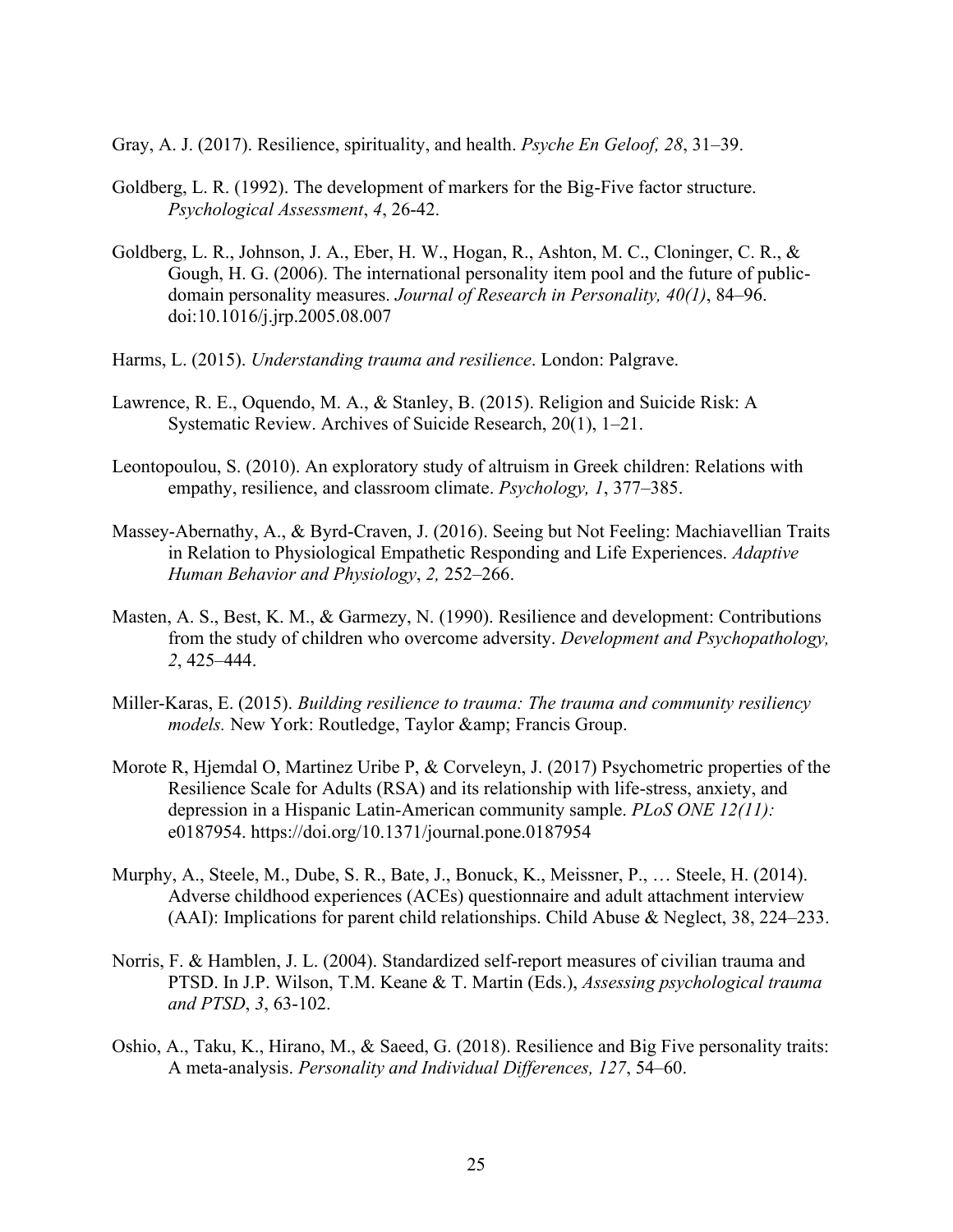- Reniers, R. L. E. P., Corcoran, R., Drake, R., Shryane, N. M., & Völlm, B. A. (2011). The QCAE: A Questionnaire of Cognitive and Affective Empathy. Journal of Personality Assessment, 93(1), 84–95.
- Sytsma, T. (2018) '"Keep the faith": Spirituality as a contributor to resiliency in five elderly people', *Journal of Religion, Spirituality & Aging, 30*, pp. 314–324.
- Tamborini, R., Stiff, J., & Heidel, C. (1990). Reacting to graphic horror: A model of empathy and emotional behavior. *Communication Research*, *17*(5), 616–640. <https://doi.org/10.1177/009365090017005003>
- Waaktaar, T., & Torgersen, S. (2012). Genetic and environmental causes of variation in trait resilience in young people. *Behavior Genetics, 42*, 366–377.
- Wagner, P., & Wagner, T., (2013). Galvanic Skin Response (GSR) and Investigation into 'Cheating.' *Human Psychophysiology, 8*, 1-25.
- Washburn, C. R. (2013). Resiliency and spirituality in cancer patients. *Dissertation Abstracts International: Section B: The Sciences and Engineering. ProQuest Information & Learning, 73.*
- Wolfe, J., & Kimerling, R. (1997). Gender issues in the assessment of posttraumatic stress disorder (PDF). In J. Wilson & T.M. Keane (Eds.), *Assessing psychological trauma and PTSD* (pp. 192-238). New York: Guilford. PTSDpubs ID: 13558
- Zlotnick, C., Johnson, J., Kohn, R., Vicente, B., Rioseco, P., & Saldivia, S. (2008). Childhood trauma, trauma in adulthood, and psychiatric diagnoses: results from a community sample. *Comprehensive Psychiatry, 49(2),* 163–169.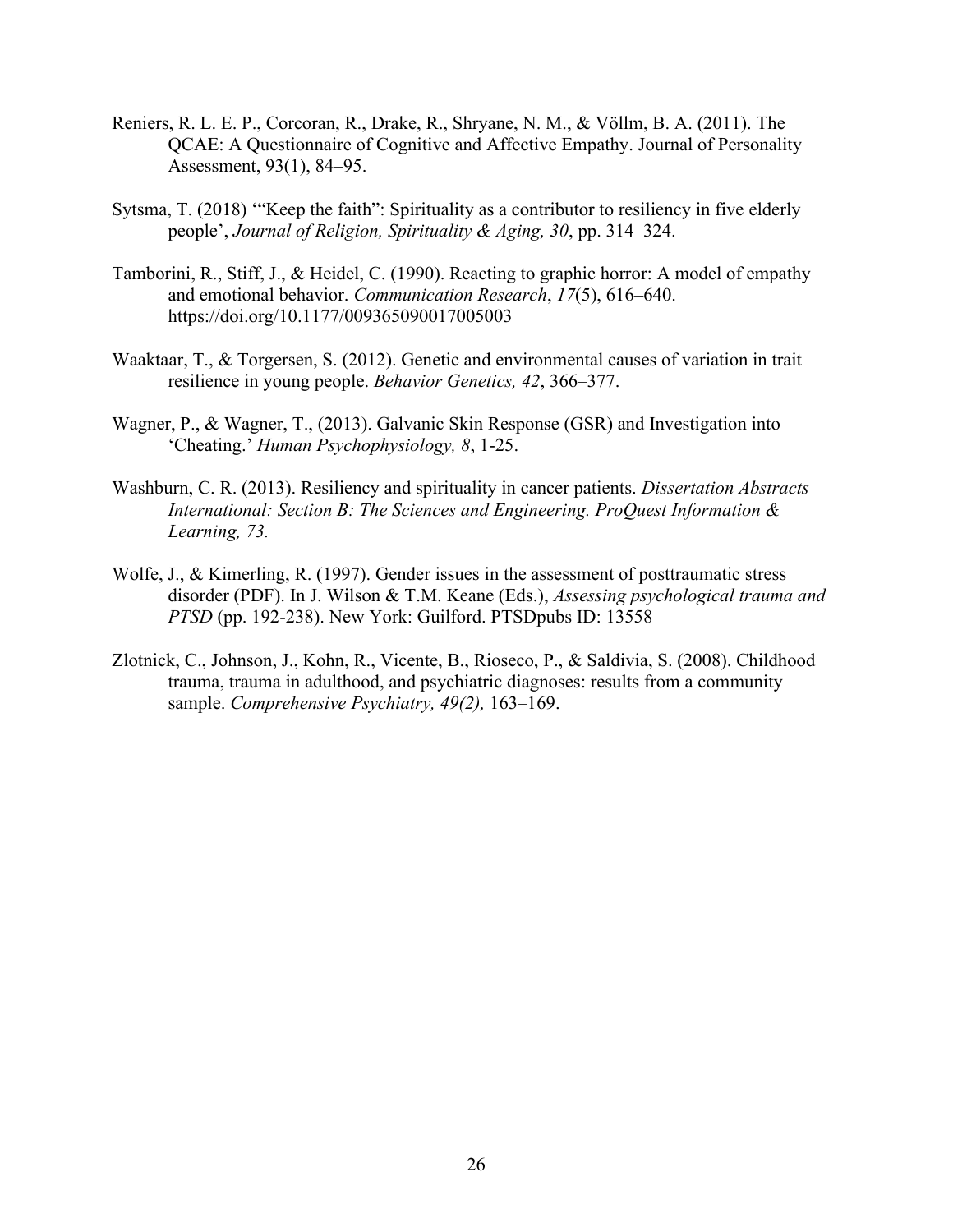# **APPENDICES**

# **Appendix A. Human Subjects IRB Approval**

| cayuse<br>luman Ethics                                                          |                                   |                                                       |                                         |                                                                                                                                        | ß | & Victoria West Staples ▼ |
|---------------------------------------------------------------------------------|-----------------------------------|-------------------------------------------------------|-----------------------------------------|----------------------------------------------------------------------------------------------------------------------------------------|---|---------------------------|
| Dashboard<br>Studies                                                            | Submissions                       | Tasks                                                 |                                         |                                                                                                                                        |   |                           |
| Studies / Study Details                                                         |                                   |                                                       |                                         |                                                                                                                                        |   | + New Submission          |
|                                                                                 |                                   | <b>Study Details</b>                                  |                                         | Submissions                                                                                                                            |   |                           |
| Approved<br>IRB-FY2022-86<br><b>A</b> PDF                                       | <b><i>fi</i></b> Delete           |                                                       |                                         | Overcoming the Odds: The Effects of the Relationship Between Trauma and Resiliency on the Development of Empathy and Conscientiousness |   |                           |
| Approval Date:                                                                  | <b>Expiration Date:</b>           | Organization:                                         | Active                                  |                                                                                                                                        |   |                           |
|                                                                                 | N/A<br><b>Closed Date:</b><br>N/A | Psychology<br><b>Current Policy</b><br>Post-2018 Rule | Submissions:<br>N/A<br>Sponsors:<br>N/A |                                                                                                                                        |   |                           |
| 09-28-2021<br>Admin Check-In Date:<br>09-27-2022<br>Key Contacts <sup>(i)</sup> | Attachments                       |                                                       |                                         |                                                                                                                                        |   |                           |
| <b>Team Member</b>                                                              |                                   | Role                                                  | Number                                  | Email                                                                                                                                  |   |                           |
| Amber Abernathy                                                                 |                                   | Principal Investigator                                |                                         | amberabernathy@missouristate.edu                                                                                                       |   |                           |
| Victoria West Staples                                                           |                                   | Primary Contact                                       |                                         | weststaples4075@live.missouristate.edu                                                                                                 |   |                           |
| CaSandra Stanbrough                                                             |                                   | Investigator                                          |                                         | cstanbrough@missouristate.edu                                                                                                          |   |                           |
| William Deal                                                                    |                                   | Investigator                                          | 417-836-6631                            | pauldeal@missouristate.edu                                                                                                             |   |                           |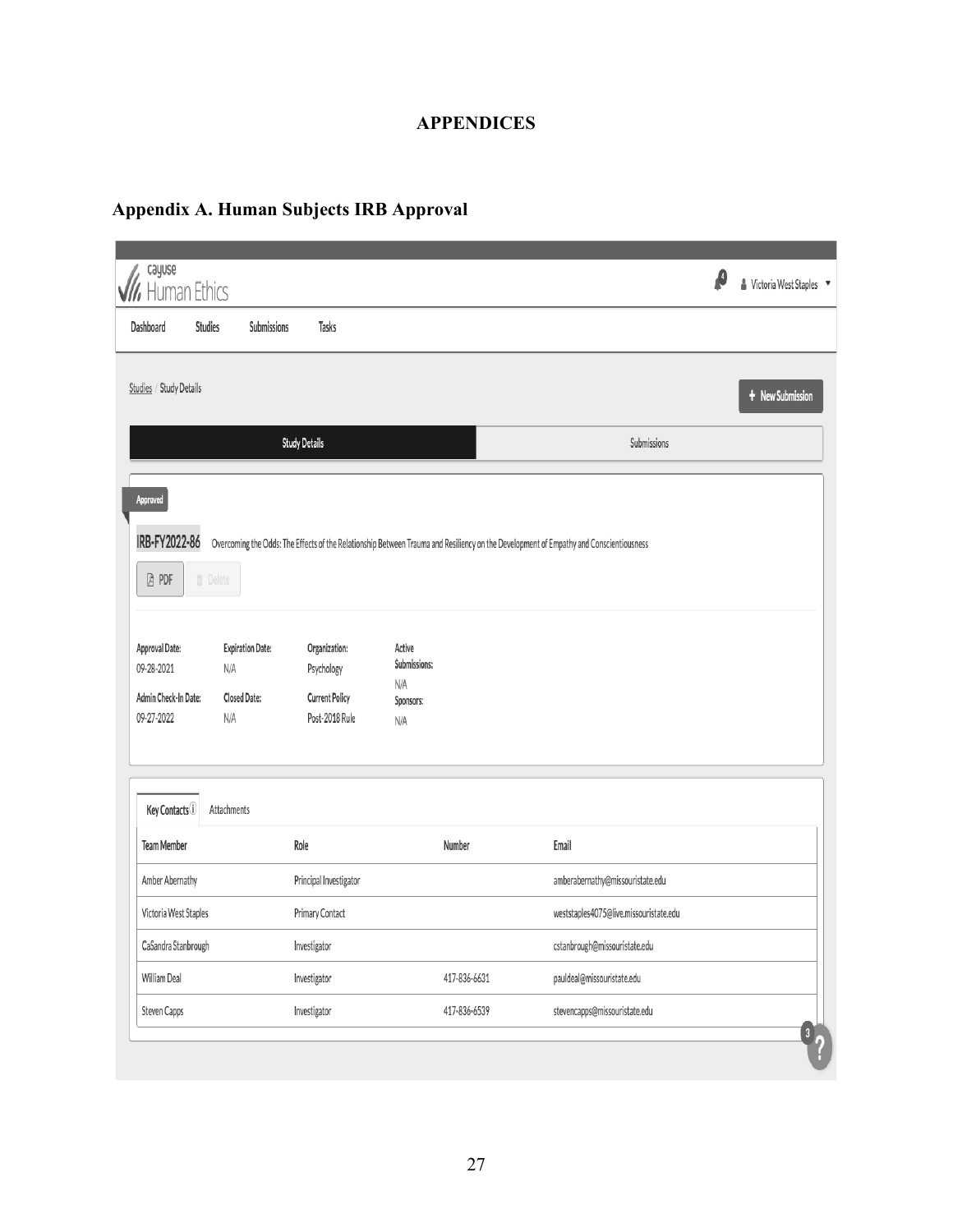# **Appendix B. Qualtrics Surveys**

ACE While you were growing up, during your first 18 years of life:

|                                                                                                                                                                                                                                                    | Yes(1) | No(2) |
|----------------------------------------------------------------------------------------------------------------------------------------------------------------------------------------------------------------------------------------------------|--------|-------|
| Did a parent or other adult in<br>the household often swear<br>at you, insult you, put you<br>down, or humiliate you? Or<br>act in a way that made you<br>afraid that you might be<br>physically hurt? (1)                                         |        |       |
| Did your parent or other adult<br>in the household often push,<br>grab, slap, or throw<br>something at you? Or ever hit<br>you so hard that you had<br>marks or were injured? $(2)$                                                                |        |       |
| Did an adult or person at least<br>5 years older than you ever<br>touch or fondle you or have<br>you touch their body in a<br>sexual way? Or try to or have<br>oral, anal, or vaginal sex with<br>you? $(3)$                                       |        |       |
| Did you often feel that no<br>one in your family loved you<br>or thought you were<br>important or special? Or your<br>family didn't look out for<br>each other, feel close to each<br>other, or support each other?<br>(4)                         |        |       |
| Did you often feel that you<br>didn't have enough to eat, had<br>to wear dirty clothes, and had<br>no one to protect you? Or you<br>parents were too drunk or<br>high to take care of you or<br>take you to the doctor if you<br>needed it?<br>(5) |        |       |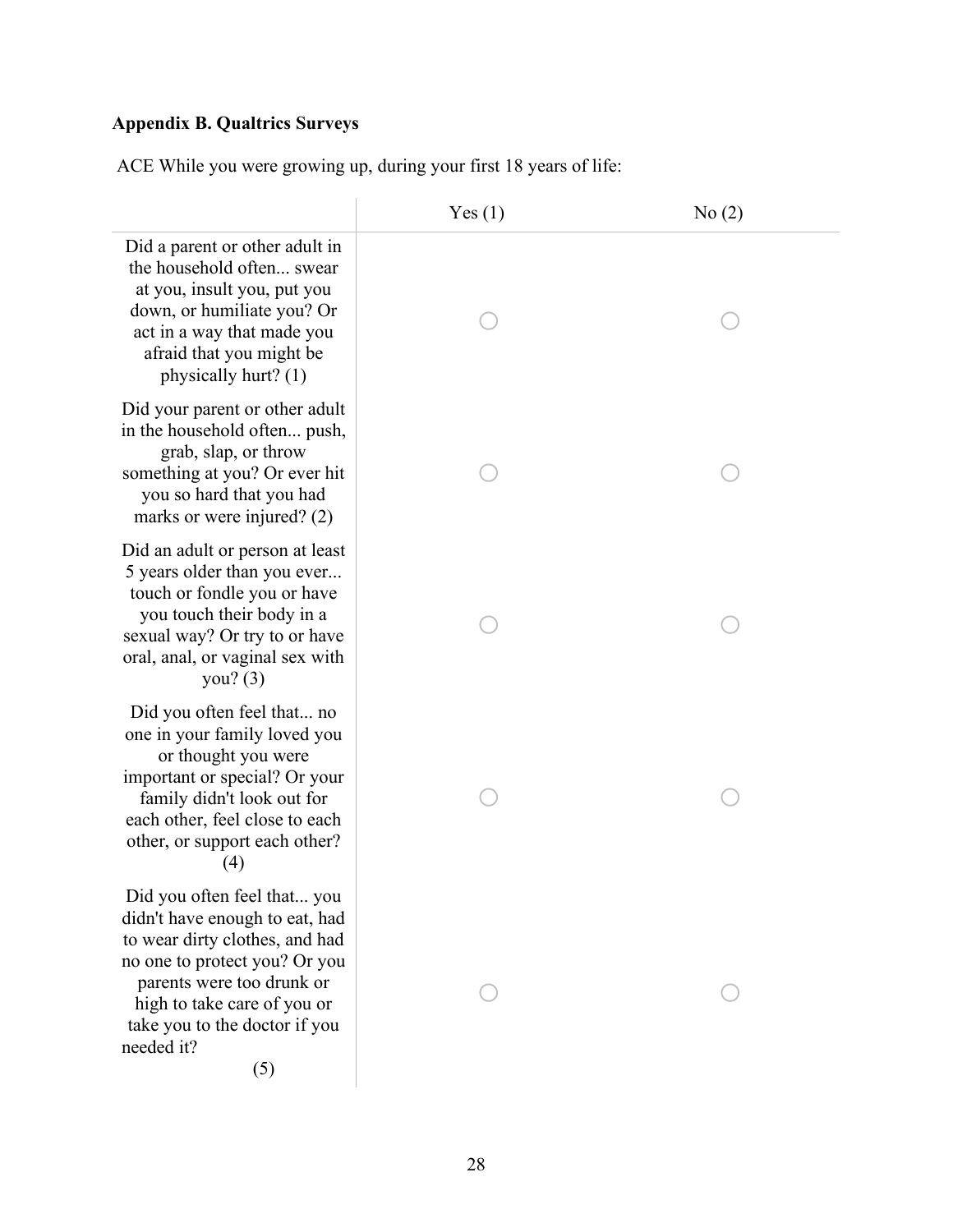| Were your parents ever<br>separated or divorced? (6)                                                                                                                                                                                                                                                     |  |
|----------------------------------------------------------------------------------------------------------------------------------------------------------------------------------------------------------------------------------------------------------------------------------------------------------|--|
| Was your mother or<br>stepmother often pushed,<br>grabbed, slapped, or had<br>something thrown at her? Or<br>sometimes or often kicked,<br>bitten, hit with a fist, or hit<br>with something hard? Or ever<br>repeatedly hit over at least a<br>few minutes or threatened<br>with a gun or knife?<br>(7) |  |
| Did you live with anyone<br>who was a problem drinker or<br>alcoholic or who used street<br>drugs?<br>(8)                                                                                                                                                                                                |  |
| Was a household member<br>depressed or mentally ill or<br>did a household member<br>attempt suicide?<br>(9)                                                                                                                                                                                              |  |
| Did a household member go<br>to prison? $(10)$                                                                                                                                                                                                                                                           |  |
|                                                                                                                                                                                                                                                                                                          |  |

Page Break

LSC-R Please think back over your whole life when you answer these questions.

|                                                                                                                       | Yes(1) | No (2 |  |
|-----------------------------------------------------------------------------------------------------------------------|--------|-------|--|
| Have you ever been in a<br>serious disaster (for example,<br>an earthquake, hurricane,<br>large fire, explosion)? (1) |        |       |  |
| Have you ever seen a serious<br>accident (for example, a bad<br>car wreck or an on-the-job<br>$accident)$ ? (11)      |        |       |  |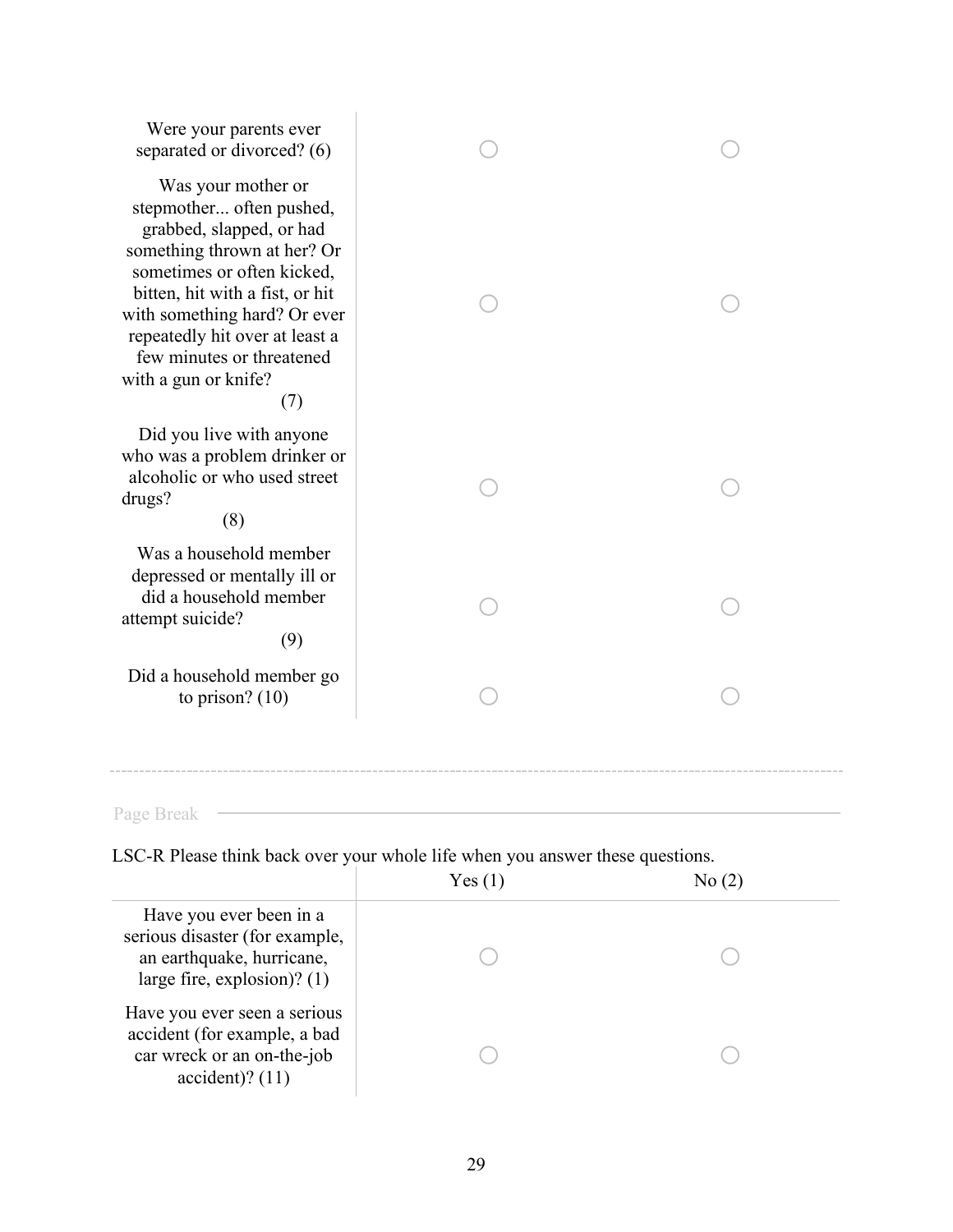| Have you ever had a very<br>serious accident or accident-<br>related injury (for example, a<br>bad car wreck or an on-the-<br>job accident)? (12)                                                              |  |
|----------------------------------------------------------------------------------------------------------------------------------------------------------------------------------------------------------------|--|
| Was a close family member<br>ever sent to jail? $(13)$                                                                                                                                                         |  |
| Have you ever been sent to<br>jail? $(14)$                                                                                                                                                                     |  |
| Were you ever put in foster<br>care or put up for adoption?<br>(15)                                                                                                                                            |  |
| Did your parent ever separate<br>or divorce while you were<br>living with them? $(16)$                                                                                                                         |  |
| Have you ever been separated<br>or divorced? $(17)$                                                                                                                                                            |  |
| Have you ever had serious<br>money problems (for<br>example, not enough money<br>for food or place to live)?<br>(18)                                                                                           |  |
| Have you ever had a very<br>serious physical or mental<br>illness (for example, cancer,<br>heart attack, serious<br>operation, felt like killing<br>yourself, hospitalized because<br>of nerve problems)? (19) |  |
| Have you ever been<br>emotionally abused or<br>neglected (for example, being<br>frequently shamed,<br>embarrassed, ignored, or<br>repeatedly told that you were<br>"no good")? $(20)$                          |  |
| Have you ever been<br>physically neglected (for<br>example, not fed, not properly<br>clothed, or left to take care of                                                                                          |  |

o

o

 $\bigcirc$ 

 $\bigcirc$ 

 $\bigcirc$ 

o

o

o

o

o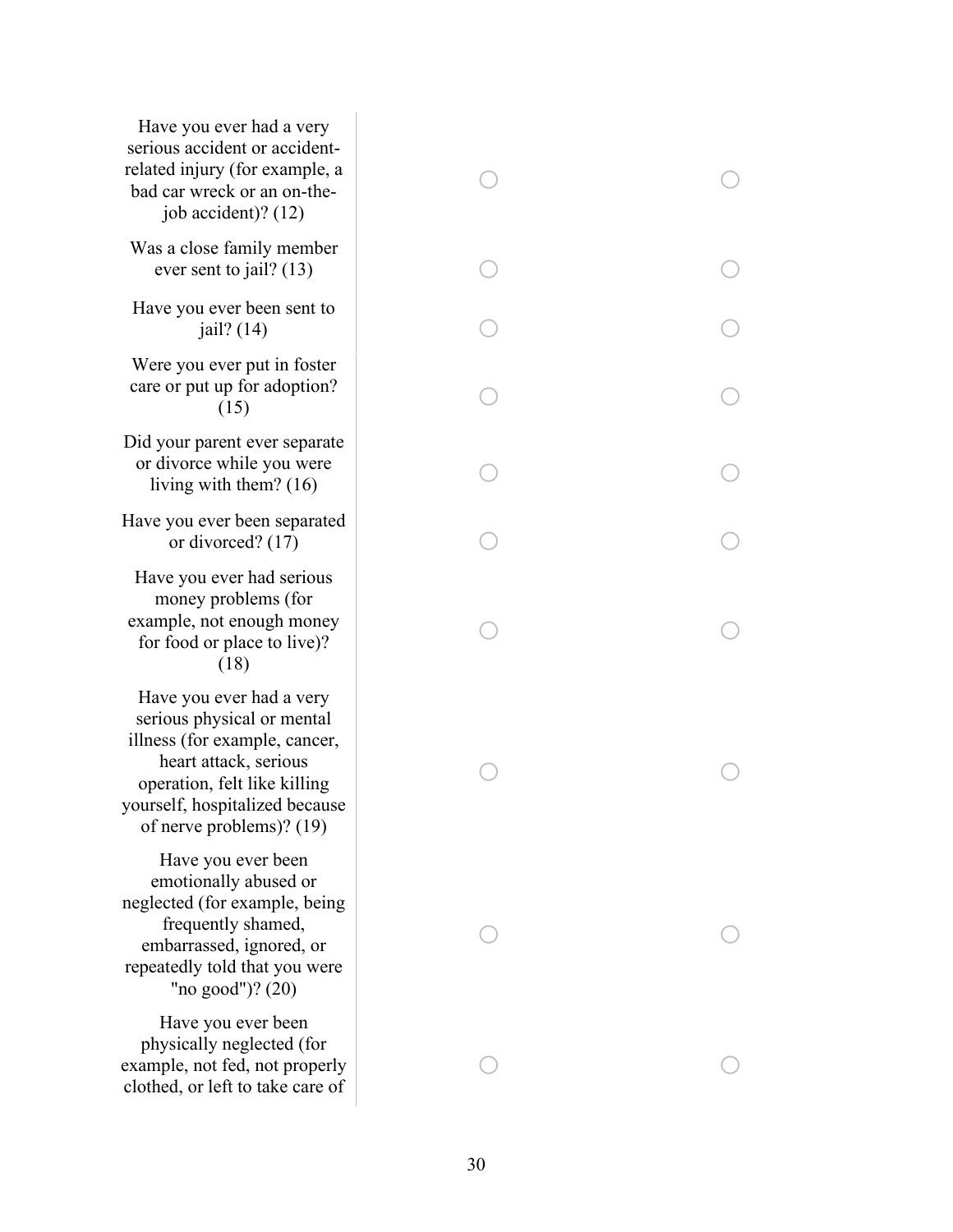yourself when you were too young or ill)? (21)

Have you ever been separated from your child against your will (for example, loss of custody or visitation or kidnapping)? (22)

Has a baby or child of yours ever had a severe physical or mental handicap (for example, birth defects, can't hear, see, walk)? (23)

Have you ever been responsible for taking care of someone close to you (not your child) who had a severe physical or mental handicap (for example, cancer, stroke, AIDS, nerve problems, can't hear, see, walk)? (24)

Has someone close to you died suddenly or unexpectedly (for example, sudden heart attack, murder, or suicide)? (25)

Has someone close to you died (do NOT include those who died suddenly or unexpectedly)? (26)

When you were young (before 16), did you ever see violence between family members (for example, hitting, kicking, slapping, punching)? (27)

Have you ever seen a robbery, mugging, or attack take place? (28)

Have you ever been robbed, mugged, or physically attacked (not sexually) by

| $\bigcirc$ | Γ                       |
|------------|-------------------------|
| $\bigcirc$ | Γ                       |
| $\bigcirc$ |                         |
| $\bigcirc$ | ſ                       |
| $\bigcirc$ | $\frac{1}{2}$           |
| $\bigcirc$ | С                       |
| $\bigcirc$ | $\overline{\mathsf{C}}$ |
| $\bigcirc$ | $\bigcirc$              |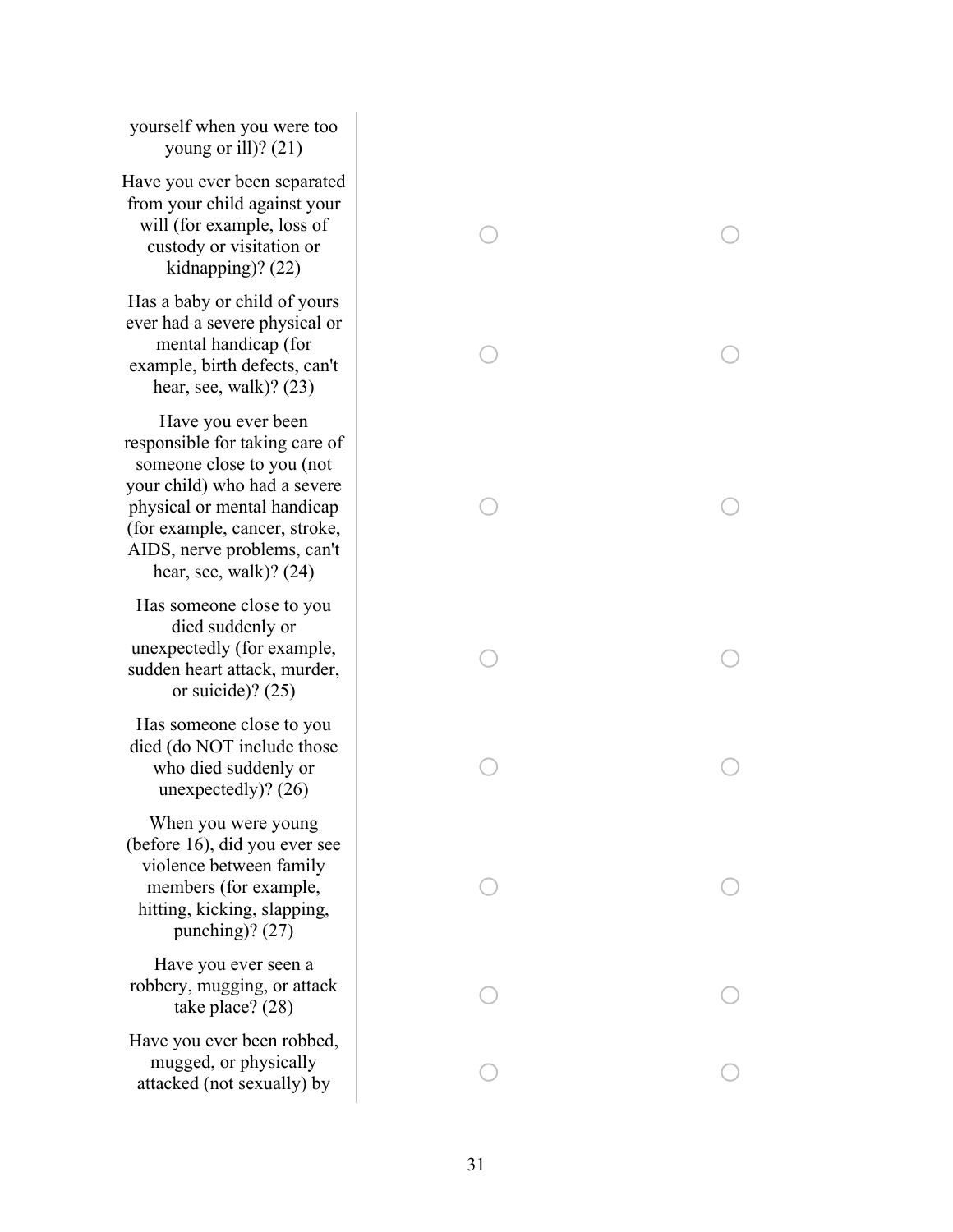someone you did not know? (29)

Before age 16, were you ever abused or physically attacked (not sexually) by someone you knew (for example, a parent, boyfriend, or husband hit, slapped, choked, burned, or beat you up? (30)

After age 16, were you ever abused or physically attacked (not sexually) by someone you knew (for example, a parent, boyfriend, or husband hit, slapped, choked, burned, or beat you up? (31)

Have you ever been bothered or harassed by sexual remarks, jokes, or demands for sexual favors by someone at work or school (for example, a coworker, boss, a customer, another student, a teacher)? (32)

Before age 16, were you ever touched or made to touch someone else in a sexual way because they forced you in some way or threatened to harm you if you didn't? (33)

After age 16, were you ever touched or made to touch someone else in a sexual way because they forced you in some way or threatened to harm you if you didn't? (34)

Before age 16, did you ever have sex (oral, anal, genital) when you didn't want to because someone forced you in some way or threatened to hurt you if you didn't? (35)

o o o o o o o o o o o o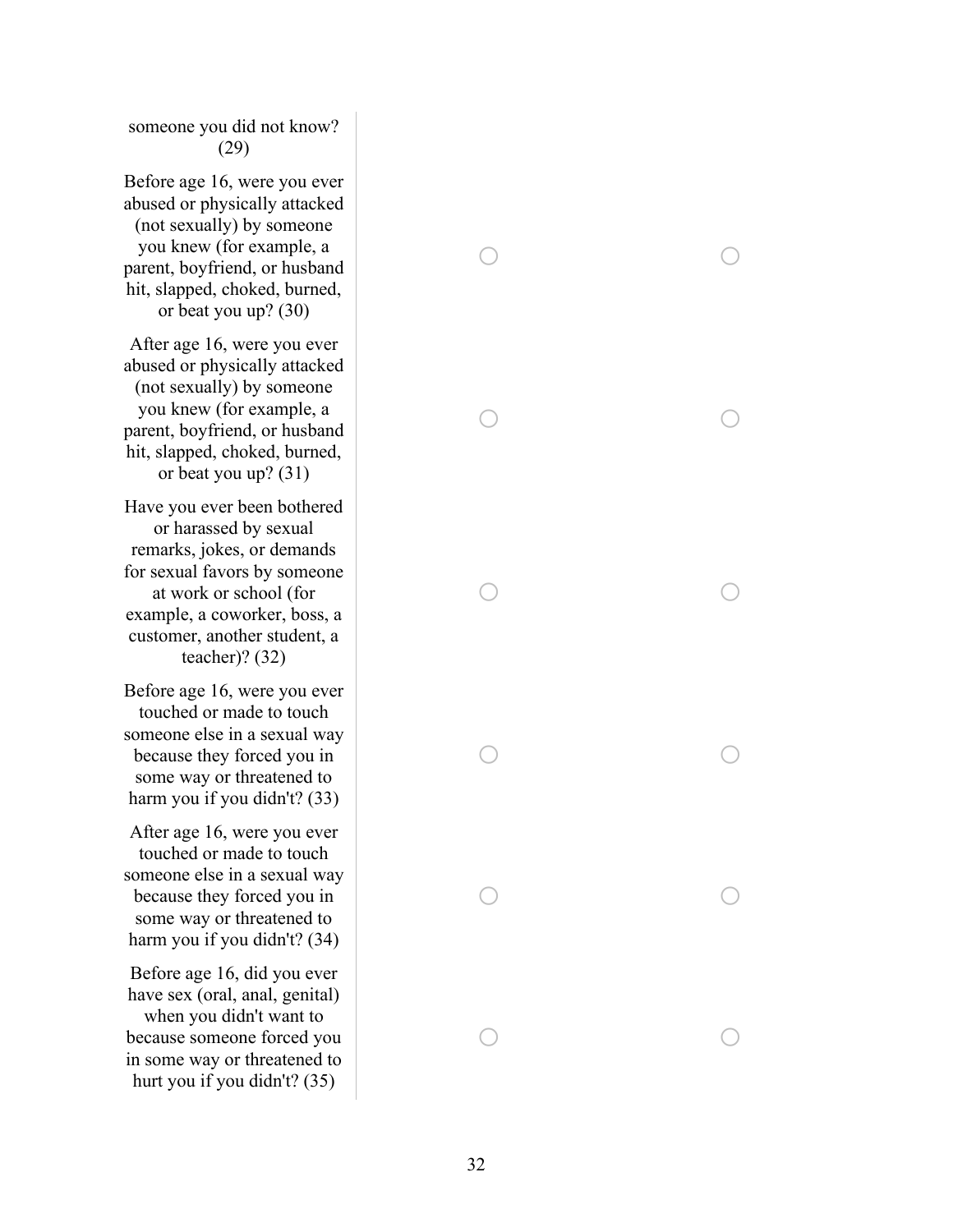After age 16, did you ever have sex (oral, anal, genital) when you didn't want to because someone forced you in some way or threatened to hurt you if you didn't? (36)

# $\circ$

#### **End of Block: LSC-R**

#### **Start of Block: QCAE**

QCAE Read each characteristic and indicate how much you agree or disagree with the item by ticking the appropriate box. Answer quickly and honestly.

|                                                                                                                                | <b>Strongly Agree</b><br>(1) | <b>Slightly Agree</b><br>(2) | Slightly<br>Disagree $(3)$ | Strongly<br>Disagree (4) |
|--------------------------------------------------------------------------------------------------------------------------------|------------------------------|------------------------------|----------------------------|--------------------------|
| I sometimes find<br>it difficult to see<br>things from the<br>"other person's"<br>point of view.<br>(1)                        |                              |                              |                            |                          |
| I am usually<br>objective when I<br>watch a film or<br>play, and I don't<br>often get<br>completely<br>caught up in it.<br>(2) |                              |                              |                            |                          |
| I try to look at<br>everyone's side<br>of a<br>disagreement<br>before I decide.<br>(3)                                         |                              |                              |                            |                          |
| I sometimes try<br>to understand my<br>friends better by<br>imagining how<br>things look from                                  |                              |                              |                            |                          |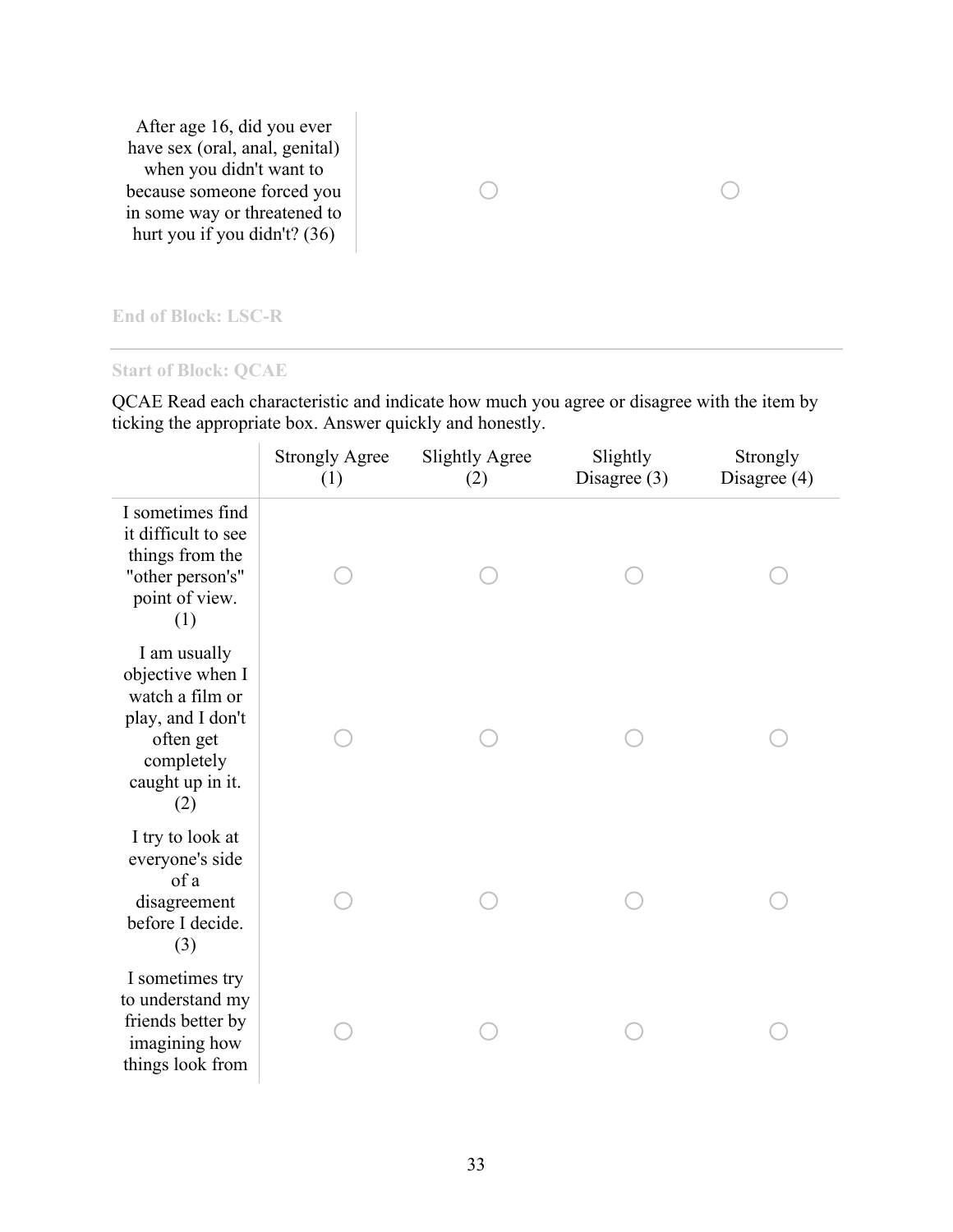### their perspective. (4)

When I am upset at somebody, I try to imagine how I would feel if I was in their place. (5)

Before criticizing somebody, I try to imagine how I would feel if I was in their place. (6)

I often get emotionally involved with my friends' problems. (7)

I am inclined to get nervous when others around me seem to be nervous. (8)

People I am with have a strong influence on my mood. (9)

It affects me very much when one of my friends seems upset. (10)

I often get deeply involved with the feelings of a character in a film, play, or novel.  $(11)$ 

| $\begin{array}{c}\n\circ \\ \circ\n\end{array}$ | $\begin{array}{ccc} & & \\ & \circ & \\ & & \end{array}$ | $\circ$                                                   | $\bigcirc$ |
|-------------------------------------------------|----------------------------------------------------------|-----------------------------------------------------------|------------|
| $\bigcirc$                                      | $\circ$                                                  | $\bigcirc$                                                | $\bigcirc$ |
| $\bigcirc$                                      | $\bigcirc$                                               | $\circ$                                                   | $\circ$    |
| $\bigcirc$                                      | $\bigcirc$                                               | $\bigcirc$                                                | $\circ$    |
| $\bigcirc$                                      | $\bigcirc$                                               | $\begin{array}{c}\n\mathbf{C} \\ \mathbf{C}\n\end{array}$ | $\bigcirc$ |
| Т                                               | T                                                        |                                                           |            |
| ×,                                              | Π                                                        |                                                           |            |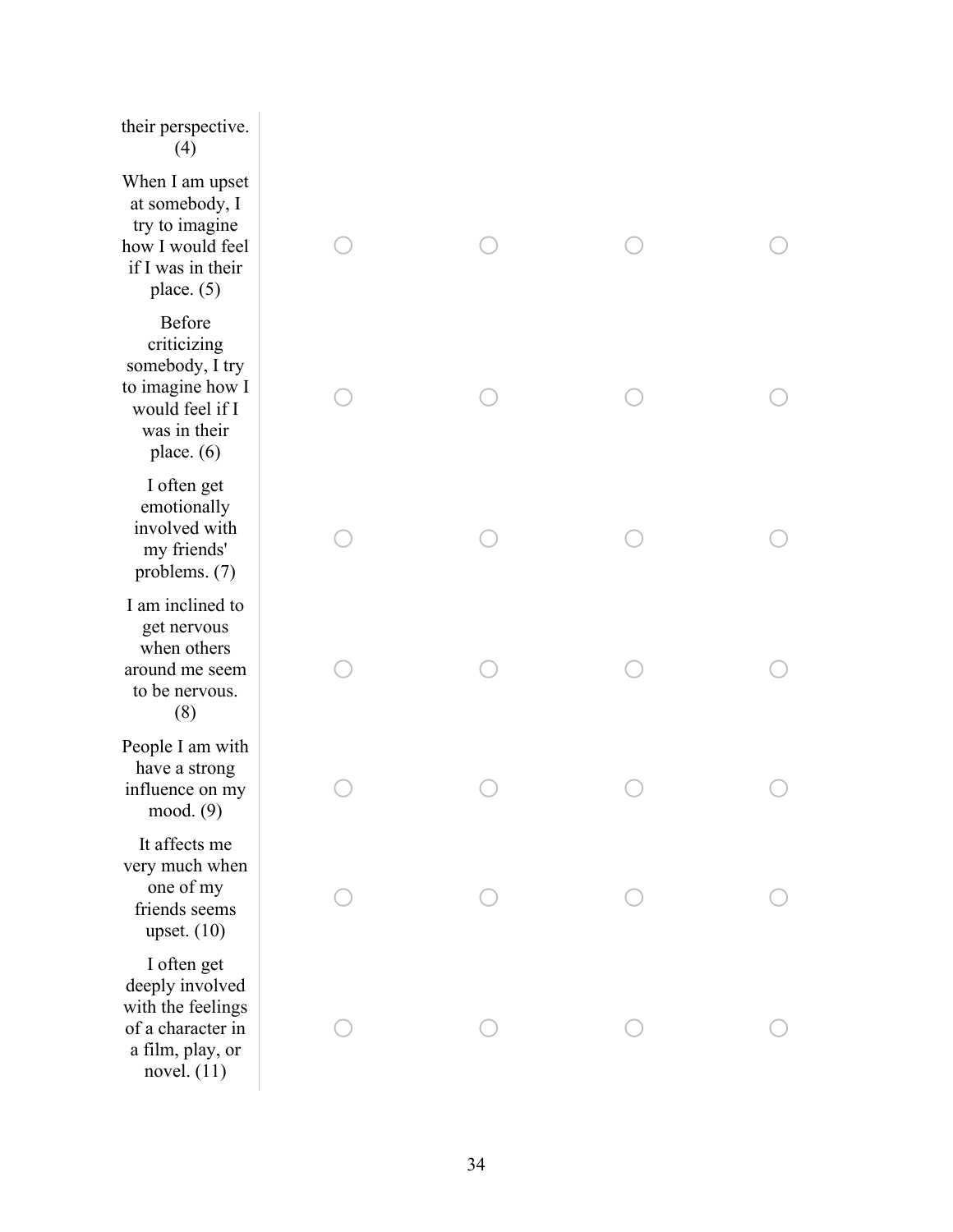I get very upset when I see someone cry. (12)

I am happy when I am with a cheerful group and sad when the others are glum. (13)

It worries me when others are worrying and panicky. (14)

I can easily tell if someone else wants to enter a conversation. (21)

I can pick up quickly if someone says one thing but means another. (15)

It is hard for me to see why something upset people so much. (16)

I find it easy to put myself in somebody else's shoes. (17)

I am good at predicting how someone will feel. (18)

I am quick to spot when someone in a

| $\bigcirc$ | $\bigcirc$                                      | $\bigcirc$                                                | $\bigcirc$ |
|------------|-------------------------------------------------|-----------------------------------------------------------|------------|
| $\bigcirc$ | $\begin{array}{c}\n\circ \\ \circ\n\end{array}$ | $\begin{array}{c}\n\mathbf{C} \\ \mathbf{C}\n\end{array}$ | $\bigcirc$ |
| $\bigcirc$ | $\bigcirc$                                      | $\bigcirc$                                                | $\bigcirc$ |
| $\bigcirc$ | $\bigcirc$                                      | $\bigcirc$                                                | $\bigcirc$ |
| $\bigcirc$ | $\bigcirc$                                      | $\bigcirc$                                                | $\bigcirc$ |
| $\bigcirc$ | $\bigcirc$                                      | $\bigcirc$                                                | $\bigcirc$ |
| $\bigcirc$ | $\bigcirc$                                      | $\bigcirc$                                                | D          |
| ◯          | ◯                                               | $\bigcirc$                                                | ∋          |
| $\bigcirc$ | $\bigcirc$                                      | $\bigcirc$                                                | $\bigcirc$ |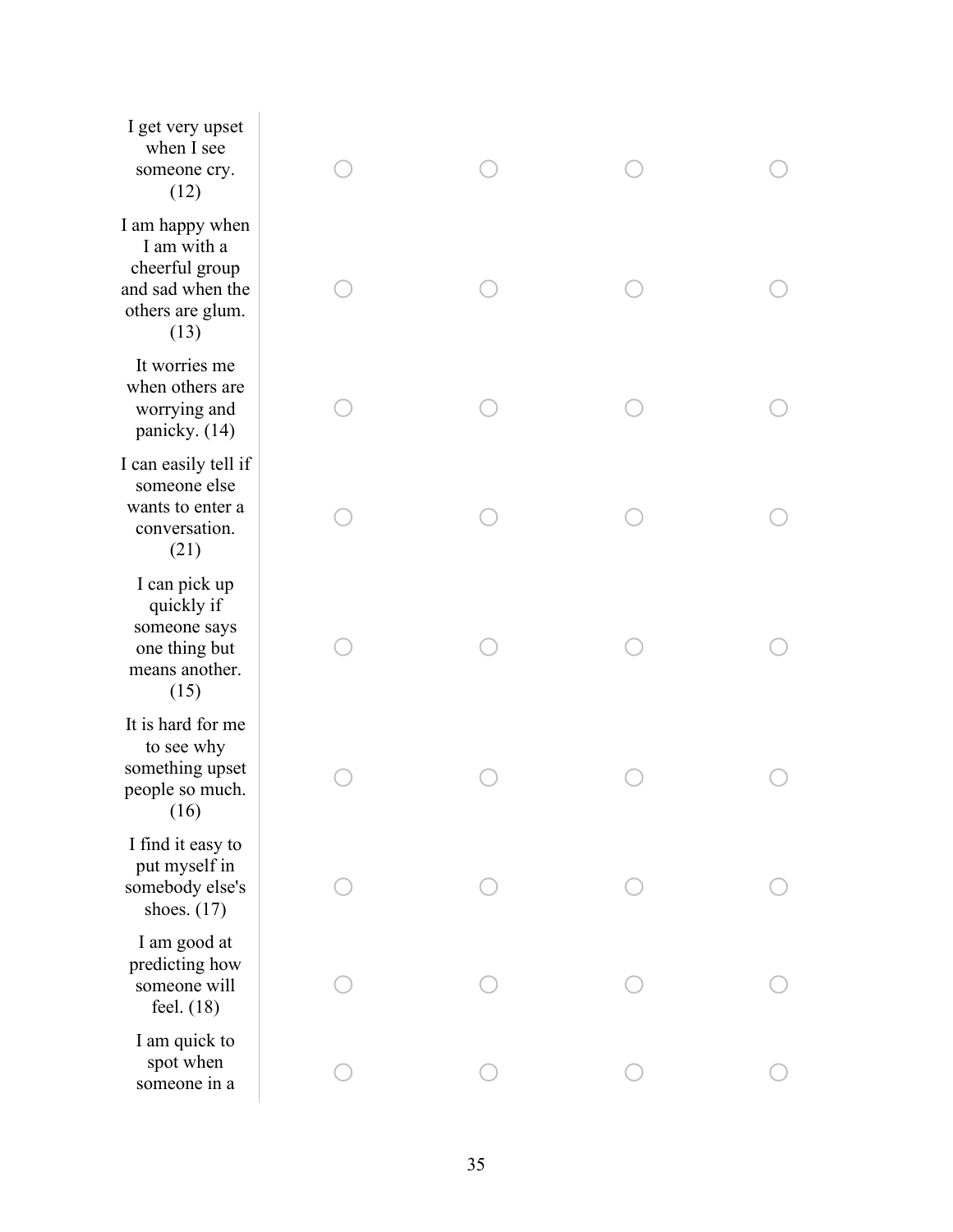group is feeling awkward or uncomfortable. (19)

Other people tell me I am good at understanding how they are feeling and what they are thinking. (20)

I can easily tell if someone else is interested or bored with what I am saying. (22)

Friends talk to me about their problems as they say that I am very understanding. (23)

I can sense if I am intruding, even if the other person does not tell me. (24)

I can easily work out what another person might want to talk about. (25)

I can tell if someone is masking their true emotion. (26)

I am good at predicting what someone will do. (27)

| $\bigcirc$ | $\bigcirc$                                               | $\begin{array}{c}\n\circ \\ \circ\n\end{array}$           | $\bigcirc$ |
|------------|----------------------------------------------------------|-----------------------------------------------------------|------------|
| $\bigcirc$ | $\bigcirc$                                               | $\bigcirc$                                                | $\bigcirc$ |
| $\bigcirc$ | $\begin{array}{c}\n\circ \\ \circ \\ \circ\n\end{array}$ | $\bigcirc$                                                | $\bigcirc$ |
| $\bigcirc$ | $\bigcirc$                                               | $\bigcirc$                                                | D          |
| $\bigcirc$ | $\begin{array}{c}\n\circ \\ \circ\n\end{array}$          | $\begin{array}{c}\n\mathbf{C} \\ \mathbf{C}\n\end{array}$ | $\bigcirc$ |
| $\bigcirc$ | $\bigcirc$                                               | $\bigcirc$                                                | $\bigcirc$ |
| $\bigcirc$ | $\bigcirc$                                               | $\bigcirc$                                                | $\bigcirc$ |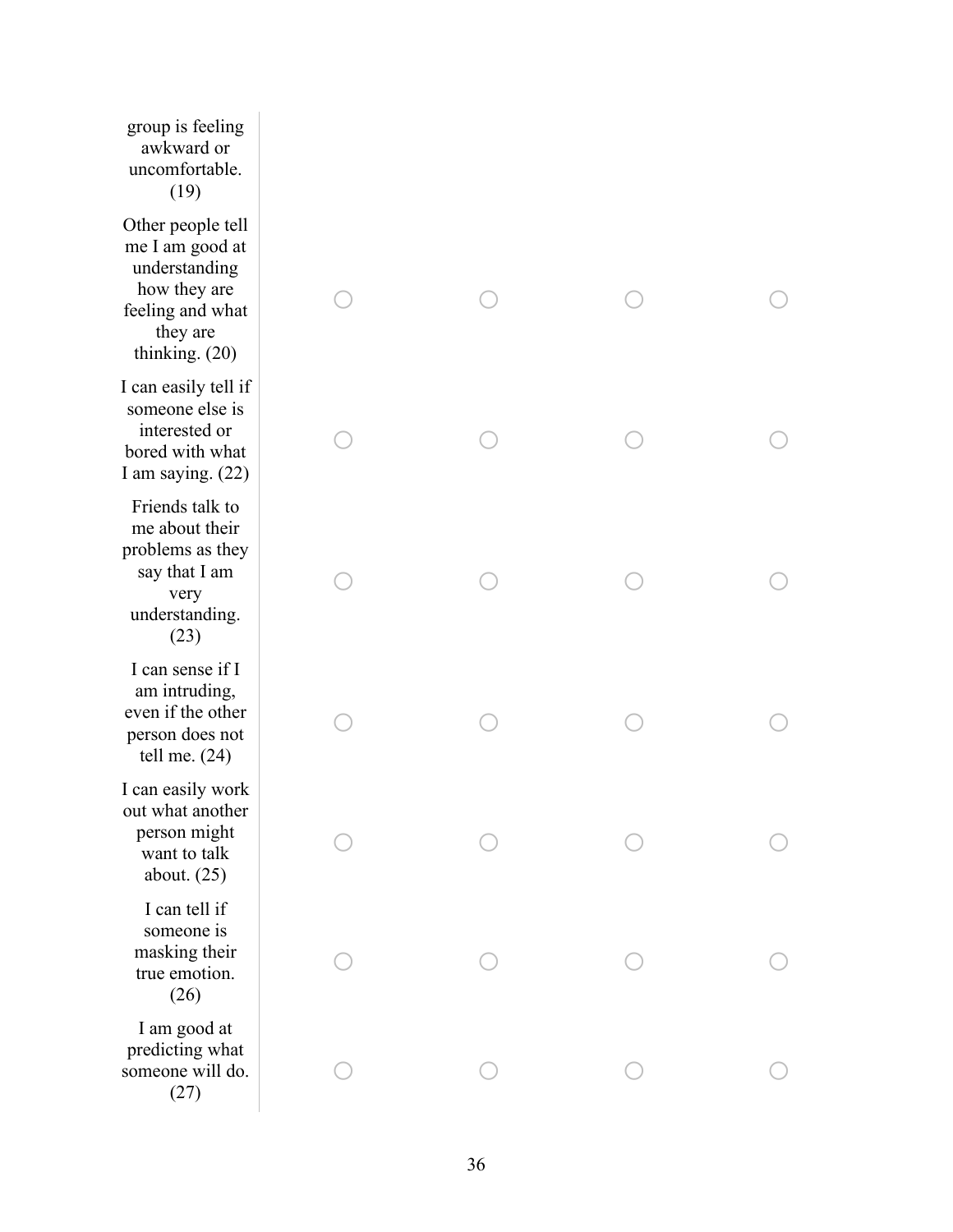| I can usually<br>appreciate the<br>other person's<br>viewpoint, even<br>if I do not agree<br>with it. $(28)$ |  |  |
|--------------------------------------------------------------------------------------------------------------|--|--|
| I usually stay<br>emotionally<br>detached when<br>watching a film.<br>(29)                                   |  |  |
| I always try to<br>consider the<br>other person's<br>feelings before I<br>do something.<br>(30)              |  |  |
| Before I do<br>something, I try<br>to consider how<br>my friends will<br>react to it. $(31)$                 |  |  |

# **End of Block: QCAE**

# **Start of Block: International Personality Item Pool (IPIP)**

| IPIP 50 How accurately can you describe yourself? |  |  |  |  |  |  |
|---------------------------------------------------|--|--|--|--|--|--|
|---------------------------------------------------|--|--|--|--|--|--|

|                                             | Very<br>Inaccurate<br>(1) | Moderately<br>Inaccurate<br>(2) | Neither<br>Accurate nor<br>Inaccurate<br>(3) | Moderately<br>Accurate $(4)$ | Very<br>Accurate $(5)$ |
|---------------------------------------------|---------------------------|---------------------------------|----------------------------------------------|------------------------------|------------------------|
| Am the life of<br>the party. $(1)$          |                           |                                 |                                              |                              |                        |
| Feel little<br>concern for<br>others. $(2)$ |                           |                                 |                                              |                              |                        |
| Am always<br>prepared. $(3)$                |                           |                                 |                                              |                              |                        |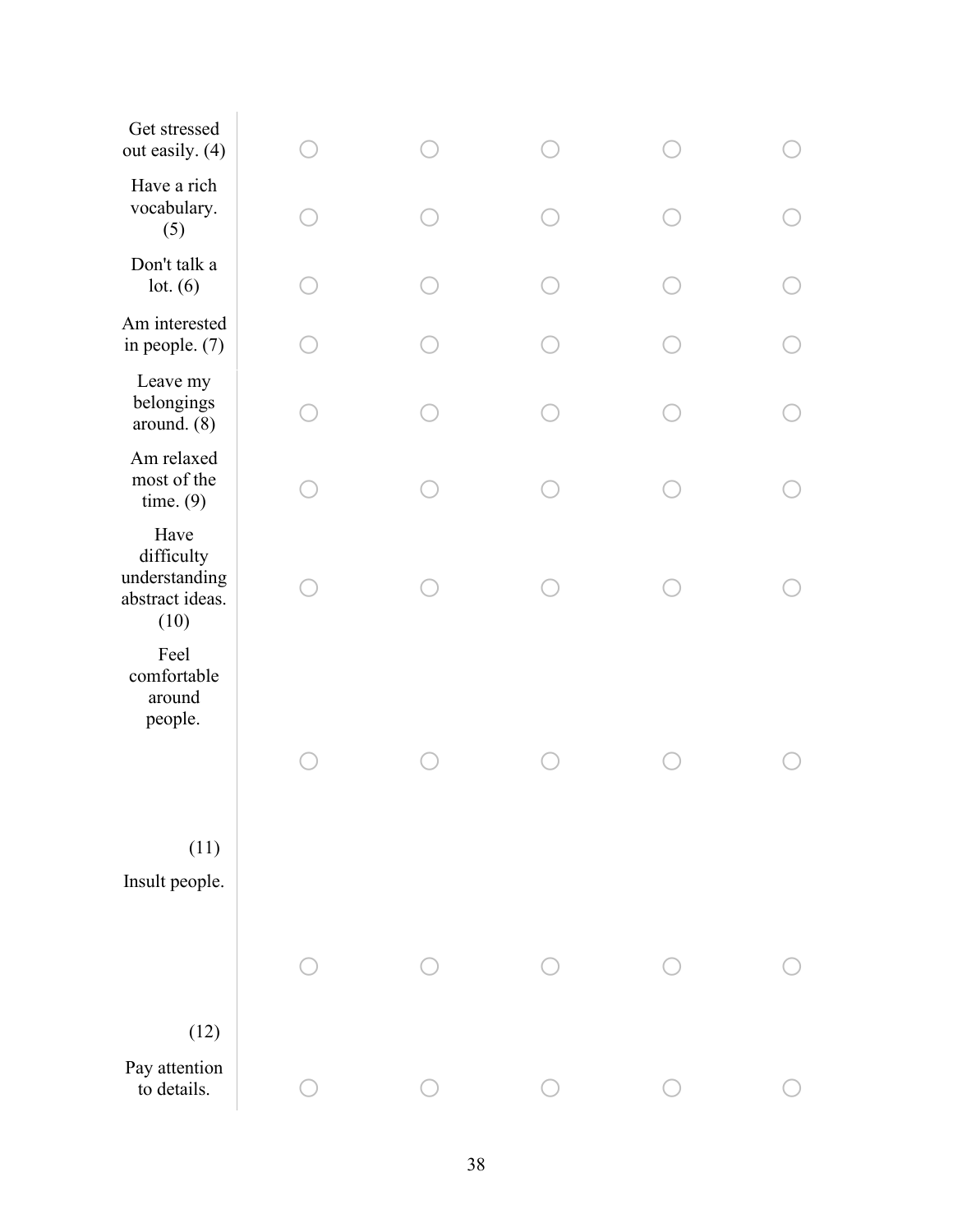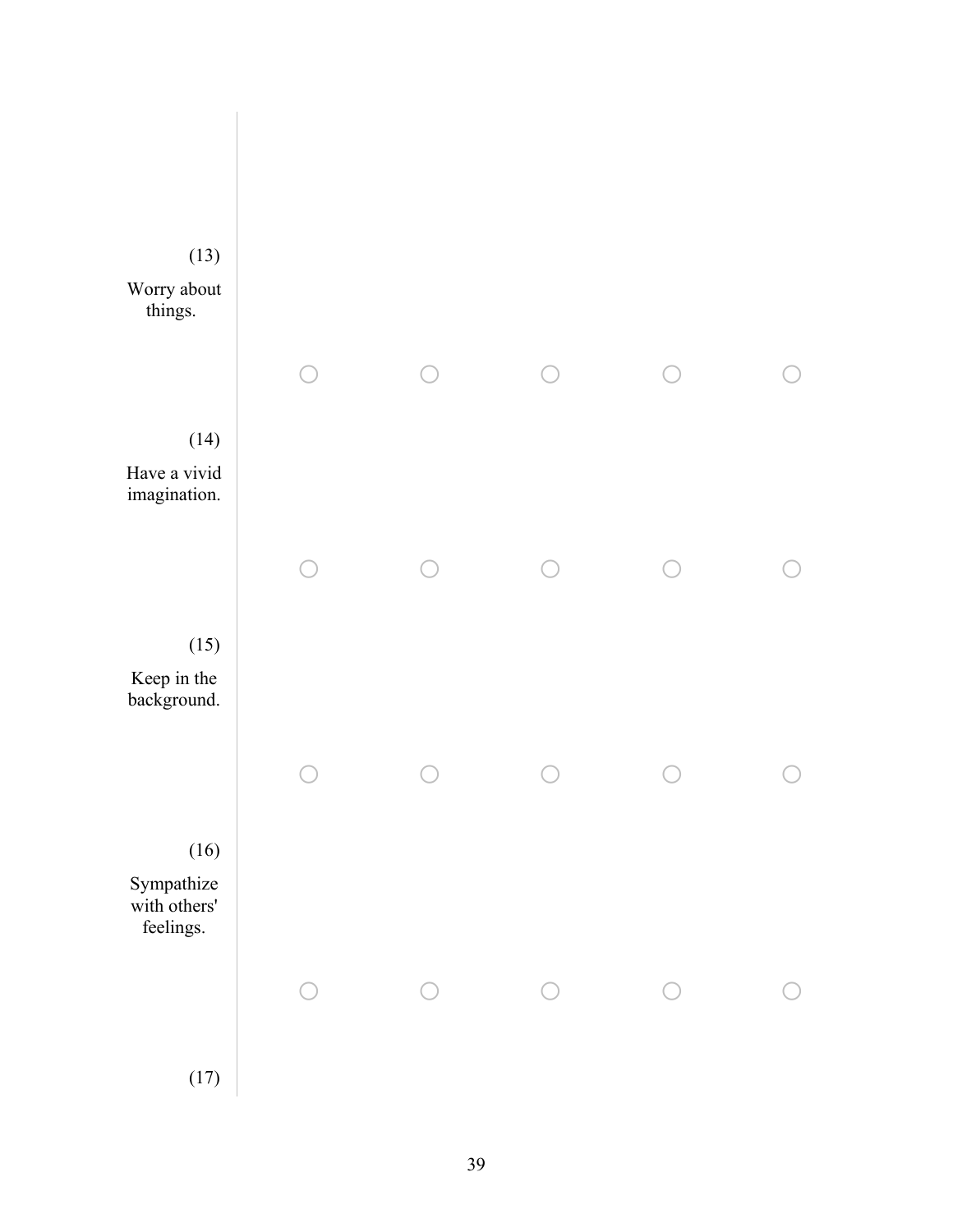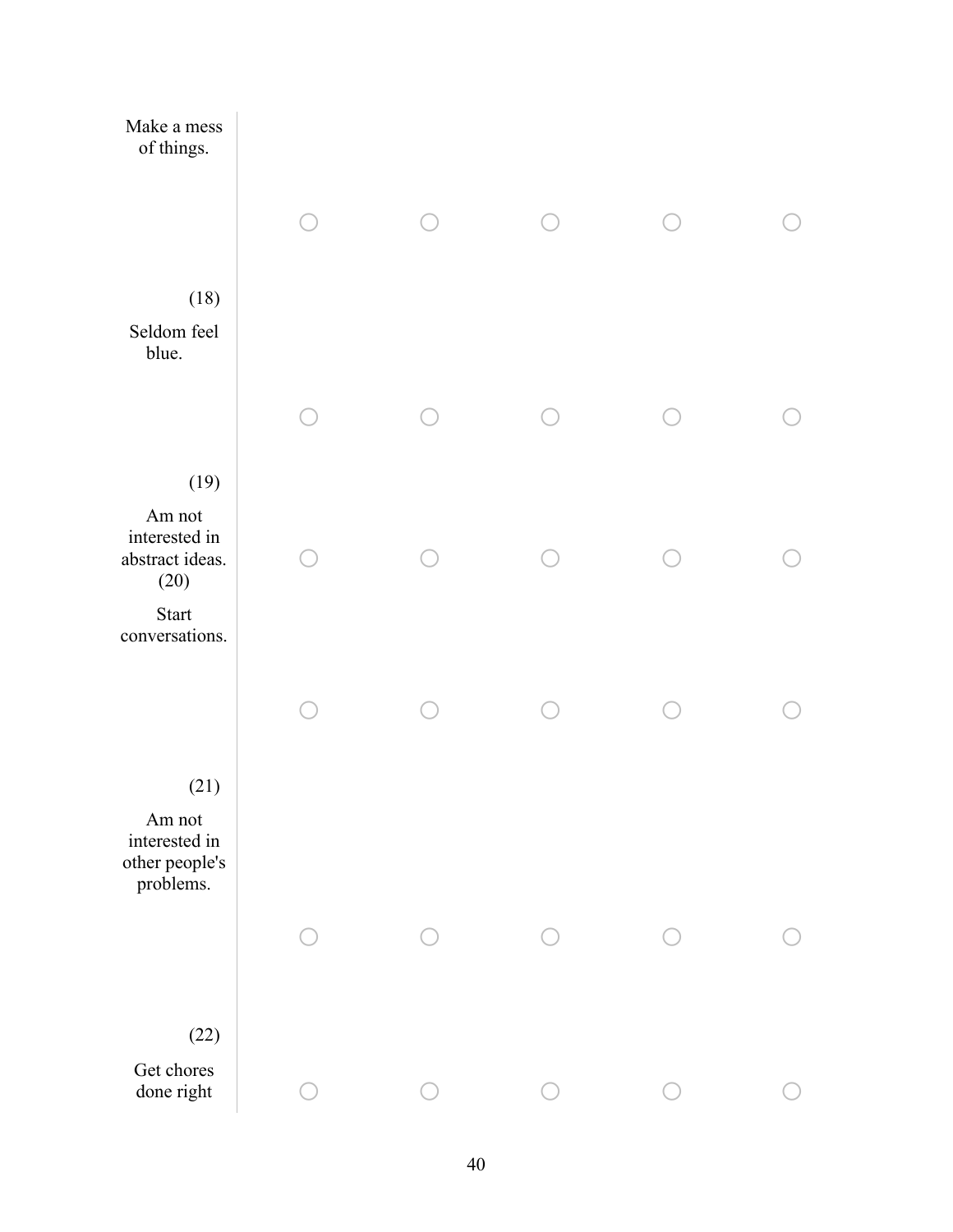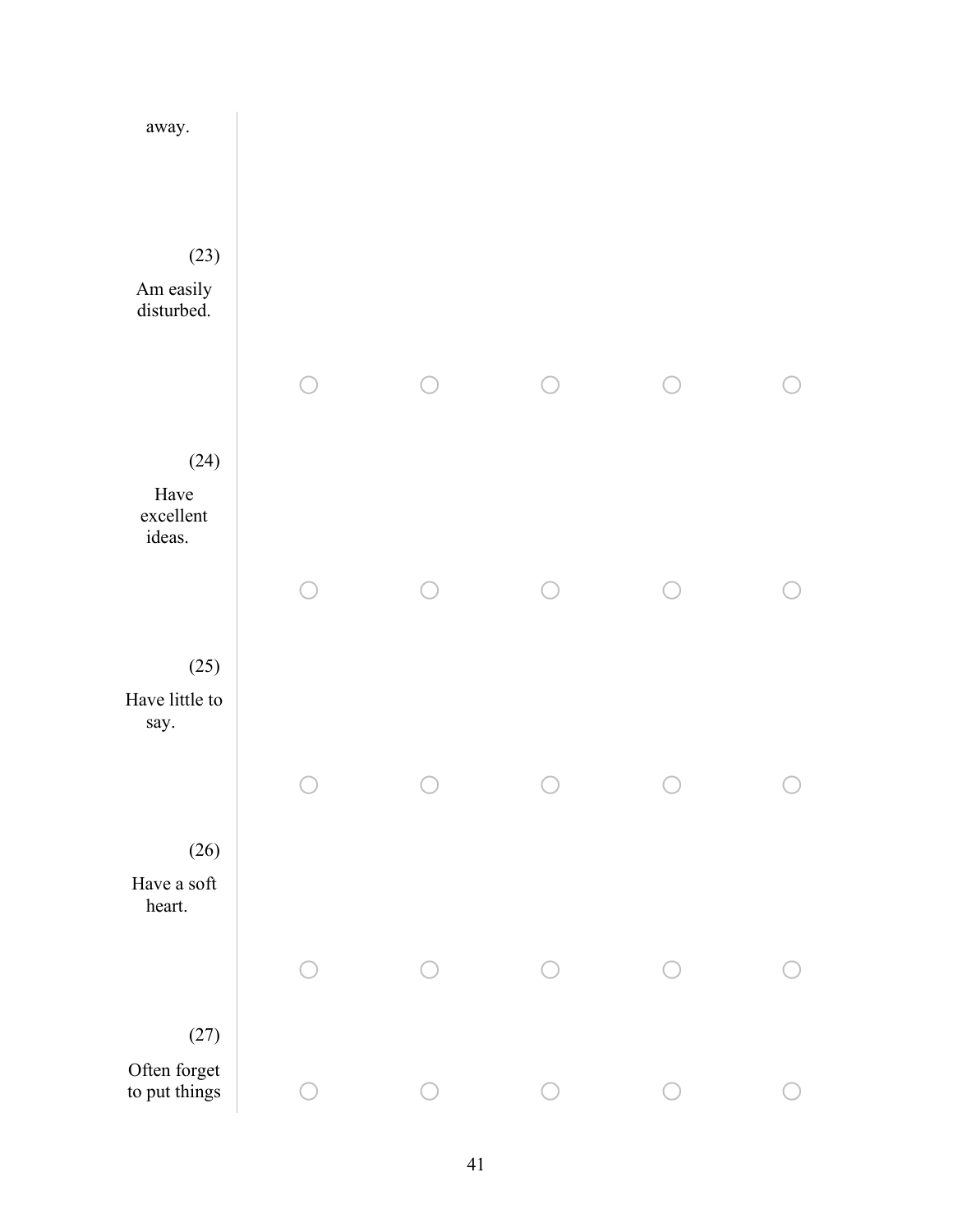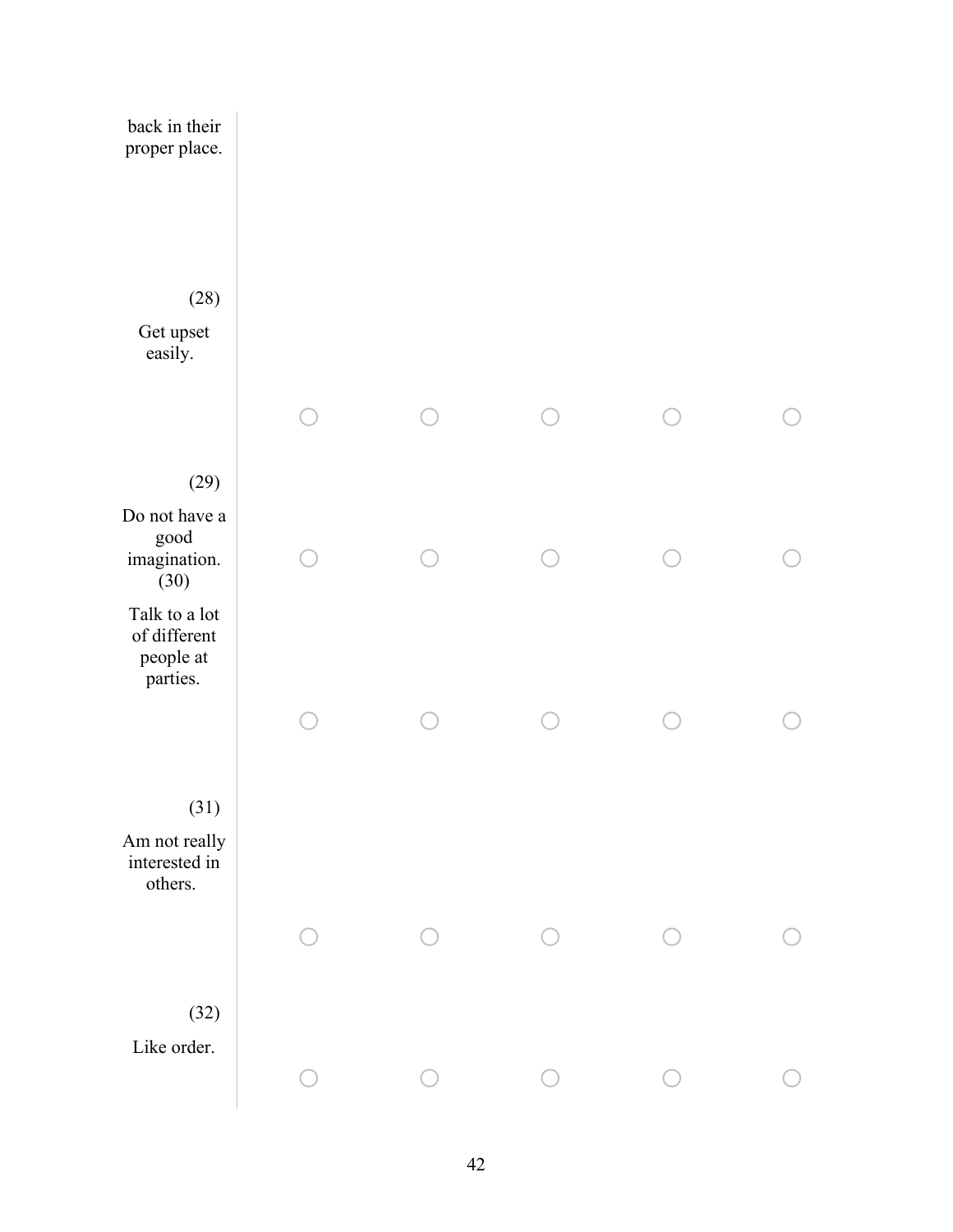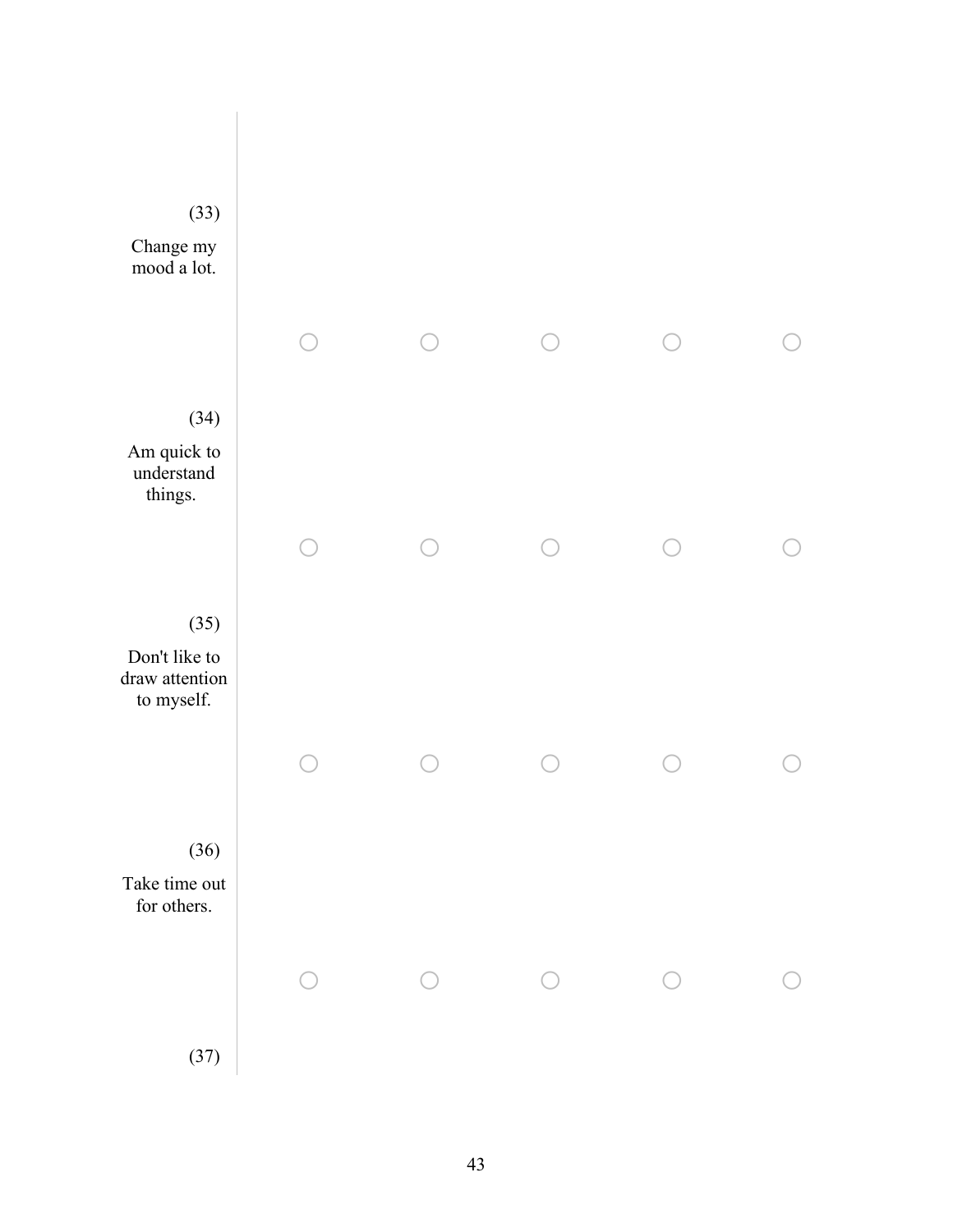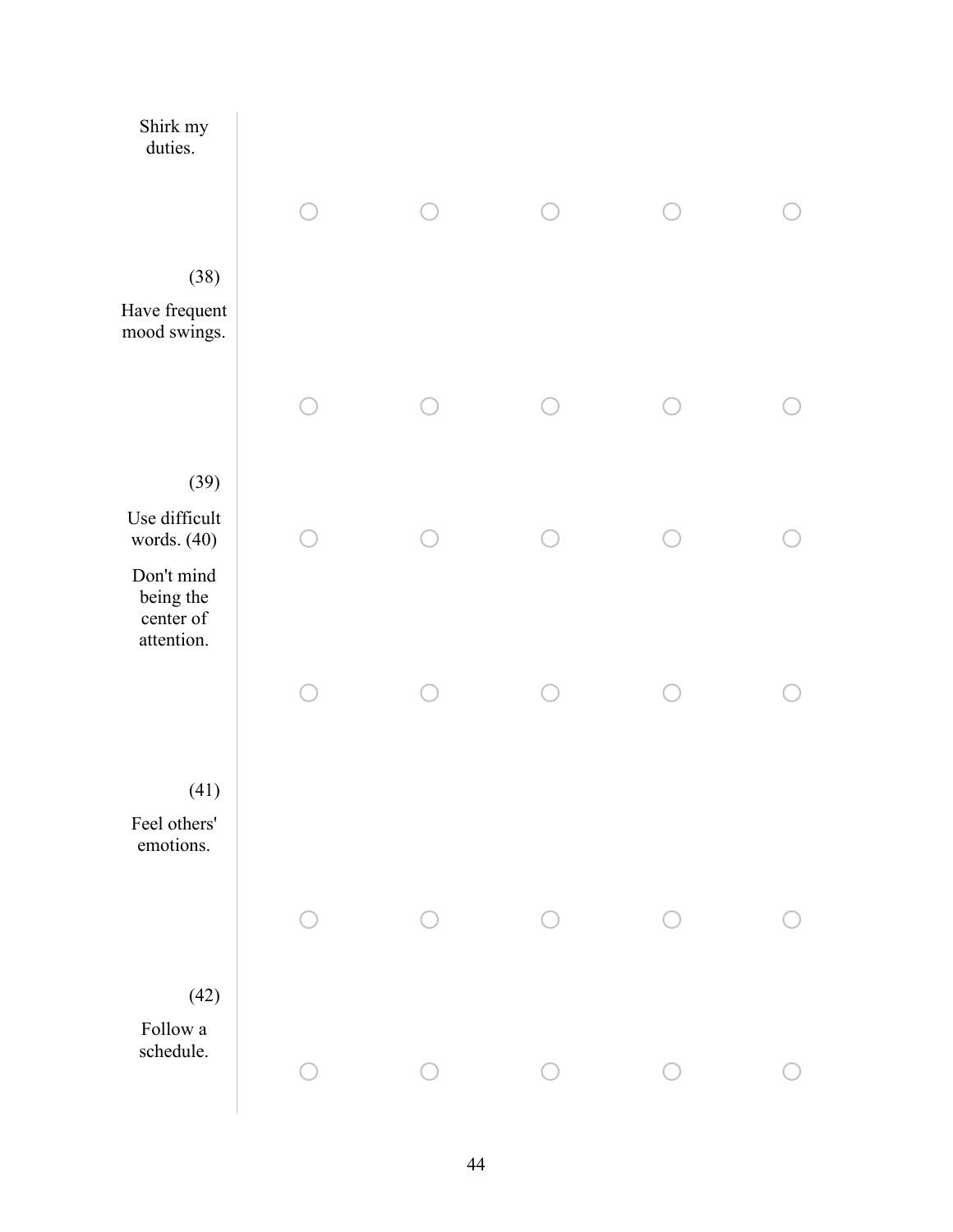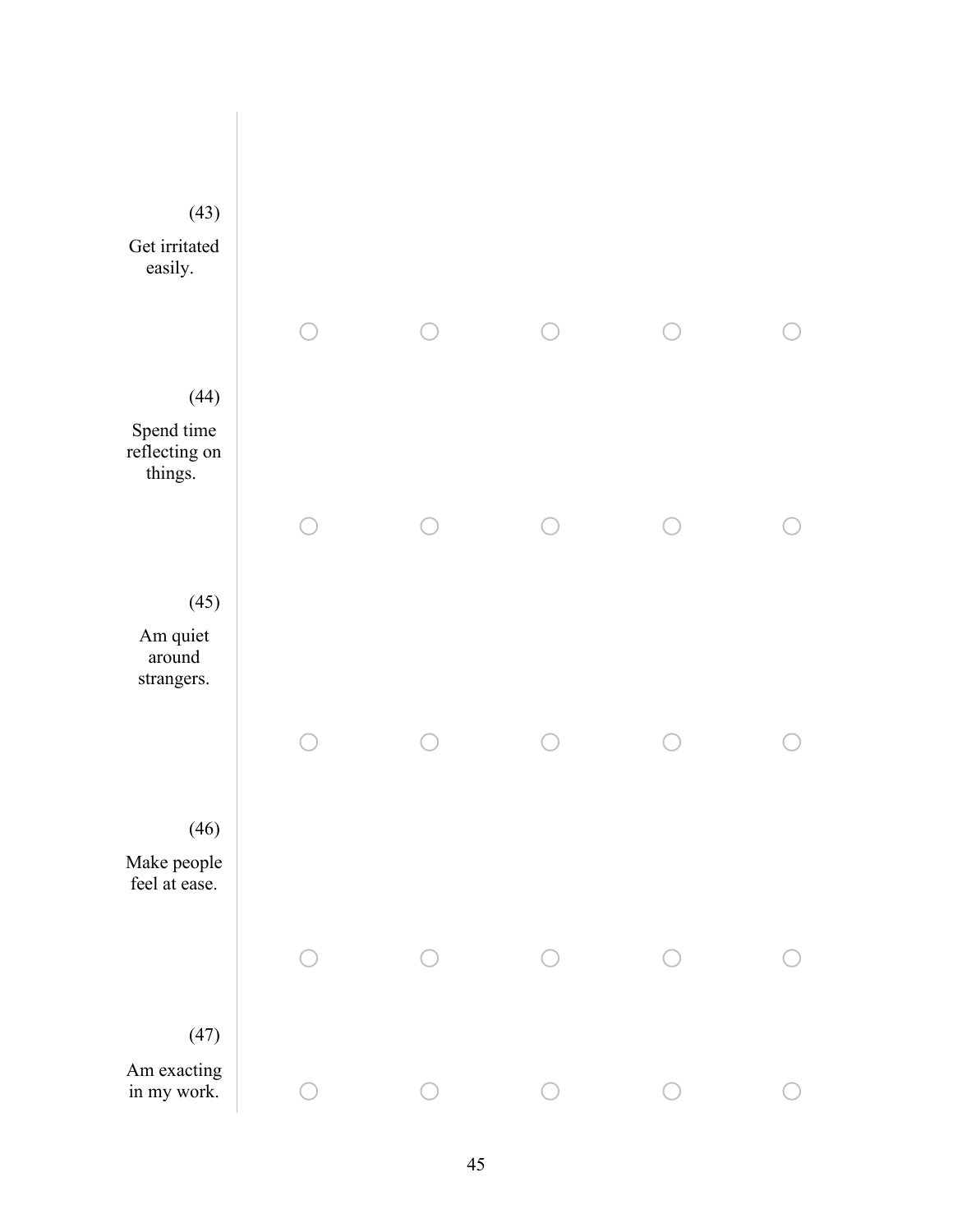

**End of Block: International Personality Item Pool (IPIP)**

**Start of Block: Resiliency Scale for Adults (RSA)**

# Q5.1 When something unforeseen happens

 $\bigcirc$  I always find a solution (1)  $\bigcirc$  (3)  $\bigcirc$  (4)  $\bigcirc$  (6)  $\bigcirc$  I often feel bewildered (5)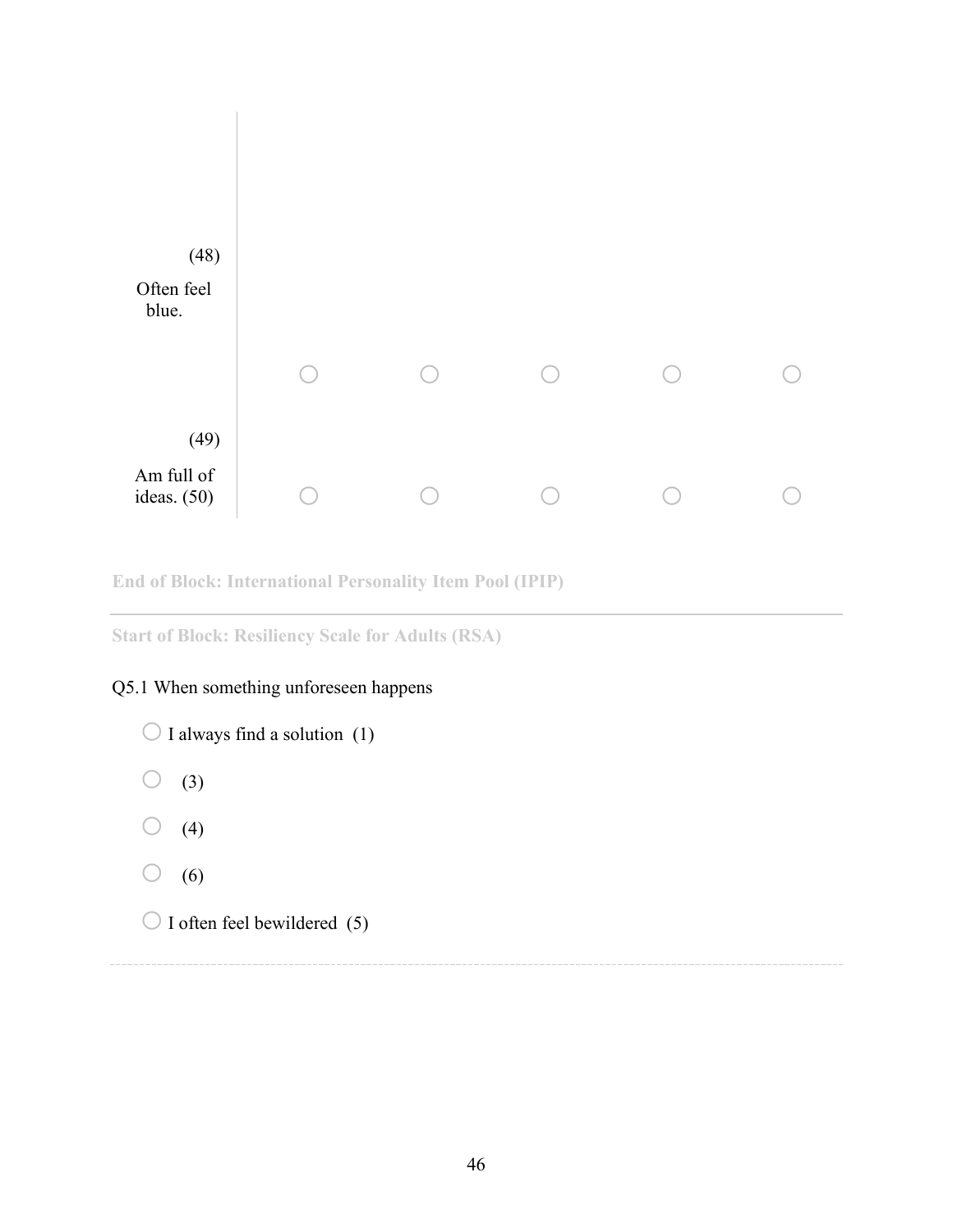Q5.2 My personal problems

 $\bigcirc$  are unsolvable (1)  $\bigcirc$  (2)  $\bigcirc$  (3)  $\bigcirc$  (4)  $\bigcirc$  I know how to solve (5)

# Q5.3 My abilities

 $\bigcirc$  I strongly believe in (1)  $\bigcirc$  (2)  $\bigcirc$  (3)  $\bigcirc$  (4)  $\bigcirc$  I am uncertain about (5)

Q5.4 My judgements and decisions

 $\bigcirc$  I often doubt (1)  $\bigcirc$  (2)  $\bigcirc$  (3)  $\bigcirc$  (4)  $\bigcirc$  I trust completely (5)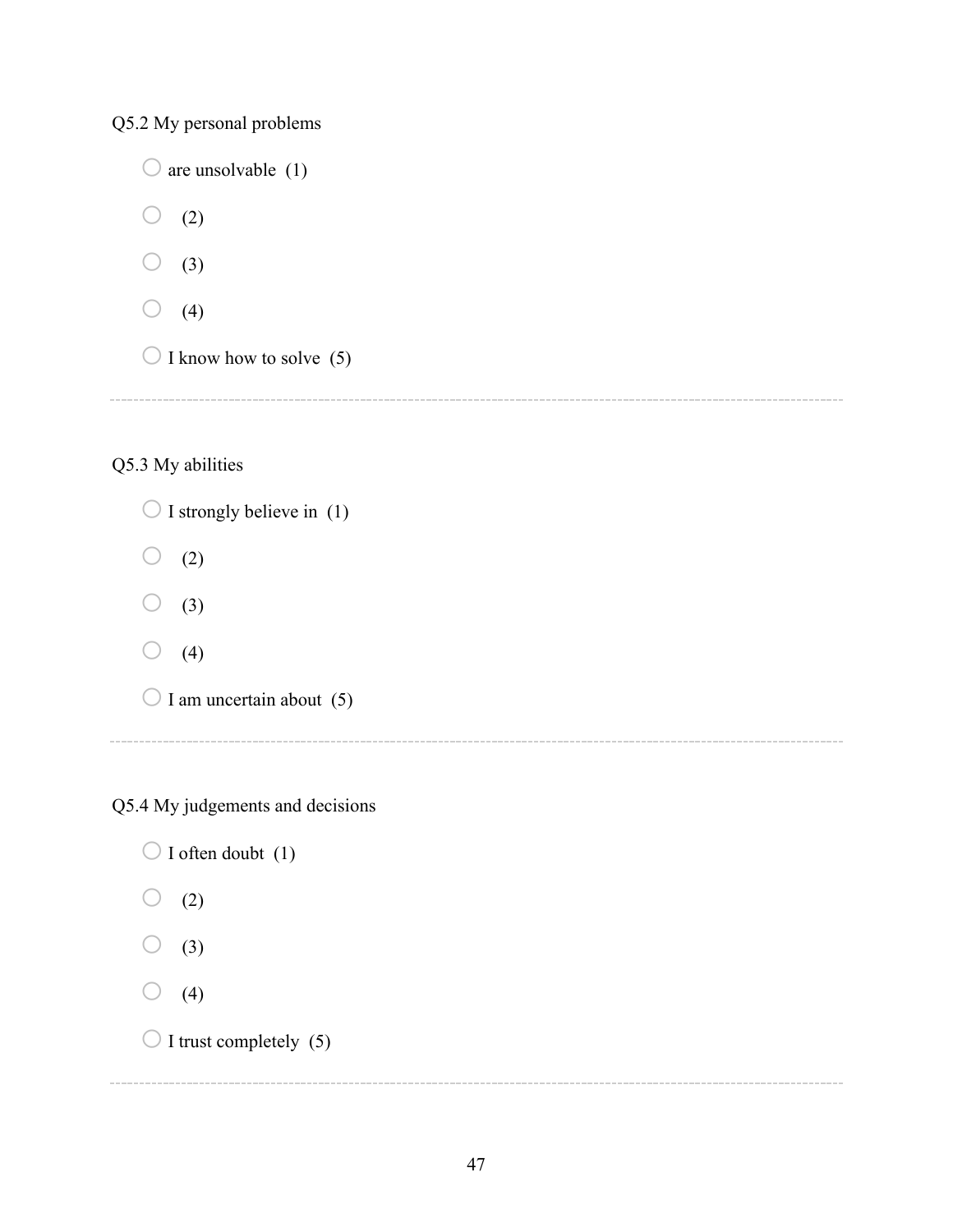Q5.5 In difficult periods I tend to

|  | $\bigcirc$ view everything gloomy (1)                   |
|--|---------------------------------------------------------|
|  | (2)                                                     |
|  | (3)                                                     |
|  | (4)                                                     |
|  | $\bigcirc$ find something good that helps me thrive (5) |
|  |                                                         |

Q5.6 Events in my life that I cannot influence

 $\bigcirc$  I manage to come to terms with (1)  $\bigcirc$  (2)  $\bigcirc$  (3)  $\bigcirc$  (4)  $\bigcirc$  are a constant source of worry/concern (5)

Q5.7 My plans are

| $\bigcirc$ difficult to accomplish (1) |  |
|----------------------------------------|--|
| $\bigcirc$ (2)                         |  |

- 
- $\bigcirc$  (3)

 $\bigcirc$  (4)

 $\bigcirc$  possible to accomplish (5)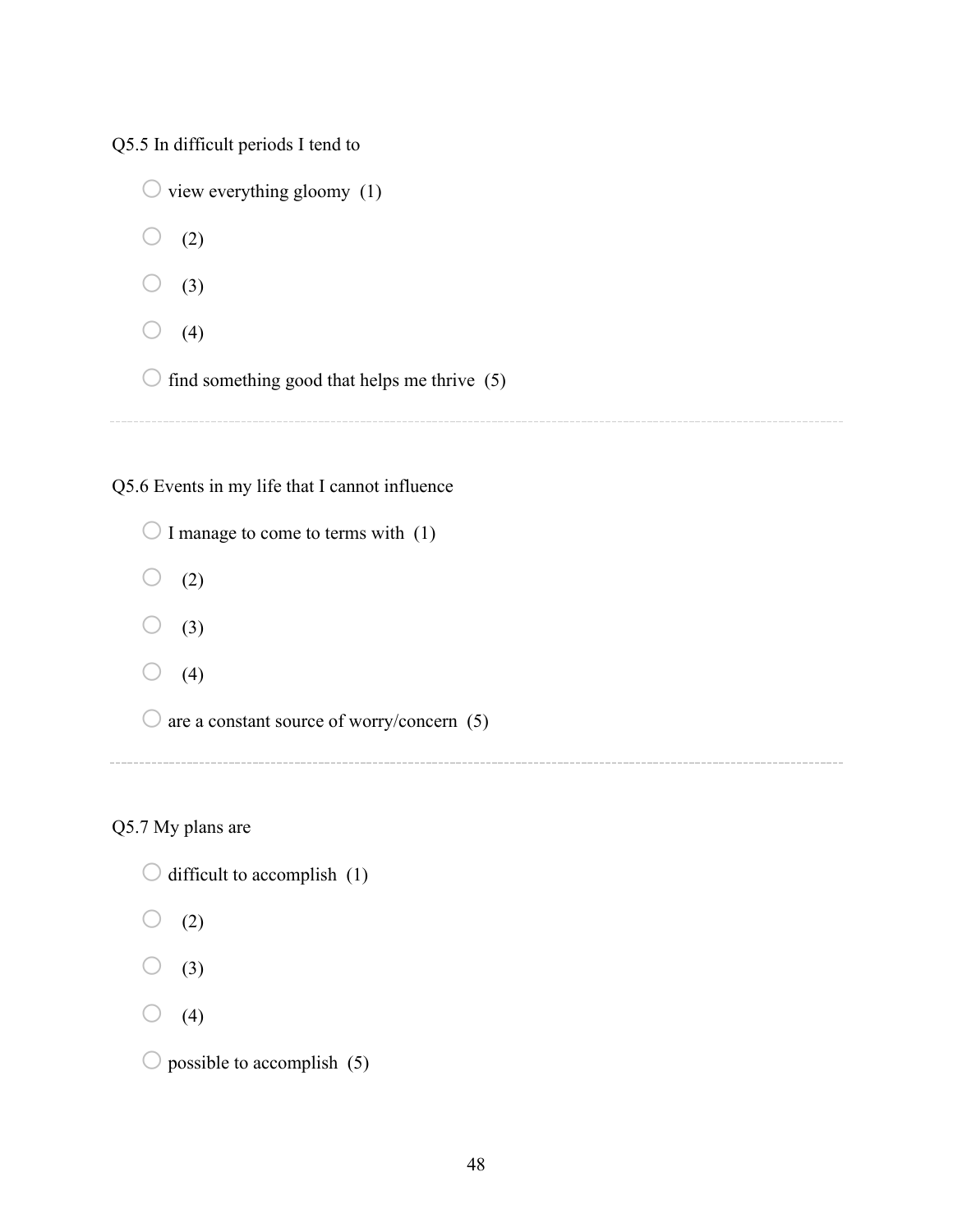Q5.8 My future goals

 $\bigcirc$  I know how to accomplish (1)  $\bigcirc$  (2)  $\bigcirc$  (3)  $\bigcirc$  (4)  $\bigcirc$  I am unsure how to accomplish (5)

Q5.9 I feel that my future looks

 $\bigcirc$  very promising (1)  $\bigcirc$  (2)  $\bigcirc$  (3)  $\bigcirc$  (4)  $\bigcirc$  uncertain (5)

Q5.10 My goals for the future are

 $\bigcirc$  unclear (1)  $\bigcirc$  (2)  $\bigcirc$  (3)  $\bigcirc$  (4)  $\bigcirc$  well thought through (5)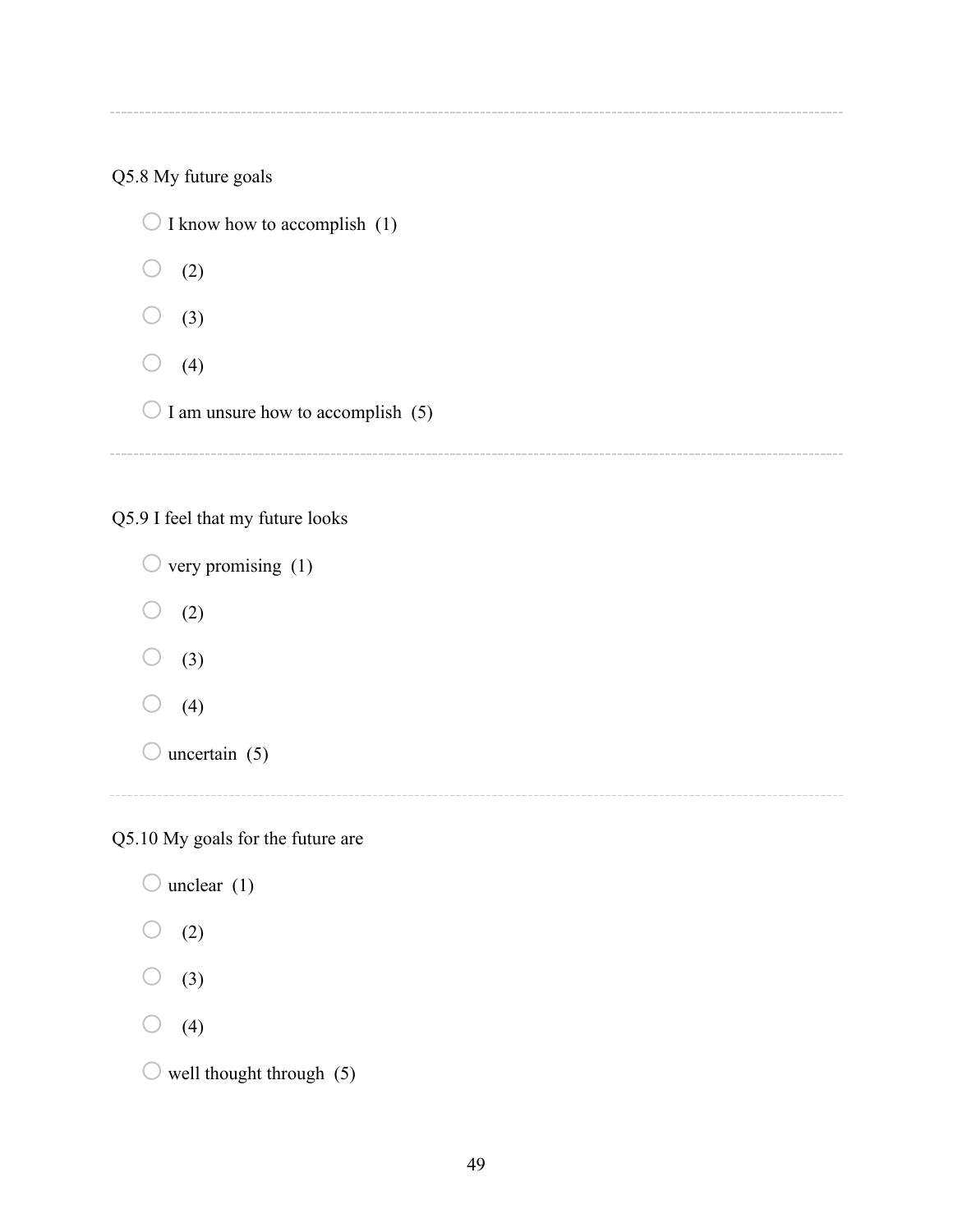Q5.11 I am at my best when I

 $\bigcirc$  have a clear goal to strive for (1)  $\bigcirc$  (2)  $(3)$  $\bigcirc$  (4)  $\bigcirc$  can take one day at a time (5)

Q5.12 When I start on new things/projects

 $\bigcirc$  I rarely plan, just get on with it (1)  $\bigcirc$  (2)

 $\bigcirc$  (3)

 $\bigcirc$  (4)

 $\bigcirc$  I prefer to have a thorough plan (5)

# Q5.13 I am good at

 $\bigcirc$  organizing my time (1)

 $\bigcirc$  (2)

 $\bigcirc$  (3)

 $\bigcirc$  (4)

 $\circ$  wasting my time (5)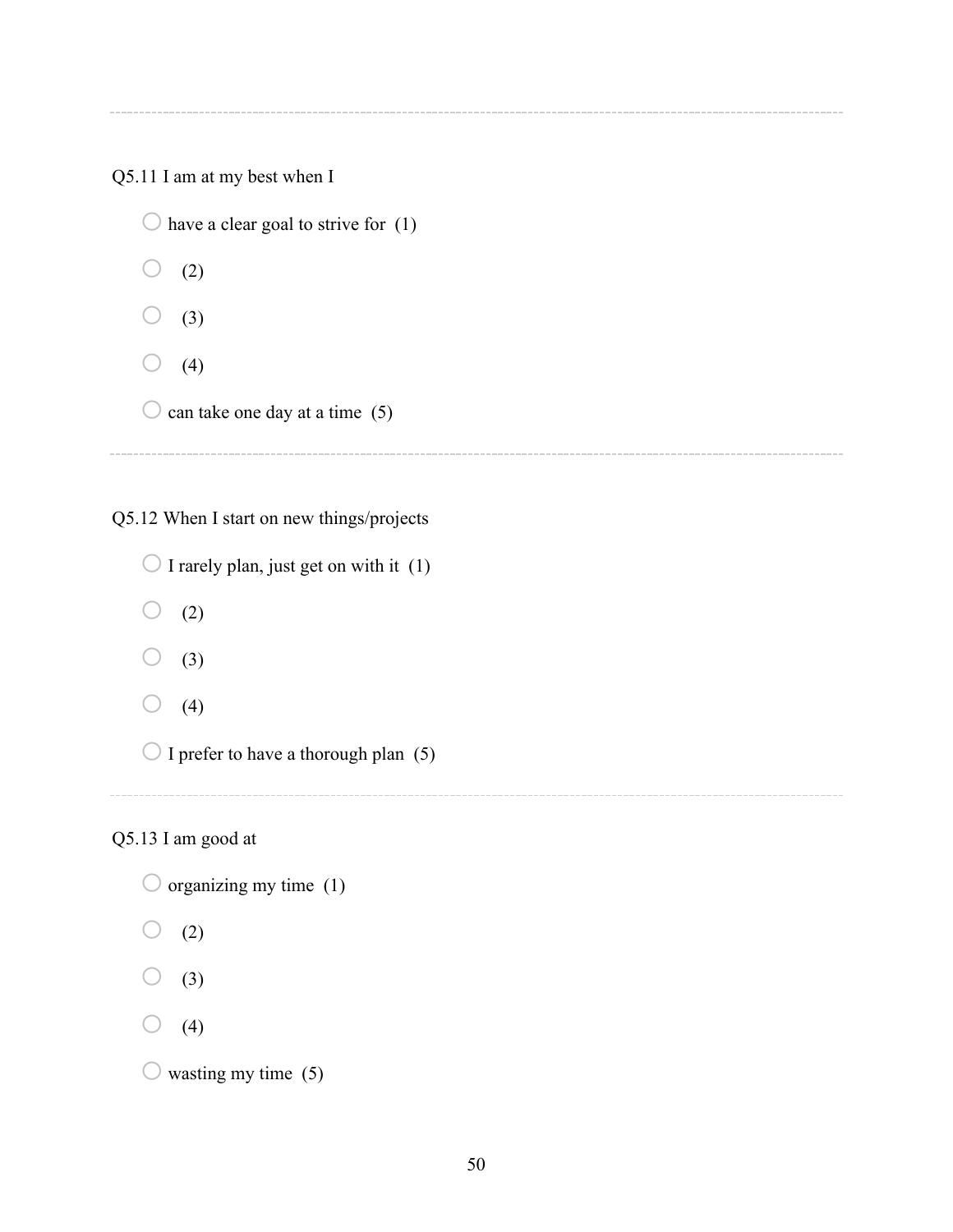# Q5.14 Rules and regular routines

 $\bigcirc$  are absent in my everyday life (1)  $\bigcirc$  (2)  $\bigcirc$  (3)  $\bigcirc$  (4)  $\bigcirc$  simplify my everyday life (5)

Q5.15 I enjoy being

 $\bigcirc$  together with other people (1)  $\bigcirc$  (2)  $\bigcirc$  (3)  $\bigcirc$  (4)  $\bigcirc$  by myself (5) 

Q5.16 To be flexible in social settings

| $\bigcirc$ is not important to me (1) |  |  |  |
|---------------------------------------|--|--|--|
| (2)                                   |  |  |  |
| (3)<br>$\cup$                         |  |  |  |
| $\cup$ (4)                            |  |  |  |
| $\bigcirc$ is important to me (5)     |  |  |  |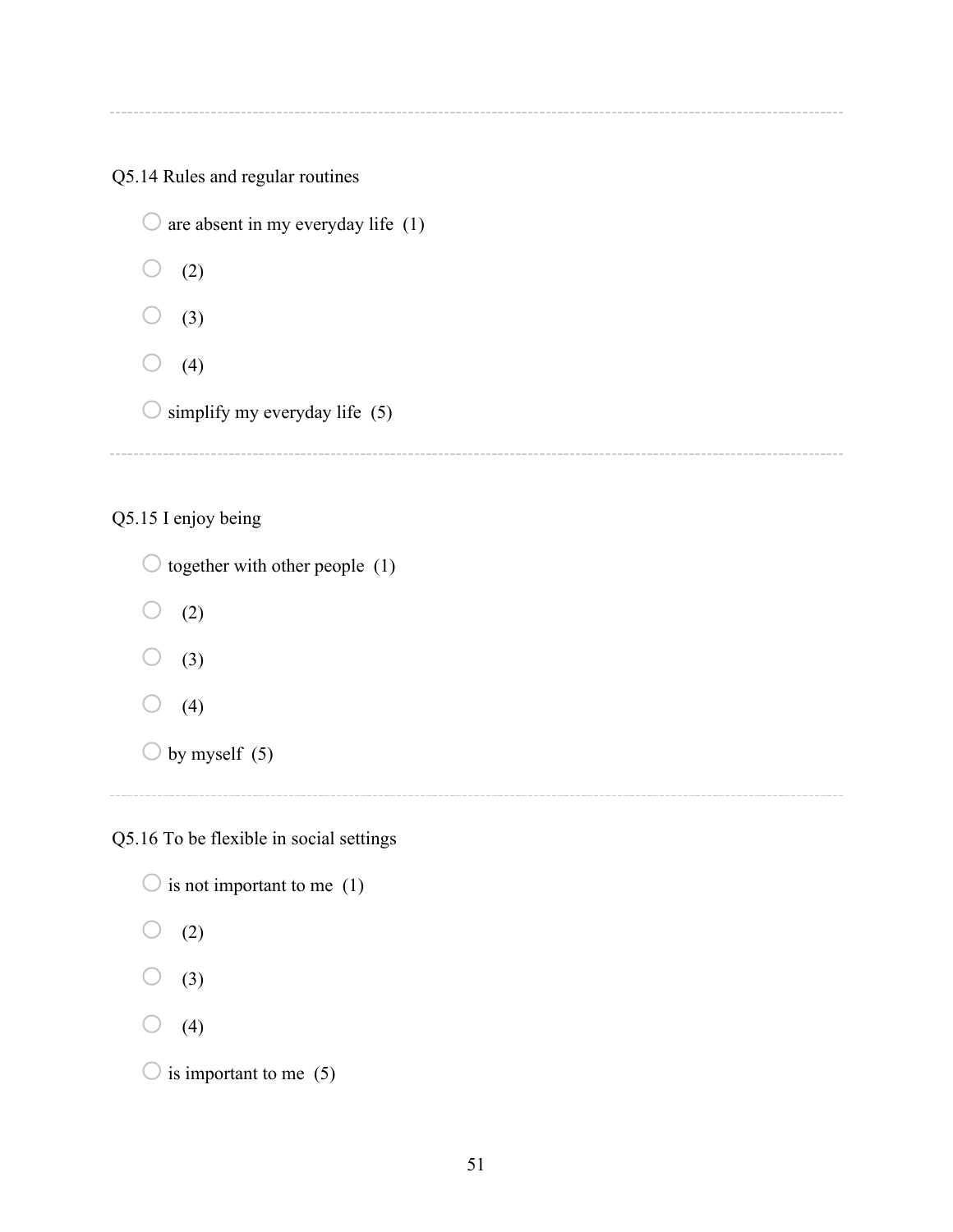Q5.17 New friendships are something

 $\bigcirc$  I make easily (1)  $\bigcirc$  (2)  $\bigcirc$  (3)  $\bigcirc$  (4)  $\bigcirc$  I have difficulty making (5)

Q5.18 Meeting new people is

 $\bigcirc$  difficult for me (1)  $\bigcirc$  (2)  $\bigcirc$  (3)  $\bigcirc$  (4)

 $\bigcirc$  something I am good at (5)

Q5.19 When I am with others

 $\bigcirc$  I easily laugh (1)  $\bigcirc$  (2)  $\bigcirc$  (3)  $\bigcirc$  (4)  $\bigcirc$  I seldom laugh (5)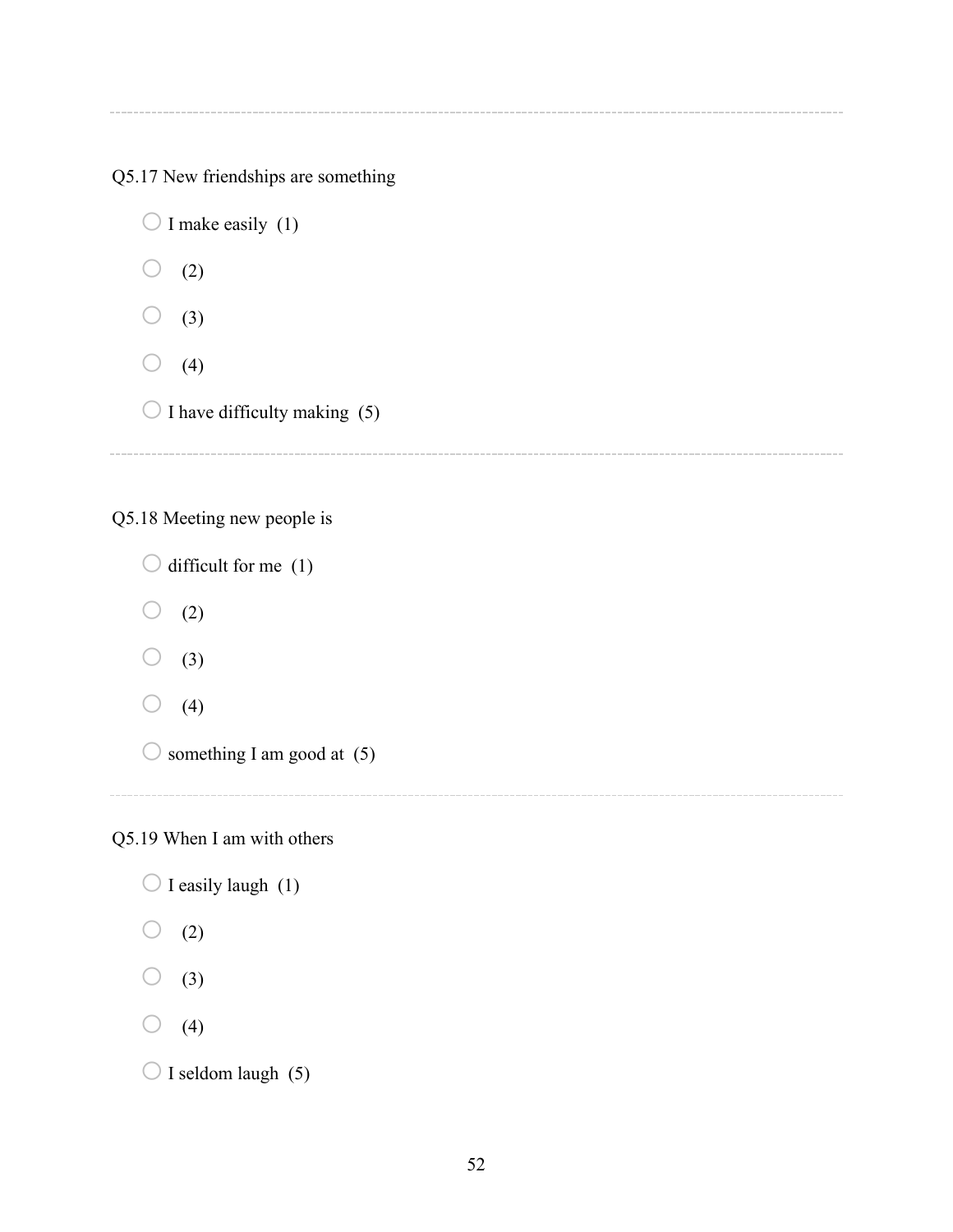Q5.20 For me, thinking of good topics for conversation is

 $\bigcirc$  difficult (1)  $\bigcirc$  (2)  $\bigcirc$  (3)  $\bigcirc$  (4)  $\bigcirc$  easy (5)

Q5.21 My family's understanding of what is important in life is

```
\bigcirc quite different than mine (1)
\bigcirc (2)
\bigcirc (3)
\bigcirc (4)
\bigcirc very similar to mine (5)
```
# Q5.22 I feel

very happy with my family (1)

 $\bigcirc$  (2)

 $\bigcirc$  (3)

 $\bigcirc$  (4)

 $\circlearrowright$  very unhappy with my family (5)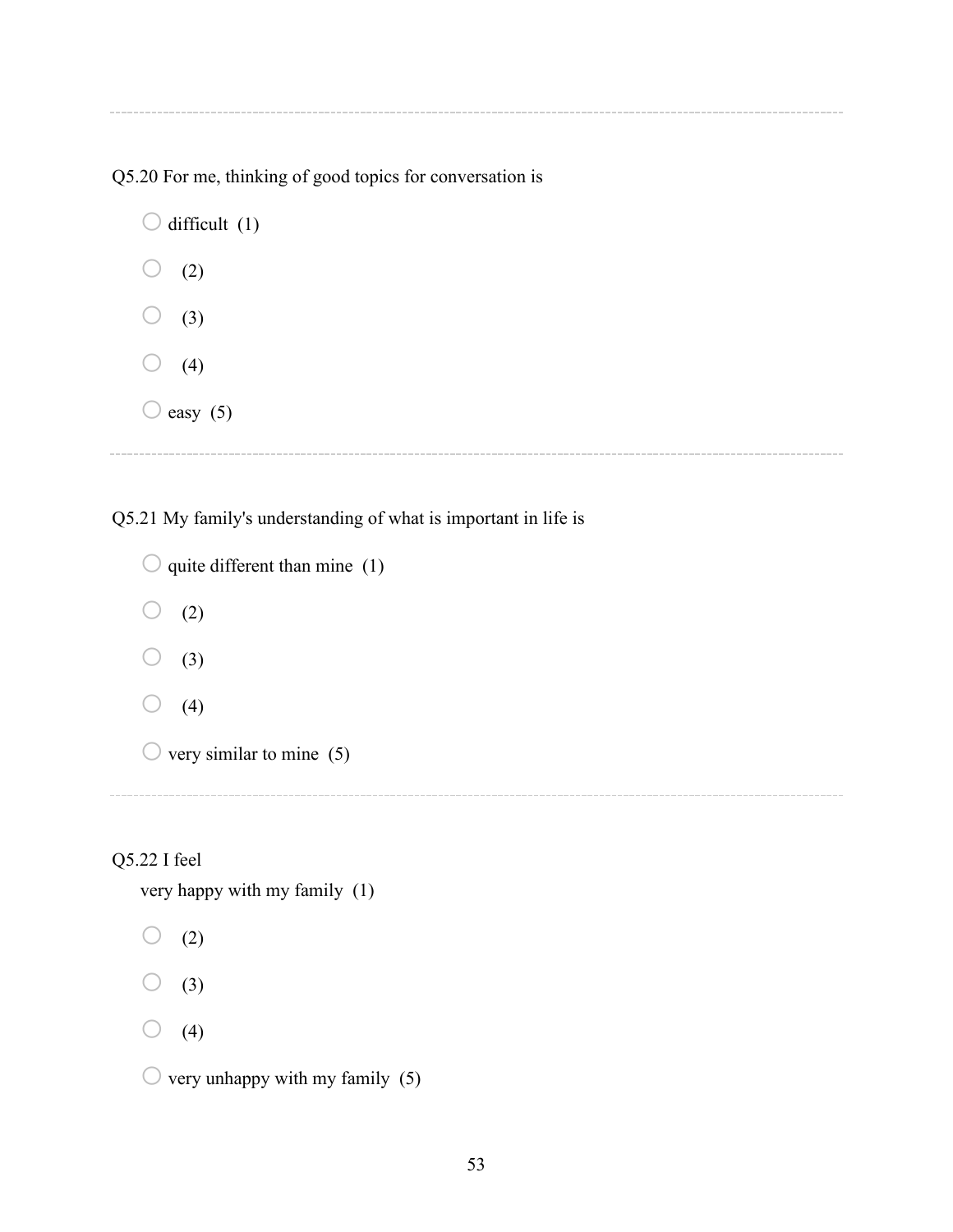Q5.23 My family is characterized by

 $\bigcirc$  disconnection (1)  $\bigcirc$  (2)  $(3)$  $\bigcirc$  (4)  $\bigcirc$  healthy coherence (5)

Q5.24 In difficult periods, my family

 $\bigcirc$  keeps a positive outlook on the future (1)  $\bigcirc$  (2)  $\bigcirc$  (3)  $\bigcirc$  (4)  $\bigcirc$  views the future as gloomy (5) 

Q5.25 Facing other people, my family acts

 $\bigcirc$  unsupportive of one another (1)  $\bigcirc$  (2)  $\bigcirc$  (3)  $\bigcirc$  4 (4)  $\bigcirc$  loyal towards one another (5)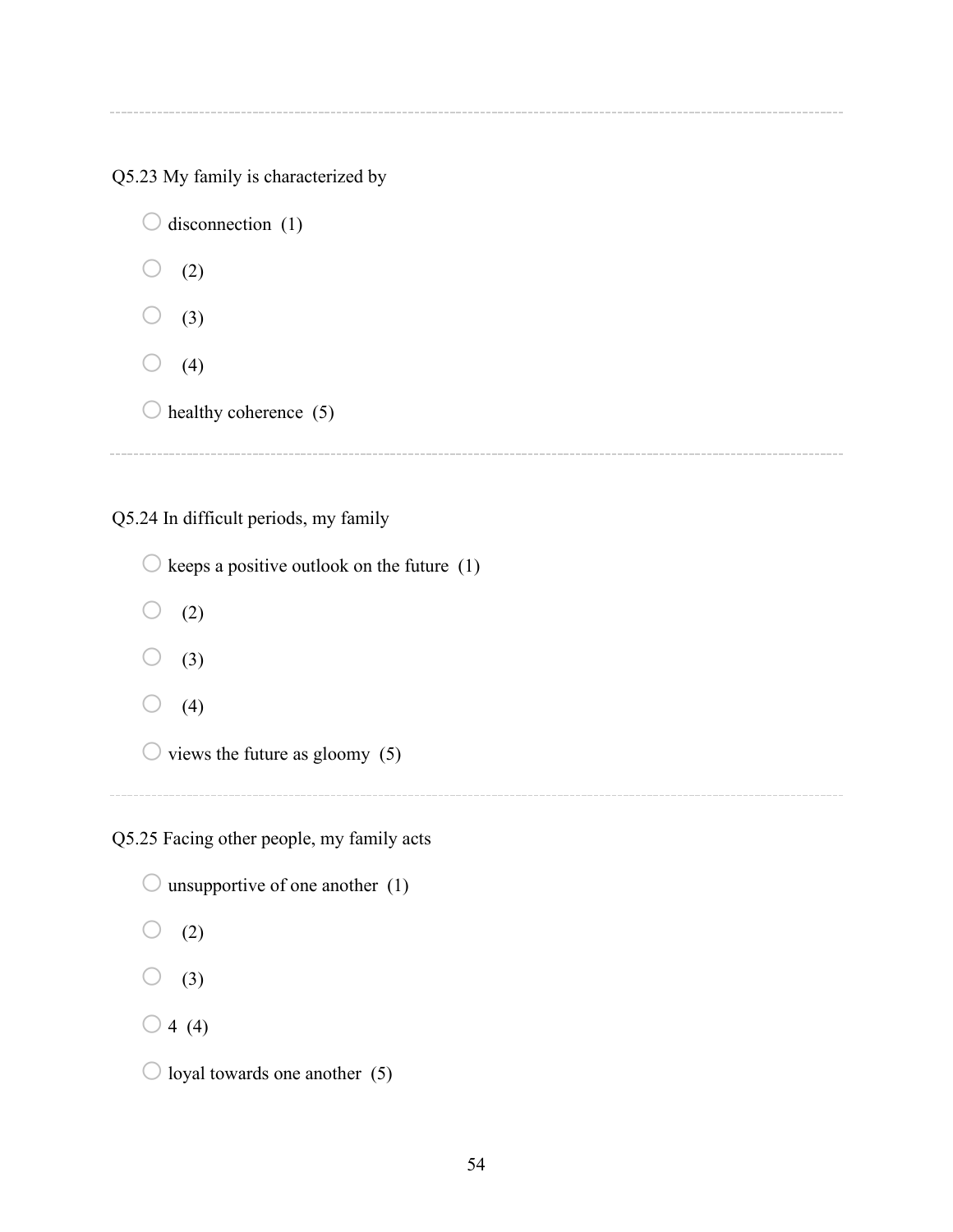Q5.26 In my family, we like to

 $\bigcirc$  do things on our own (1)  $\bigcirc$  (2)  $(3)$  $\bigcirc$  (4)  $\bigcirc$  do things together (5)

Q5.27 I can discuss personal issues with

 $\bigcirc$  no one (1)  $\bigcirc$  (2)  $\bigcirc$  (3)  $\bigcirc$  (4)  $\bigcirc$  friend/family members (5)

Q5.28 Those who are good at encouraging me are

 $\bigcirc$  some close friends/family members (1)  $\bigcirc$  (2)  $(3)$  $\bigcirc$  (4)  $\bigcirc$  nowhere (5)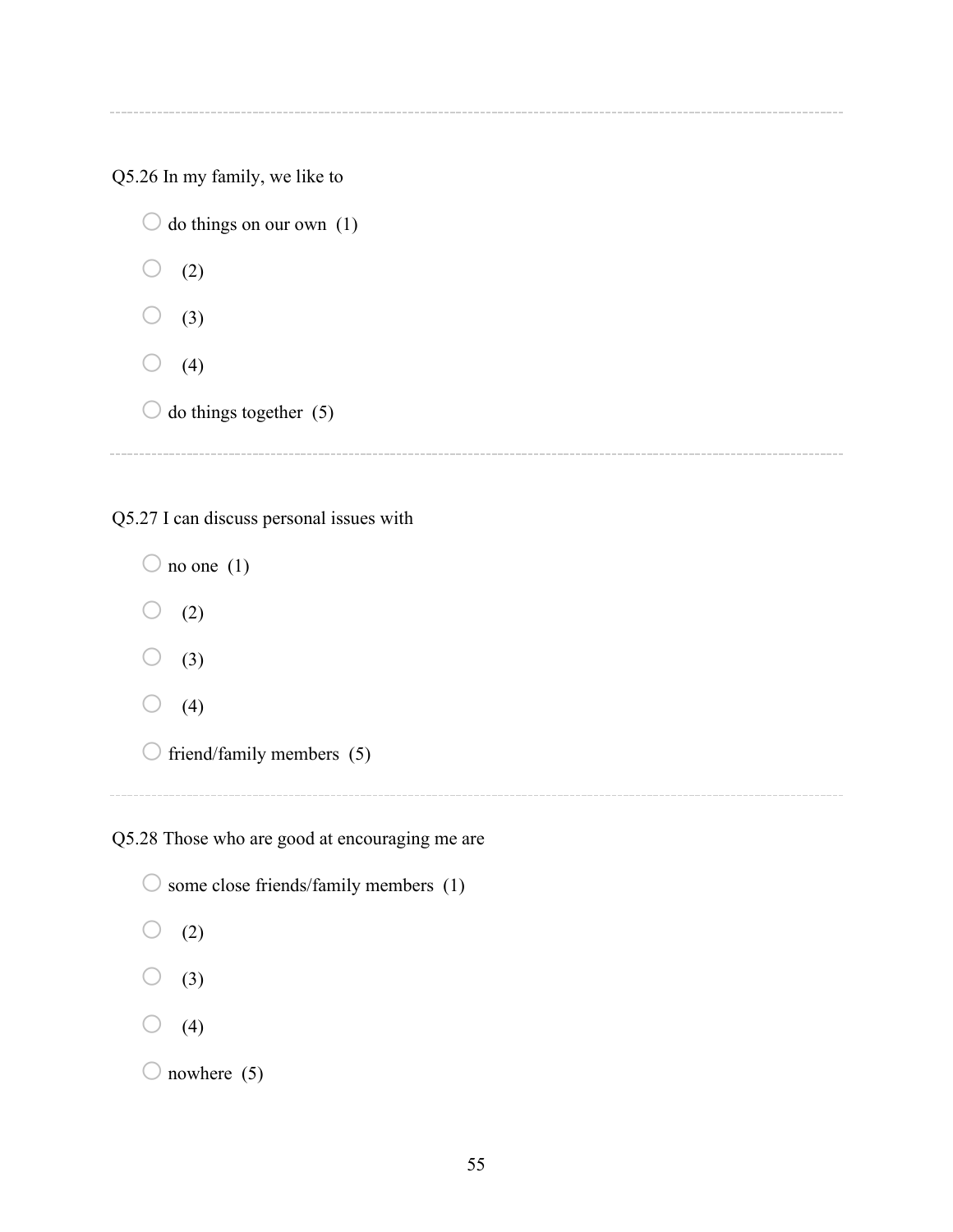Q5.29 The bond among my friends is

 $\bigcirc$  weak (1)  $\bigcirc$  (2)  $\bigcirc$  (3)  $\bigcirc$  (4)  $\bigcirc$  strong (5)

Q5.30 When a family member experiences a crisis/emergency

```
\bigcirc I am informed right away (1)
\bigcirc (2)
\bigcirc (3)
\bigcirc (4)
\bigcirc it takes quite a while before I am told (5)
```
# Q5.31 I get support from

- $\bigcirc$  friends/family members (1)
- $\bigcirc$  (2)
- $\bigcirc$  (3)
- $\bigcirc$  (4)

```
\bigcirc no one (5)
```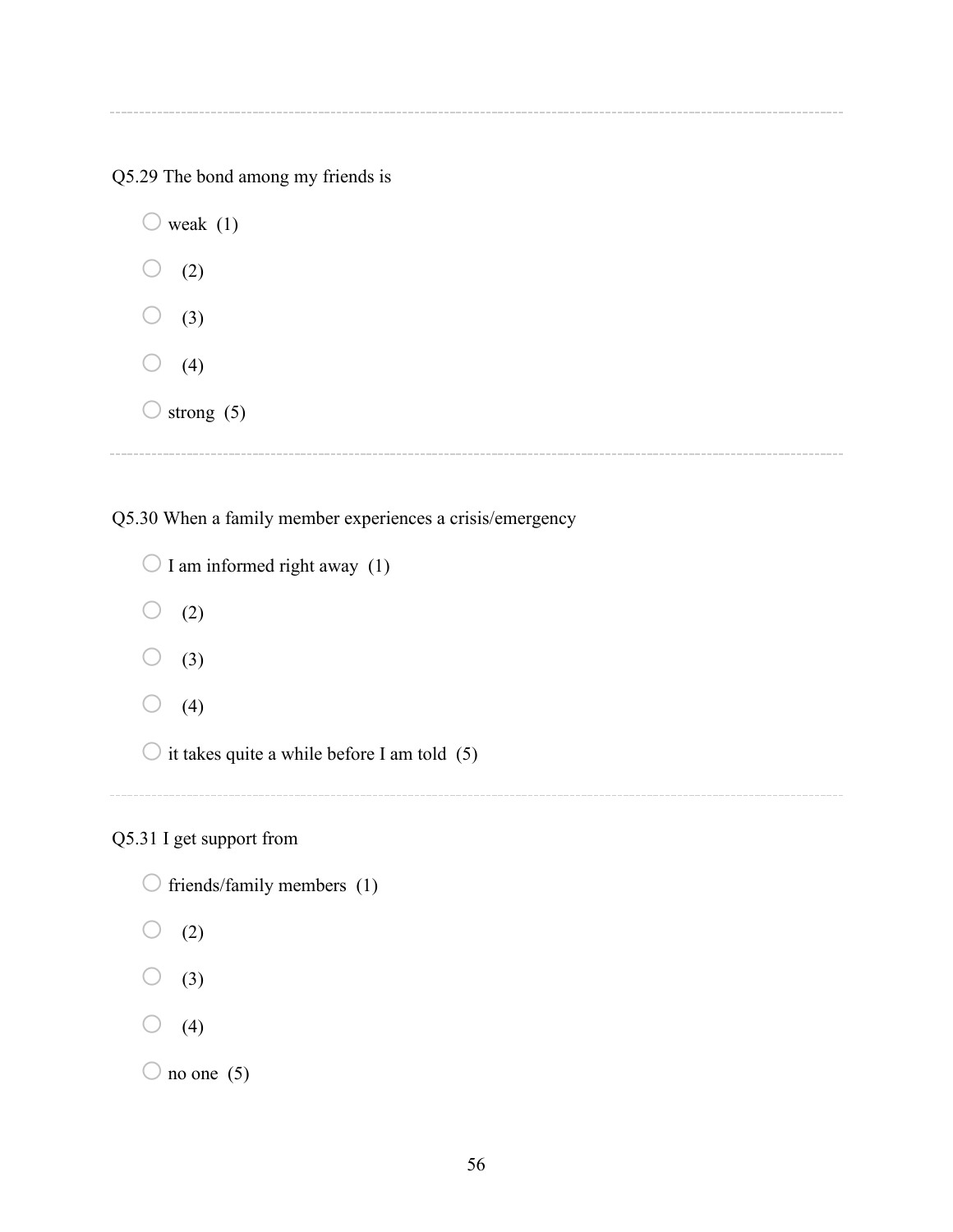Q5.32 When needed, I have

 $\bigcirc$  no one who can help me (1)  $\bigcirc$  (2)  $(3)$  $\bigcirc$  (4)  $\bigcirc$  always someone who can help me (5)

Q5.33 My close friends/family members

 $\bigcirc$  appreciate my qualities (1)  $\bigcirc$  (2)  $\bigcirc$  (3)  $\bigcirc$  (4)  $\bigcirc$  dislike my qualities (5)

**End of Block: Resiliency Scale for Adults (RSA)**

**Start of Block: Demographics**

# Q6.1 What is your biological sex?

 $\bigcirc$  Male (1)

 $\bigcirc$  Female (2)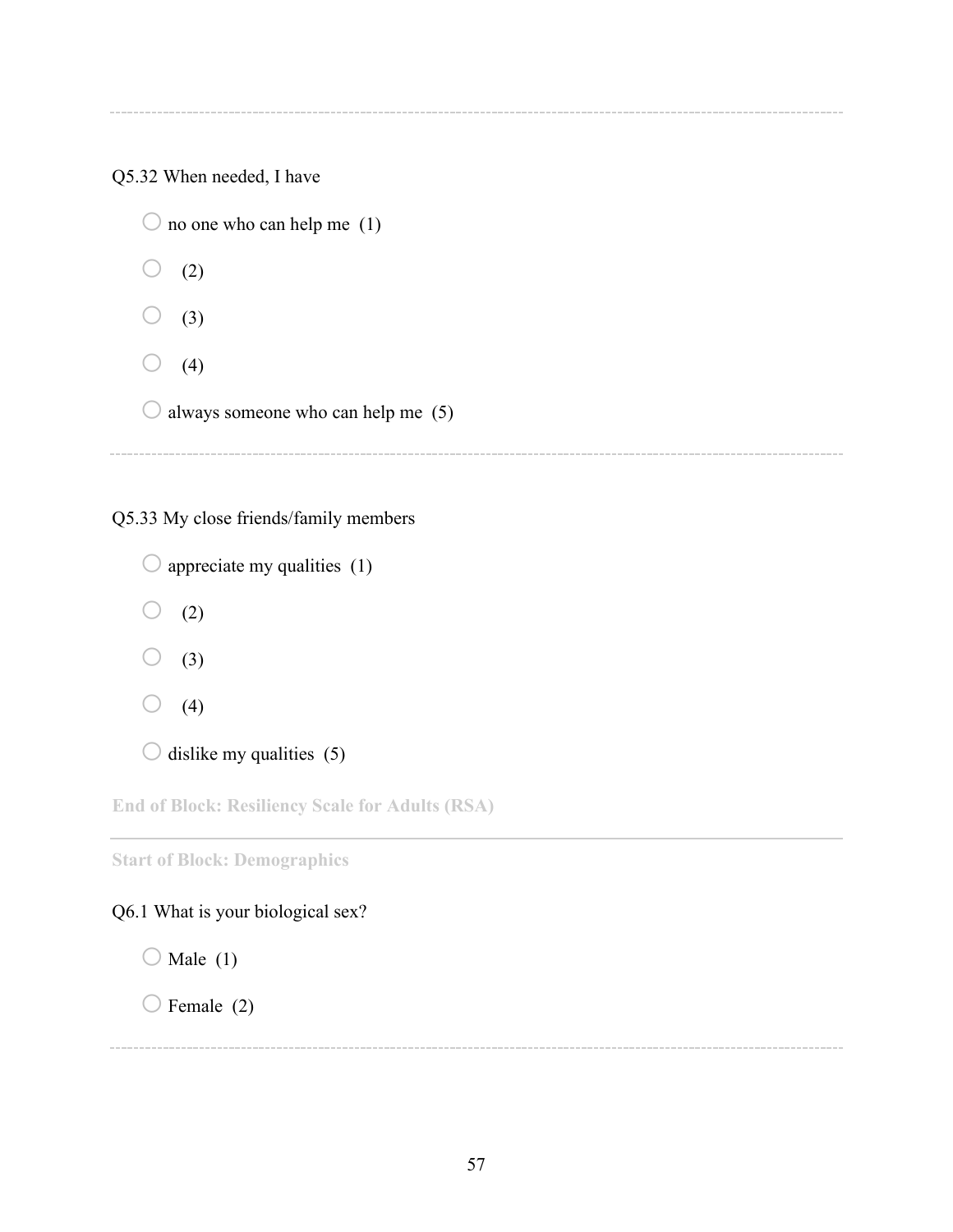Q6.2 What gender do you identify with?

 $\bigcirc$  Male (1)  $\bigcirc$  Female (2)  $\bigcirc$  Prefer not to answer (3) oPrefer to self-identify (4) \_\_\_\_\_\_\_\_\_\_\_\_\_\_\_\_\_\_\_\_\_\_\_\_\_\_\_\_\_\_\_\_\_\_\_\_\_\_\_\_\_\_\_\_\_\_\_\_

Q6.3 What age are you in years?

Q6.4 Do you consider yourself...?

 $\bigcirc$  Impoverished (1)

 $\bigcirc$  Working low class (2)

 $\bigcirc$  Middle class (3)

 $\bigcirc$  High middle class (4)

 $\bigcirc$  High class (5)